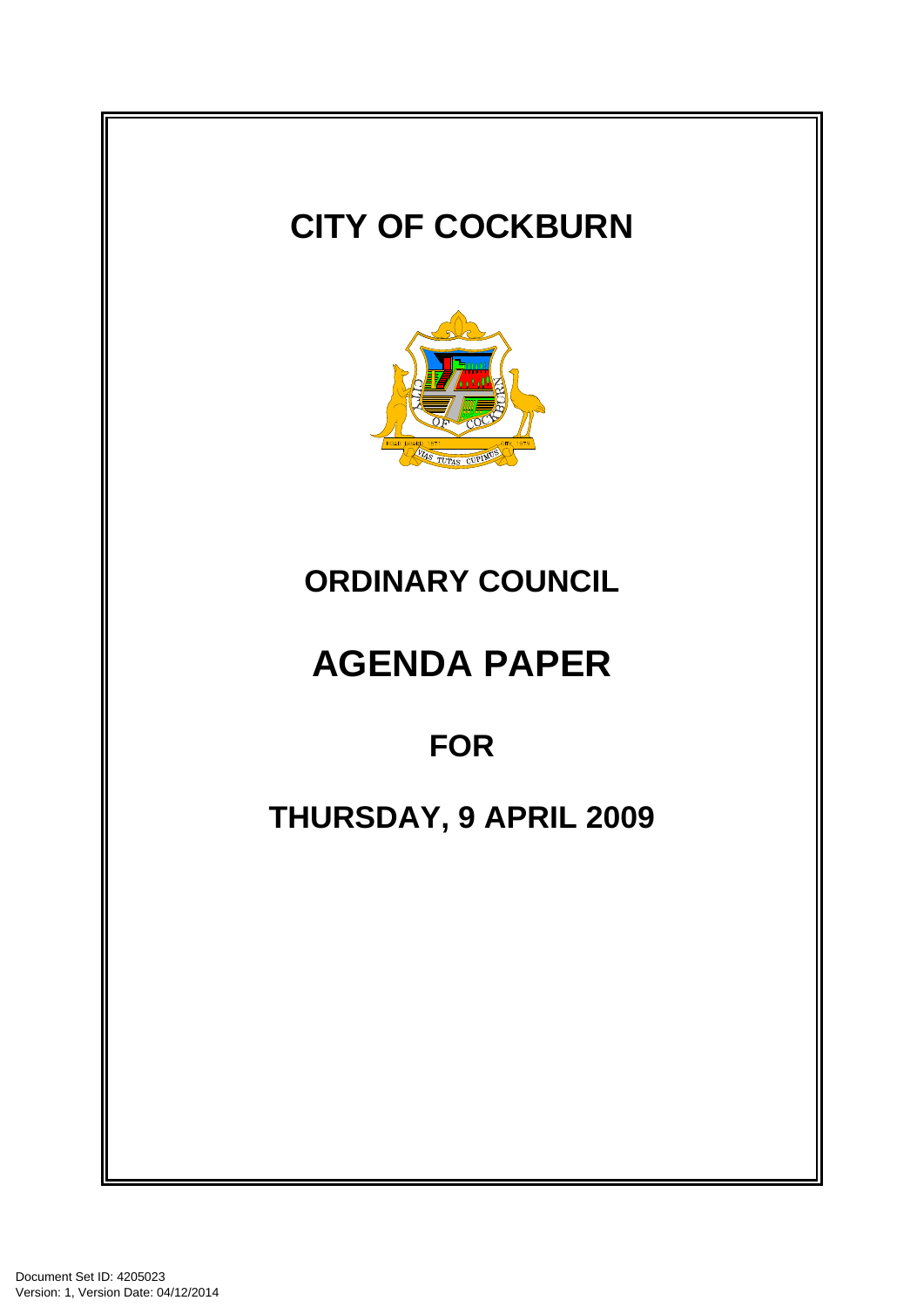Document Set ID: 4205023<br>Version: 1, Version Date: 04/12/2014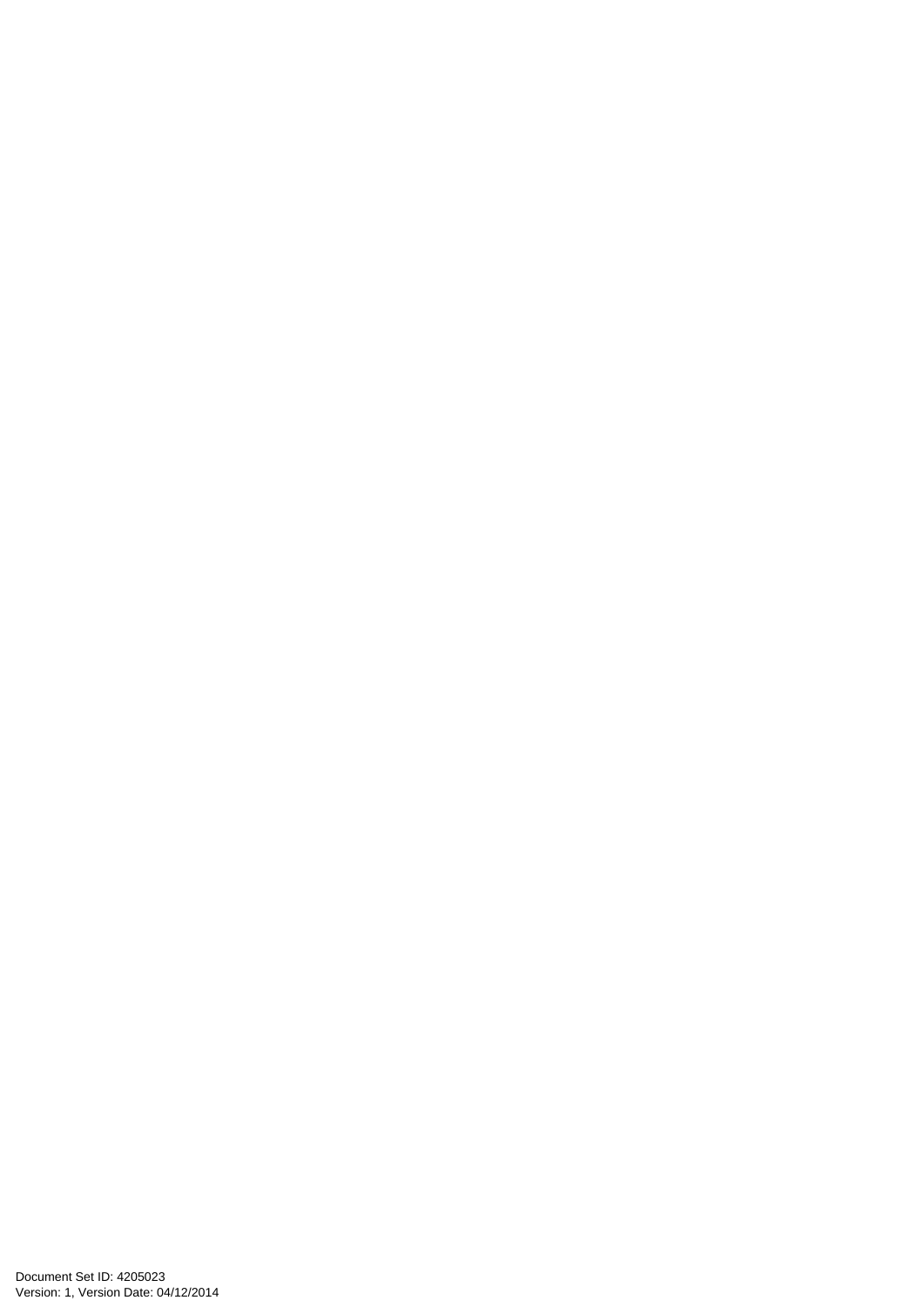# **CITY OF COCKBURN**

#### **SUMMARY OF AGENDA TO BE PRESENTED TO THE ORDINARY COUNCIL MEETING TO BE HELD ON THURSDAY, 9 APRIL 2009 AT 7:00 PM**

## **Page**

-

| 1.             |                                                                                                                     |                                                                                                                |  |  |
|----------------|---------------------------------------------------------------------------------------------------------------------|----------------------------------------------------------------------------------------------------------------|--|--|
| 2.             | APPOINTMENT OF PRESIDING MEMBER (IF REQUIRED)5                                                                      |                                                                                                                |  |  |
| 3.             | DISCLAIMER (TO BE READ ALOUD BY PRESIDING MEMBER)5                                                                  |                                                                                                                |  |  |
| $\mathbf{4}$ . | ACKNOWLEDGEMENT OF RECEIPT OF WRITTEN DECLARATIONS OF<br>FINANCIAL INTERESTS AND CONFLICT OF INTEREST (BY PRESIDING |                                                                                                                |  |  |
| 5.             |                                                                                                                     |                                                                                                                |  |  |
| 6.             |                                                                                                                     | ACTION TAKEN ON PREVIOUS PUBLIC QUESTIONS TAKEN ON                                                             |  |  |
| 7.             |                                                                                                                     |                                                                                                                |  |  |
| 8.             |                                                                                                                     |                                                                                                                |  |  |
|                | 8.1                                                                                                                 | (OCM 9/4/2009) - ORDINARY COUNCIL MEETING - 12/03/2009 5                                                       |  |  |
| 9.             |                                                                                                                     |                                                                                                                |  |  |
| 10.            |                                                                                                                     |                                                                                                                |  |  |
| 11.            | BUSINESS LEFT OVER FROM THE PREVIOUS MEETING (IF                                                                    |                                                                                                                |  |  |
| 12.            |                                                                                                                     | DECLARATION OF COUNCILLORS WHO HAVE NOT GIVEN DUE                                                              |  |  |
| 13.            |                                                                                                                     |                                                                                                                |  |  |
|                | 13.1                                                                                                                | (OCM 9/4/2009) - MINUTES OF THE AUDIT COMMITEE MEETING -                                                       |  |  |
|                | 13.2                                                                                                                | (OCM 9/4/2009) - MINUTES OF THE DELEGATED AUTHORITIES,<br>POLICIES AND POSITION STATEMENTS COMMITTEE MEETING - |  |  |
|                | 13.3                                                                                                                | (OCM 9/4/2009) - AGENDA BRIEFING SESSIONS (1713) (D                                                            |  |  |
| 14.            |                                                                                                                     |                                                                                                                |  |  |
|                | 14.1                                                                                                                | (OCM 9/4/2009) - PROPOSED AMENDMENT NO. 1166/57 -<br>LOCATION/OWNER: VARIOUS (9116657) (A TROSIC) (ATTACH) 11  |  |  |
|                | 14.2                                                                                                                | (OCM 9/4/2009) - PROPOSED CITY OF COCKBURN (LOCAL<br>GOVERNMENT ACT) JETTIES, WATERWAYS AND MARINA             |  |  |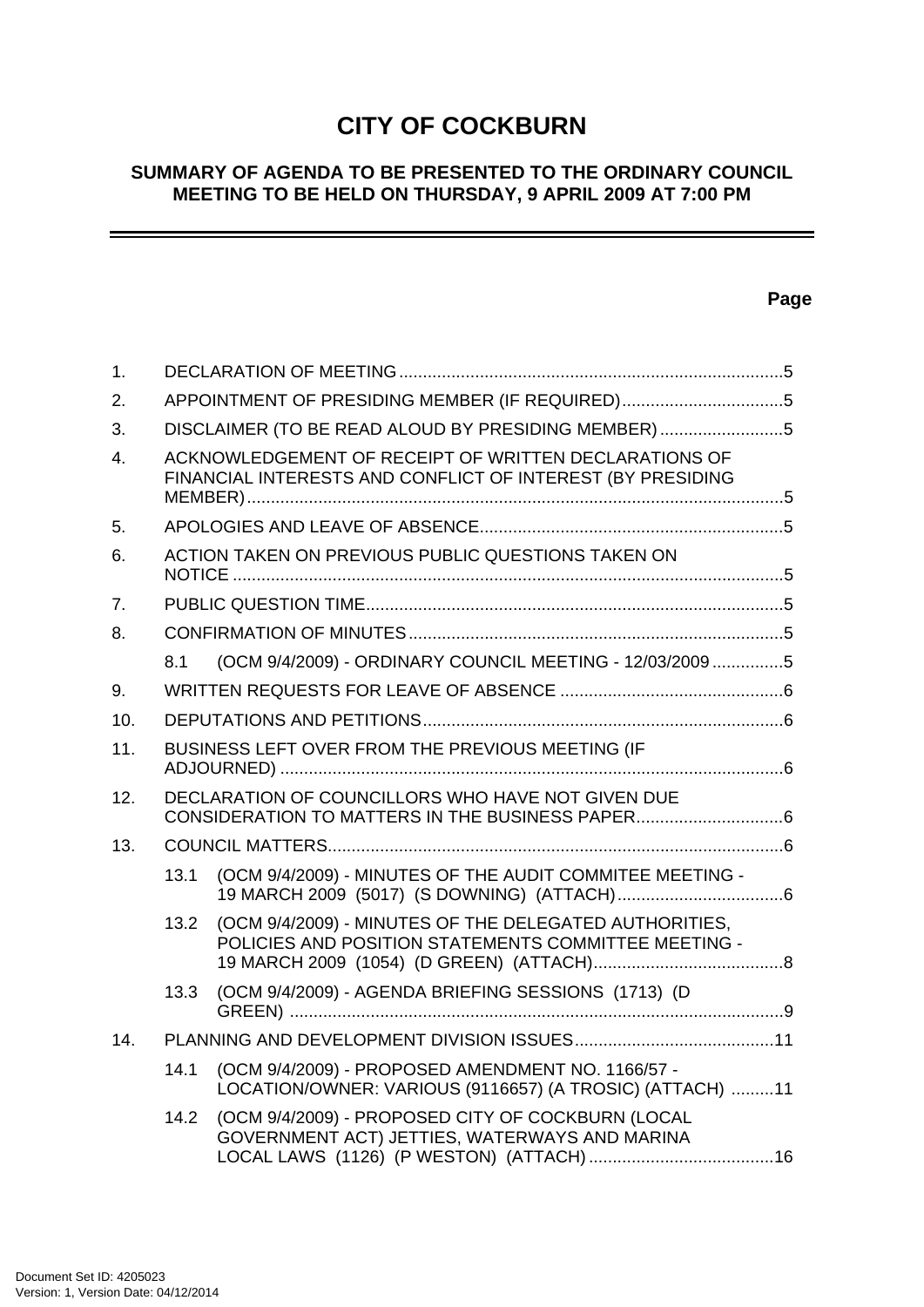|     | 14.3 | (OCM 9/4/2009) - APPOINTMENT OF REAL ESTATE AGENT TO<br>MARKET AND SELL ADDITIONAL NINE COTTAGE LOTS ON<br>DEPOSITED PLAN 61458 (STAGE 2) - SUBDIVISION OF LOT 5<br>CORNER TAPPER AND BARTRAM ROADS, ATWELL - OWNER:   |  |
|-----|------|------------------------------------------------------------------------------------------------------------------------------------------------------------------------------------------------------------------------|--|
|     | 14.4 | (OCM 9/4/2009) - CONSIDERATION TO ISSUE TAKING ORDER<br>AND DEDICATION OF LAND FOR ROAD PURPOSES - LOT 402<br>ON DEPOSITED PLAN 59934 (6010372) (K SIM) (ATTACH)                                                       |  |
|     | 14.5 | (OCM 9/4/2009) - SOUTH BEACH ESTATE, NORTH COOGEE -<br>SOIL CLASSIFICATION - PROPOSED LOTS 366 AND 394<br>BREAKSEA DRIVE; LOCATION: 9017L HEIRISSON WAY, NORTH<br>COOGEE; OWNER/APPLICANT: STOCKLAND (135855) (J WEST) |  |
| 15. |      |                                                                                                                                                                                                                        |  |
|     | 15.1 | (OCM 9/4/2009) - LIST OF CREDITORS PAID - FEBRUARY 2009                                                                                                                                                                |  |
|     | 15.2 | (OCM 9/4/20099) - STATEMENT OF FINANCIAL ACTIVITY -<br>FEBRUARY 2009 (5505) (N MAURICIO) (ATTACH) 30                                                                                                                   |  |
| 16. |      |                                                                                                                                                                                                                        |  |
|     | 16.1 | (OCM 9/4/2009) - CITY OF CANNING DECISION TO WITHDRAW                                                                                                                                                                  |  |
|     | 16.2 | (OCM 9/4/2009) - TENDER NO.RFT30/2008 - CONCRETING<br>SERVICES - FOOTPATHS, SHARED USE PATHS ETC. IN-SITU<br>CONCRETE (RFT30/2008) (M LITTLETON) (ATTACH)38                                                            |  |
| 17. |      |                                                                                                                                                                                                                        |  |
|     | 17.1 | (OCM 9/4/2009) - LEASE OF THE BANJUP COMMUNITY HALL<br>LOCATED ON LOT 414 OXLEY ROAD, BANJUP TO THE ATWELL<br>SCOUT GROUP (5513246) (A LACQUIERE) (ATTACH) 41                                                          |  |
|     | 17.2 | (OCM 9/4/2009) - TENDER NO.RFT01/2009 - BUILDING<br><b>CONSTRUCTION SERVICES - HAMMOND ROAD SPORTS &amp;</b><br>RECREATION FACILITY, SUCCESS (RFT01/2009) (S HARRIS)                                                   |  |
|     |      |                                                                                                                                                                                                                        |  |
| 18. |      |                                                                                                                                                                                                                        |  |
| 19. |      | MOTIONS OF WHICH PREVIOUS NOTICE HAS BEEN GIVEN 49                                                                                                                                                                     |  |
| 20. |      | NOTICES OF MOTION GIVEN AT THE MEETING FOR CONSIDERATION                                                                                                                                                               |  |
| 21. |      | NEW BUSINESS OF AN URGENT NATURE INTRODUCED BY                                                                                                                                                                         |  |
| 22. |      | MATTERS TO BE NOTED FOR INVESTIGATION, WITHOUT DEBATE50                                                                                                                                                                |  |
| 23. |      |                                                                                                                                                                                                                        |  |
| 24. |      | RESOLUTION OF COMPLIANCE (SECTION 3.18(3), LOCAL                                                                                                                                                                       |  |
| 25. |      |                                                                                                                                                                                                                        |  |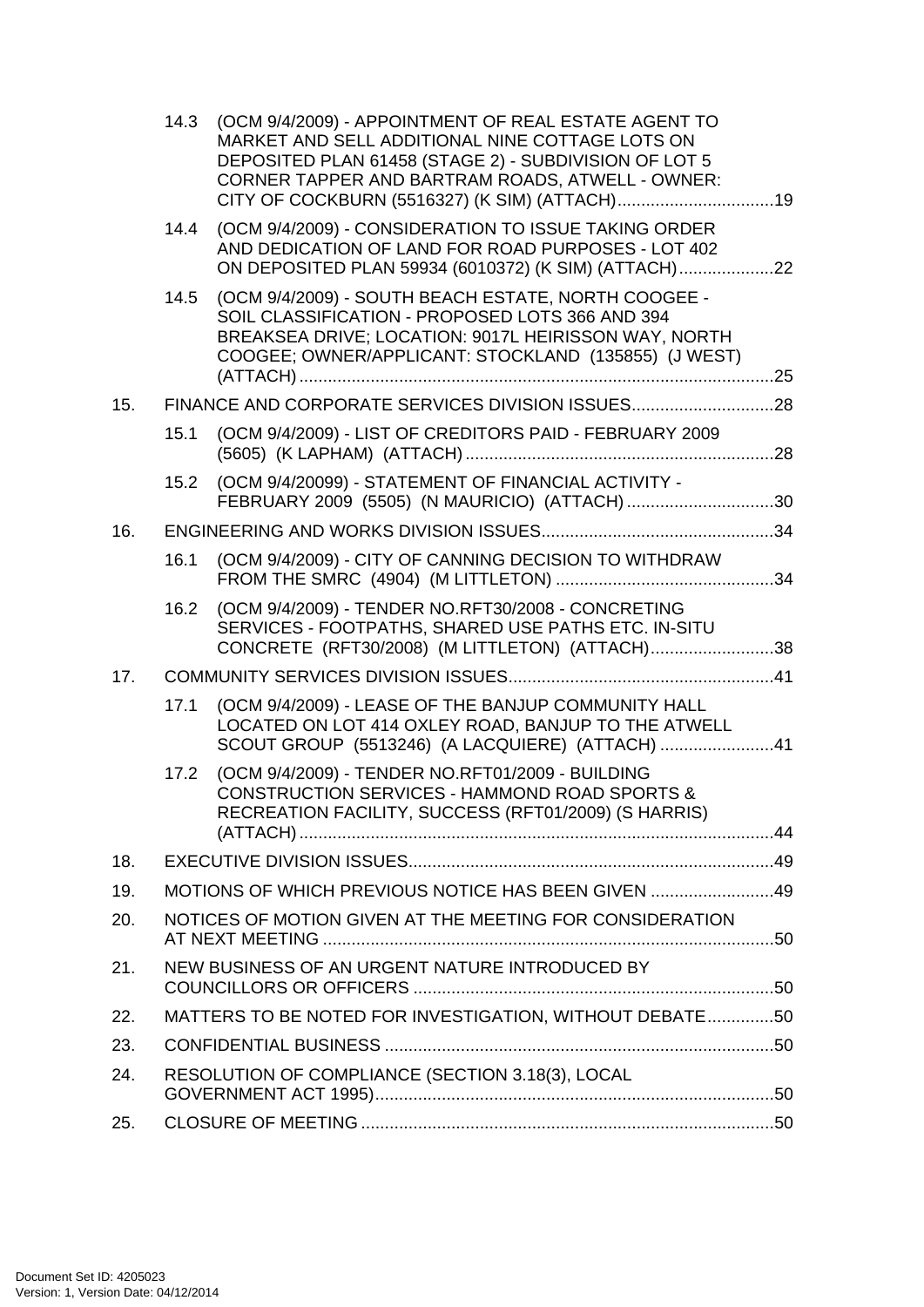# **CITY OF COCKBURN**

# <span id="page-4-0"></span>**AGENDA TO BE PRESENTED TO THE ORDINARY COUNCIL MEETING TO BE HELD ON THURSDAY, 9 APRIL 2009 AT 7:00 PM**

## **1. DECLARATION OF MEETING**

## **2. APPOINTMENT OF PRESIDING MEMBER (If required)**

#### **3. DISCLAIMER (To be read aloud by Presiding Member)**

Members of the public, who attend Council Meetings, should not act immediately on anything they hear at the Meetings, without first seeking clarification of Council's position. Persons are advised to wait for written advice from the Council prior to taking action on any matter that they may have before Council.

## **4. ACKNOWLEDGEMENT OF RECEIPT OF WRITTEN DECLARATIONS OF FINANCIAL INTERESTS AND CONFLICT OF INTEREST (by Presiding Member)**

#### **5. APOLOGIES AND LEAVE OF ABSENCE**

#### **6. ACTION TAKEN ON PREVIOUS PUBLIC QUESTIONS TAKEN ON NOTICE**

- **7. PUBLIC QUESTION TIME**
- **8. CONFIRMATION OF MINUTES** 
	- **8.1 (OCM 9/4/2009) ORDINARY COUNCIL MEETING 12/03/2009**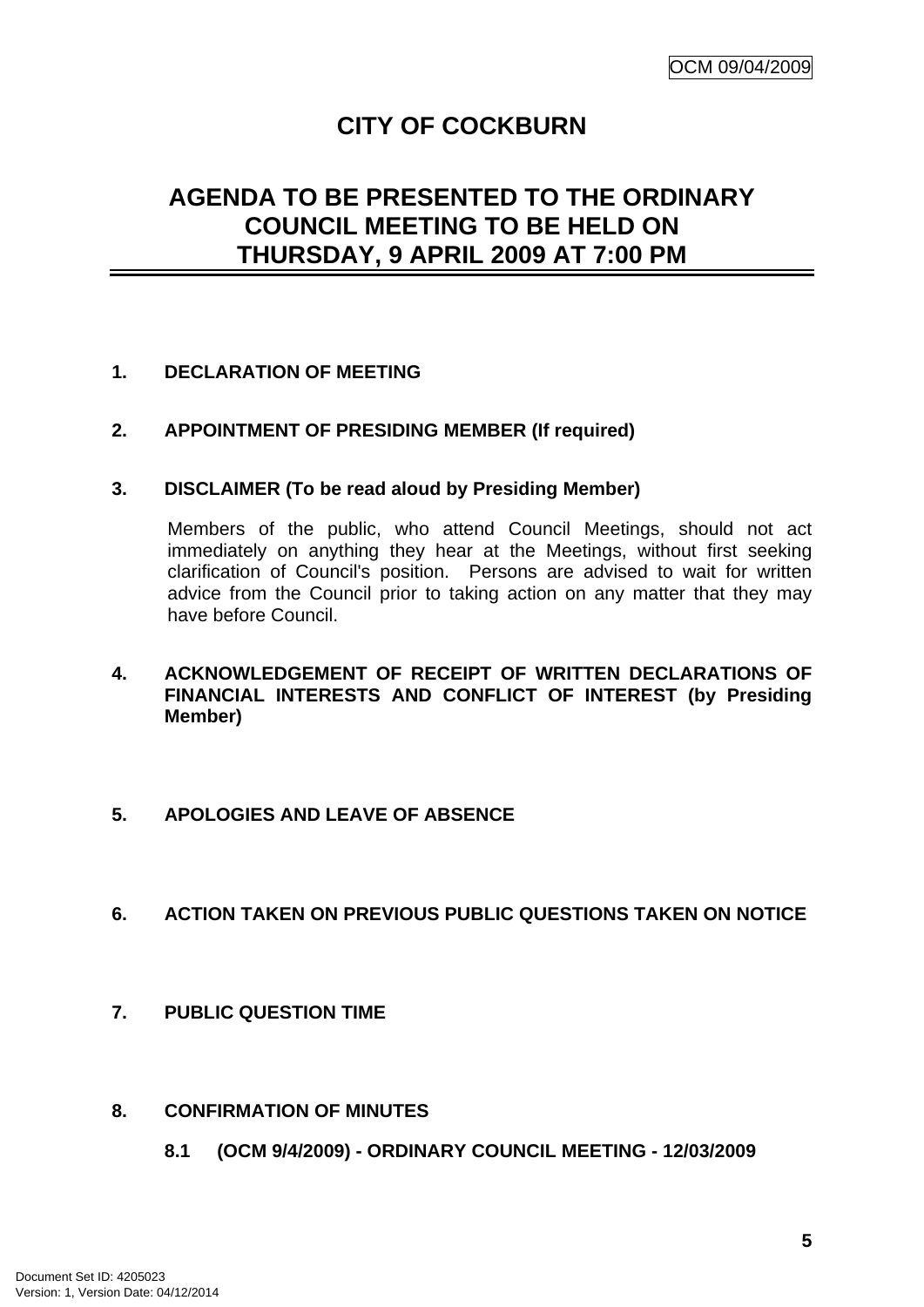## <span id="page-5-0"></span>**RECOMMENDATION**

That the Minutes of the Ordinary Council Meeting held on Thursday, 12 March 2009, be adopted as a true and accurate record.

**COUNCIL DECISION** 

## **9. WRITTEN REQUESTS FOR LEAVE OF ABSENCE**

**10. DEPUTATIONS AND PETITIONS** 

## **11. BUSINESS LEFT OVER FROM THE PREVIOUS MEETING (If adjourned)**

## **12. DECLARATION OF COUNCILLORS WHO HAVE NOT GIVEN DUE CONSIDERATION TO MATTERS IN THE BUSINESS PAPER**

#### **13. COUNCIL MATTERS**

**13.1 (OCM 9/4/2009) - MINUTES OF THE AUDIT COMMITEE MEETING - 19 MARCH 2009 (5017) (S DOWNING) (ATTACH)** 

#### **RECOMMENDATION**

That Council receive the Minutes of the Audit Committee Meeting held on 19 March 2008, as attached to the Agenda and the recommendation contained therein be adopted.

**COUNCIL DECISION**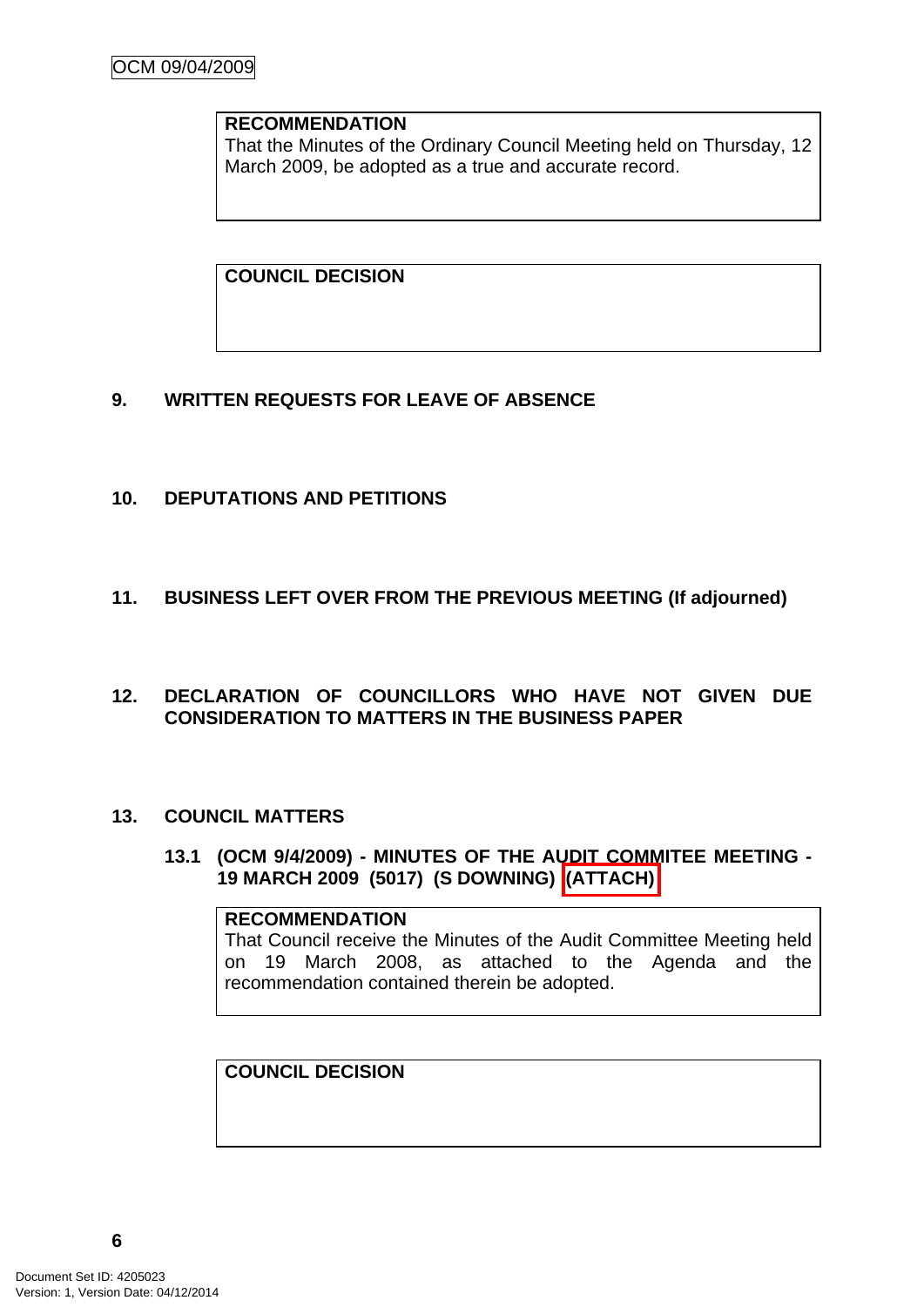## **Background**

A meeting of the Audit Committee was conducted on 19 March 2009.

#### **Submission**

To receive the Minutes of the Audit Committee and adopt its recommendation.

#### **Report**

The Committee received the initial report from Stamfords on items that had been actioned as a result of the findings from the first year Audit Program.

The Audit Committee also received the draft copy of the Year 2 and 3 Internal Audit Program to be carried out be the City's appointed internal auditors, Stamfords. The ranking will be the priority risk rating assigned to each item contained in the schedule. The work will be undertaken over 2009 and 2010.

## **Strategic Plan/Policy Implications**

#### **Governance Excellence**

To provide effective monitoring and regulatory services that administer relevant legislation and local laws in a fair and impartial way.

#### **Budget/Financial Implications**

As contained in the Minutes.

#### **Legal Implications**

As contained in the Minutes.

#### **Community Consultation**

N/A

## **Attachment(s)**

Minutes of the Audit Committee Meeting held on 19 March 2009.

#### **Advice to Proponent(s)/Submissioners**

N/A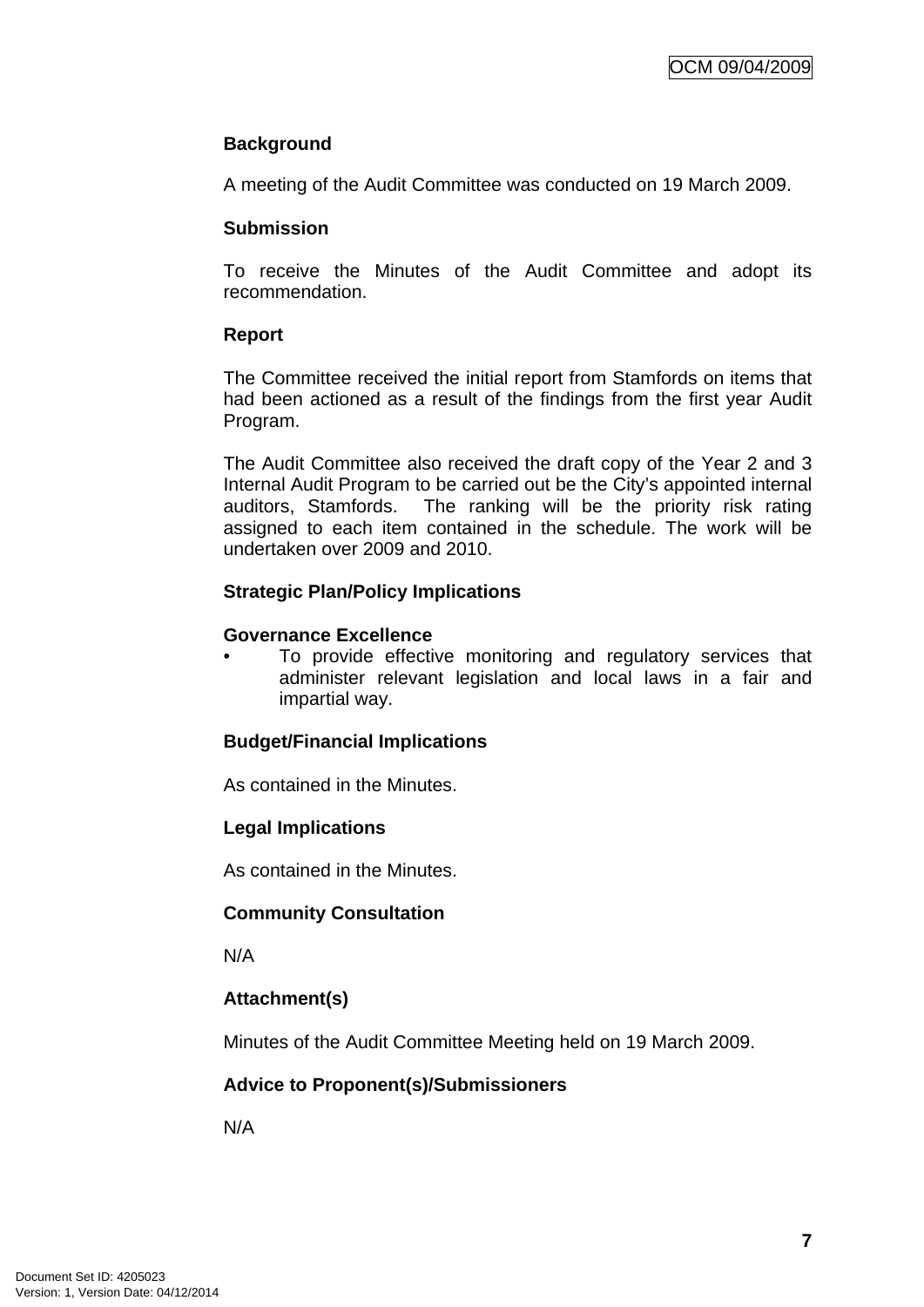## <span id="page-7-0"></span>**Implications of Section 3.18(3) Local Government Act, 1995**

Nil.

**13.2 (OCM 9/4/2009) - MINUTES OF THE DELEGATED AUTHORITIES, POLICIES AND POSITION STATEMENTS COMMITTEE MEETING - 19 MARCH 2009 (1054) (D GREEN) (ATTACH)** 

#### **RECOMMENDATION**

That Council receive the Minutes of the Delegated Authorities, Policies and Position Statements Committee Meeting held on 19 March 2009, as attached to the Agenda and adopts the recommendations contained therein.

## **COUNCIL DECISION**

## **Background**

The Delegated Authorities, Policies and Position Statements Committee conducted a meeting on 19 March 2009. The Minutes of the meeting are required to be presented to Council and its recommendations considered by Council.

#### **Submission**

The Minutes of the Committee meeting are attached to the Agenda. Items dealt with at the Committee meeting form the basis of the Minutes.

#### **Report**

The Committee recommendations are now presented for consideration by Council and if accepted, are endorsed as the decisions of Council. Any Elected Member may withdraw any item from the Committee meeting for discussion and propose an alternative recommendation for Council's consideration. Any such items will be dealt with separately, as provided for in Council's Standing Orders.

#### **Strategic Plan/Policy Implications**

#### **Governance Excellence**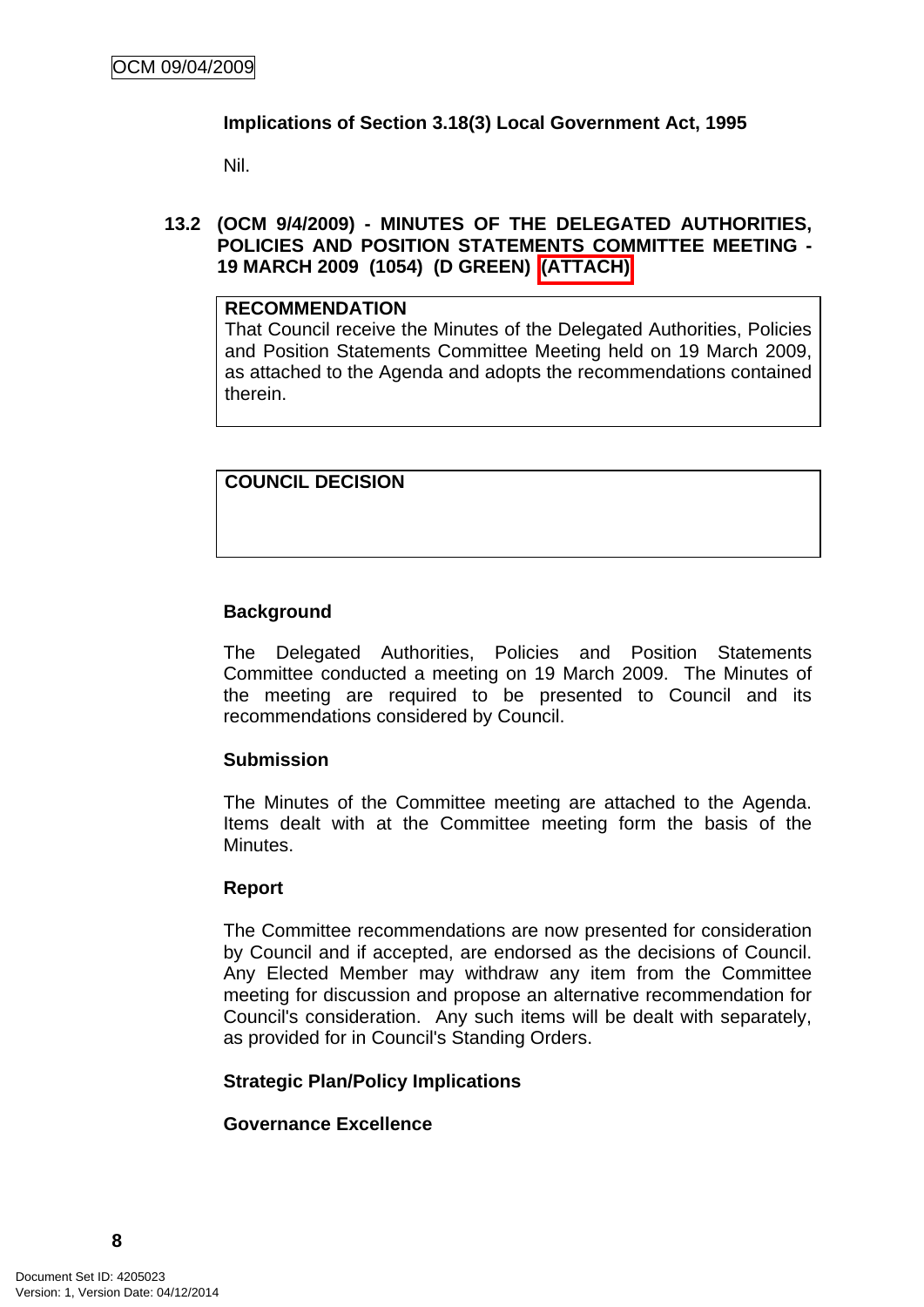<span id="page-8-0"></span>• To conduct Council business in open public forums and to manage Council affairs by employing publicly accountable practices.

## **Budget/Financial Implications**

As contained in the Minutes.

#### **Legal Implications**

Section 5.42 of the Local Government Act requires an absolute majority for delegates of powers to the Chief Executive Officer or his appointees.

#### **Community Consultation**

As contained in the Minutes.

#### **Attachment(s)**

Minutes of the Delegated Authorities, Policies and Position Statements Committee Meeting dated 19 March 2009.

#### **Advice to Proponent(s)/Submissioners**

N/A

#### **Implications of Section 3.18(3) Local Government Act, 1995**

Nil.

## **13.3 (OCM 9/4/2009) - AGENDA BRIEFING SESSIONS (1713) (D GREEN)**

#### **RECOMMENDATION**

That Council trials open Agenda Briefing Sessions for the period May - October 2009, under similar conditions that apply to the current Forum.

#### **COUNCIL DECISION**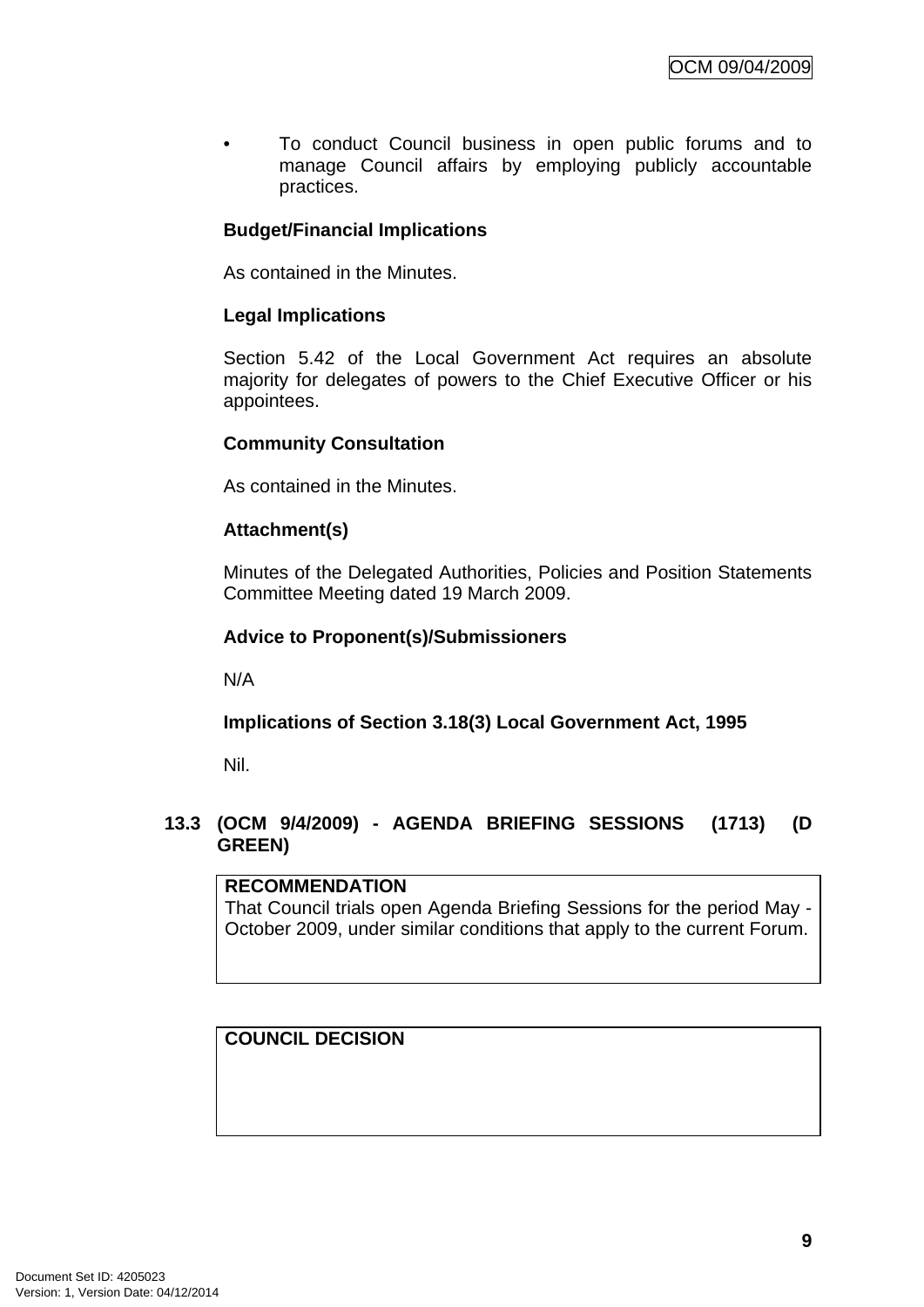## **Background**

At the Annual General Meeting of Electors conducted on 3 February 2009, the following motion was carried:

*That Council opens to the public the Briefing Sessions held the week before Council Meetings.* 

It is required that any decision passed at an Electors meeting be considered by Council.

Subsequently, at the Council meeting conducted on 12 March, 2009, the following resolution was carried:

*That Council conducts a workshop to consider whether it wishes to open its Council Meeting Agenda Briefing Sessions to the public, based on information provided in the Report.* 

#### **Submission**

N/A

#### **Report**

A workshop was arranged for 26 March, 2009, to further discuss this issue and was attended by the Mayor and 6 Councillors. 3 Councillors were unavailable, however, submitted their input to the process in writing prior to the workshop for consideration.

While there was a diversity of views provided by those present and submitted in writing by those not present, there was general consensus that open briefing sessions should be trialled on the following basis:

- Open to the public initially for a period of 3-6 months;
- No questions/statements from the public (on the basis that it is the first time that Elected Members have been briefed on the items being presented at the session);
- Any confidential matters to be presented behind closed doors;
- Any other suitable protocols be introduced on an ongoing basis, as considered necessary;
- No hospitality provided following the briefing sessions.

It is anticipated that a trial period of 6 months will enable the current Elected Members an opportunity to assess the effectiveness of open Agenda Briefings and recommend any adjustments to the process for a more permanent procedure to be implemented following the elections in October, 2009.

By retaining the current methodology, the briefings will remain under the operational control of the Chief Executive Officer as a mechanism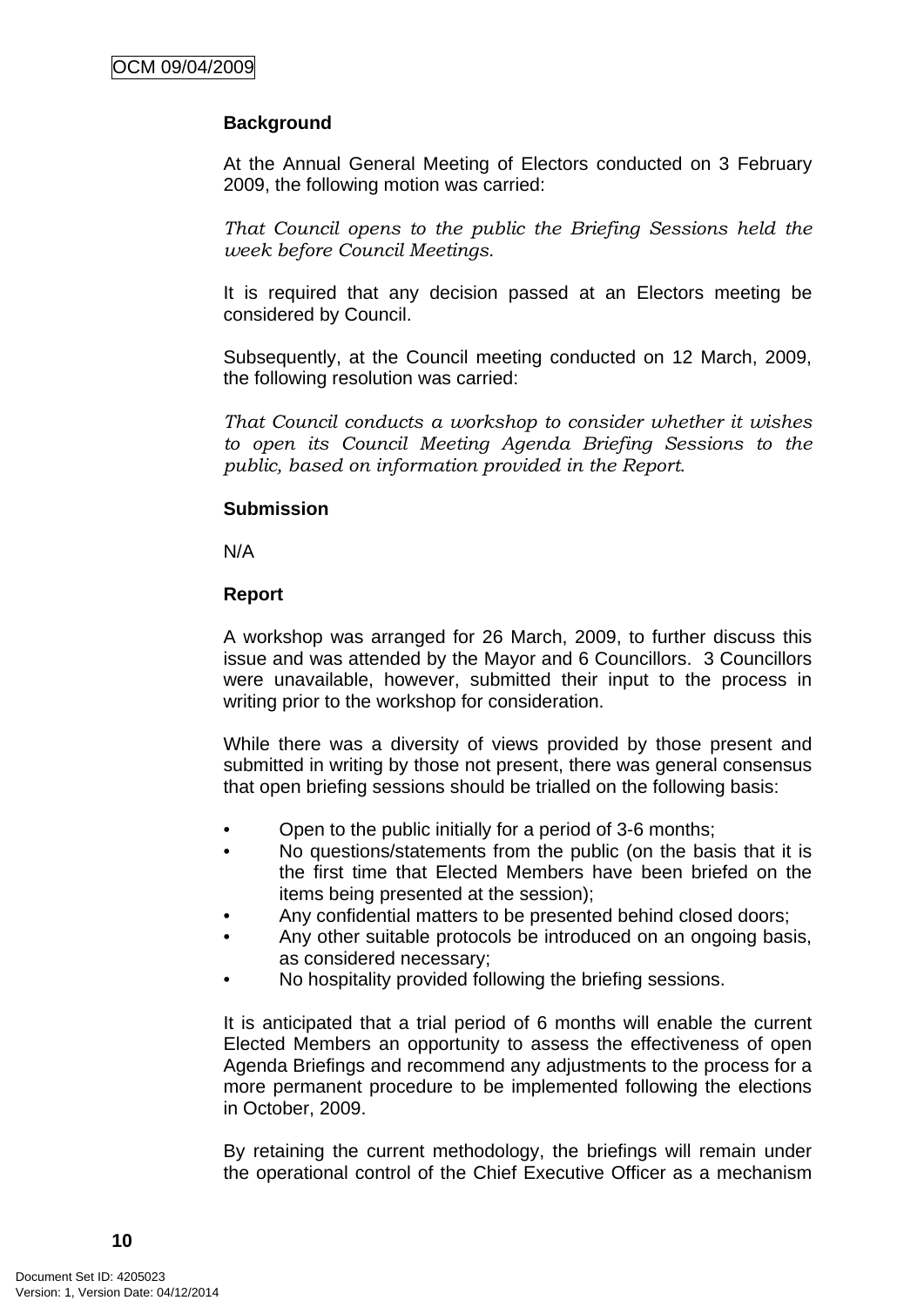<span id="page-10-0"></span>of introducing Elected Members (and the public) to items which will be deliberated on at the Council Meeting one week later.

## **Strategic Plan/Policy Implications**

#### **Governance Excellence**

• To conduct Council business in open public forums and to manage Council affairs by employing publicly accountable practices.

#### **Budget/Financial Implications**

N/A

#### **Legal Implications**

There are no statutory provisions relative to local government briefing procedures.

#### **Community Consultation**

N/A

## **Attachment(s)**

N/A

## **Advice to Proponent(s)/Submissioners**

The mover of the motion at the Annual Electors Meeting held on 3 February, 2009, has been informed that this matter will be considered at the April 9, 2009 Council Meeting.

#### **Implications of Section 3.18(3) Local Government Act, 1995**

Nil.

#### **14. PLANNING AND DEVELOPMENT DIVISION ISSUES**

## **14.1 (OCM 9/4/2009) - PROPOSED AMENDMENT NO. 1166/57 - LOCATION/OWNER: VARIOUS (9116657) (A TROSIC) (ATTACH)**

# **RECOMMENDATION** That Council: (1) receive the Metropolitan Region Scheme Proposed Amendment No. 1166/57 (South West Districts Omnibus No. 8);

(2) make a submission to the Western Australian Planning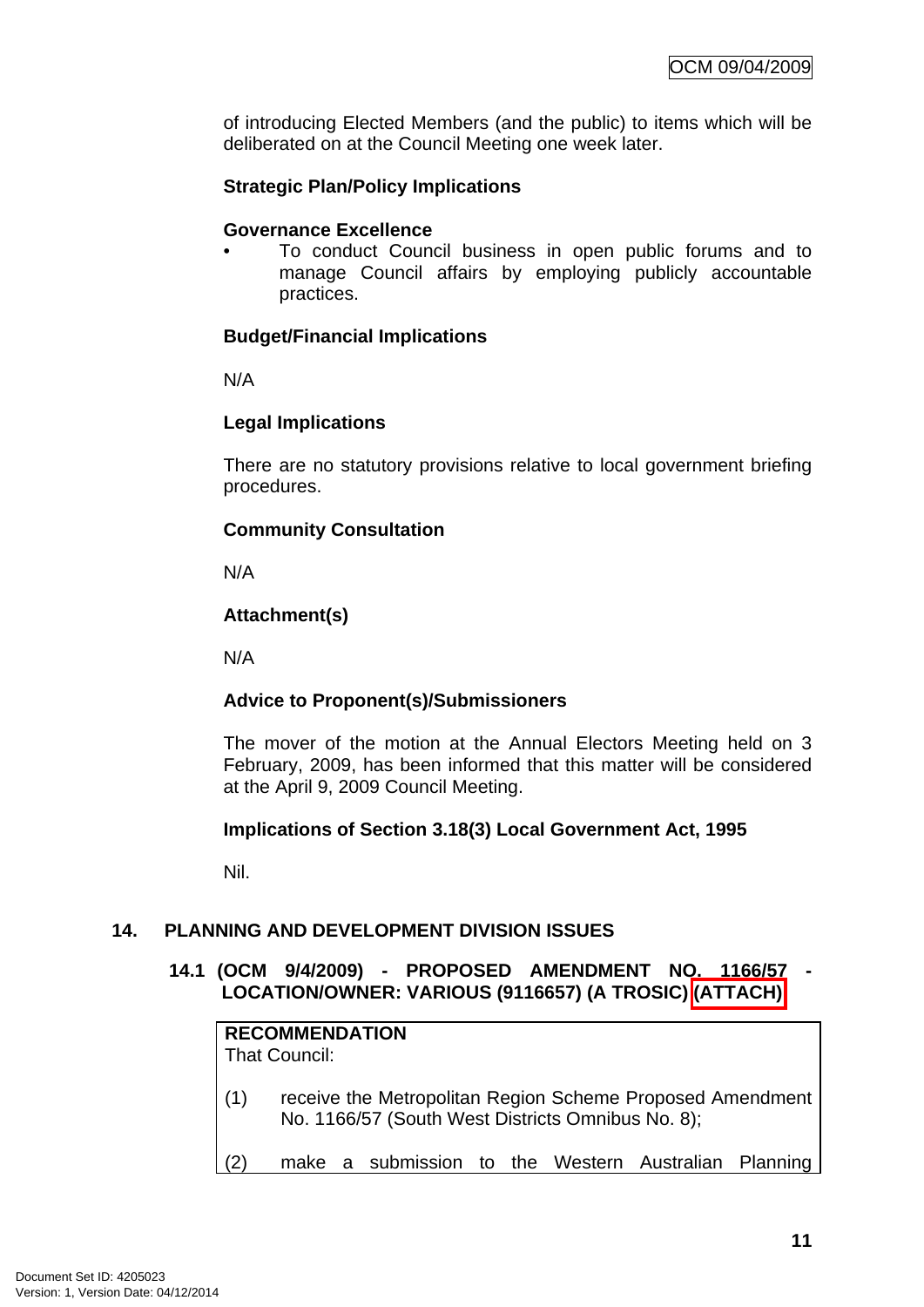Commission as follows:

- 1. For Proposal 2, recommend that the proposed 'Primary Regional Roads' reserve extent be reduced to provide a 20m portion of 'Urban' zoned land within the existing Beach Road reserve adjacent to the southeast portion of Lot 512 Cockburn Road, Coogee. This will ensure that suitable access is able to be provided/maintained for this lot (refer Attachment 1);
- 2. For Proposal 3, advise that in preparing an amendment to City of Cockburn Town Planning Scheme No. 3, a building envelope will need to be designated in the southern portion of Lot 143 Warton Road due to the irregular shape and configuration of the lot;
- 3. For Proposal 4, recommend that the amendment seek to rationalise the entire 'Railways' reserve land to 'Parks and Recreation' reserve, as its exists south of Port Coogee and north of Poore Grove (refer Attachment 3);
- 4. For Proposal 6, recommend that the amendment proceed straight to 'Urban' in order to coincide with the adjoining land being transferred from the 'Urban Deferred' to 'Urban' zone. This adjoining land (Muriel Court Structure Plan area) is in the process of being considered by the Western Australian Planning Commission for lifting of urban deferment (refer Attachment 5);
- 5. Support remaining Proposals 5 and 7.

## **COUNCIL DECISION**

#### **Background**

The Western Australian Planning Commission ("WAPC") has recently resolved to amend the Metropolitan Region Scheme ("MRS") in accordance with the provisions of the *Planning and Development Act 2005*. The amendment takes the form of an omnibus amendment for the South West Corridor local governments, and deals with minor zoning/reservation changes to the MRS. Six proposals are specifically relevant to the City of Cockburn.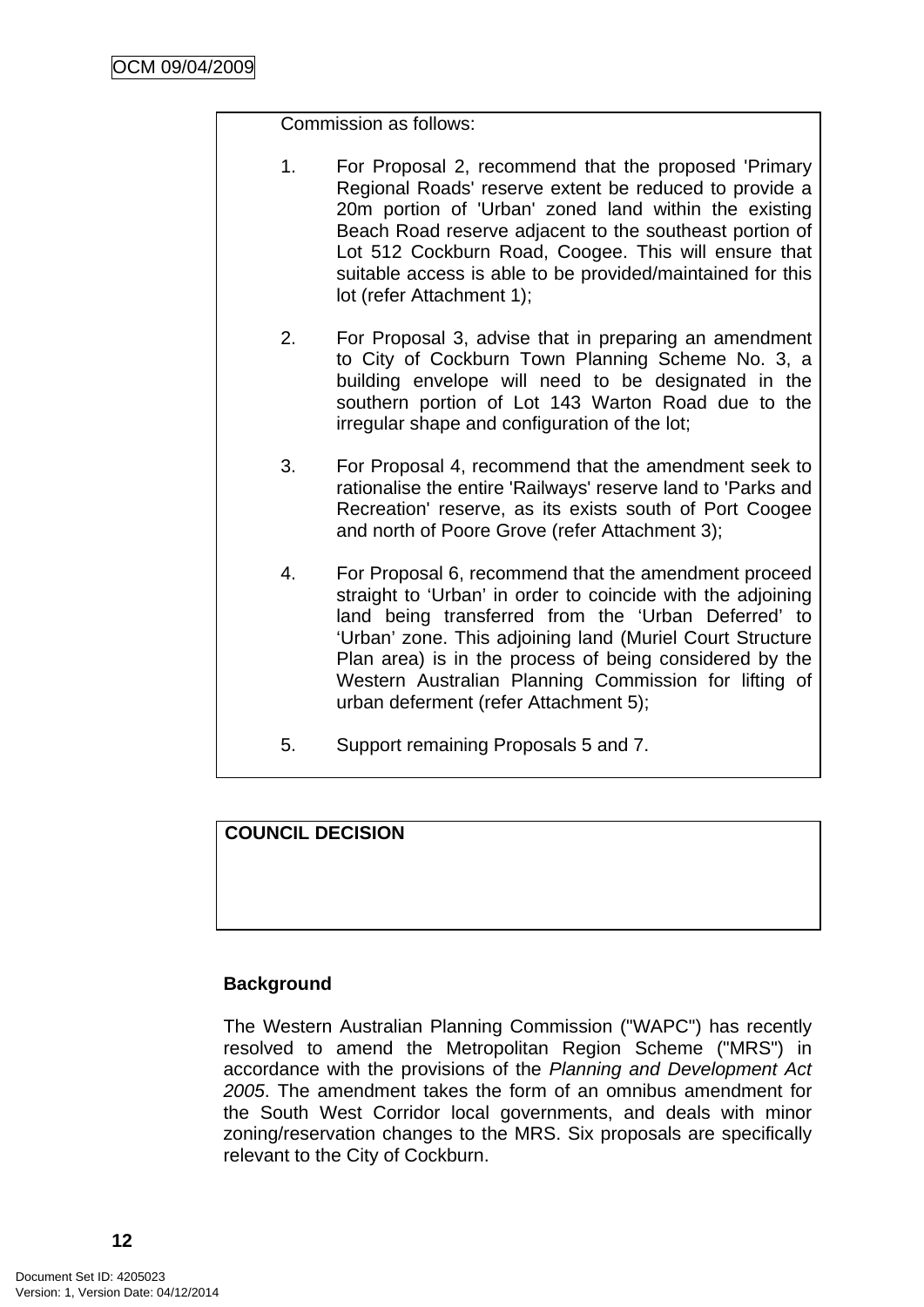The WAPC has recently commenced advertising of the proposed MRS amendment. Submissions are due by 1 May 2009. As a directly affected agency it is necessary that the City of Cockburn makes submission on the amendment.

#### **Report**

As mentioned above, six proposals numbered 2 to 7, are specifically relevant to the City of Cockburn, and form the consideration of this report. These are listed following, together with an explanation of their associated purpose:

*Proposal 2* - To reserve portion of Beach Road, Coogee as Primary Regional Roads reservation. (refer Attachment 1)

The proposal is to reserve approximately  $1,445m^2$  of Beach Road (abutting Cockburn Road) as Primary Regional Roads reservation in accordance with Main Roads WA regional road requirements.

*Proposal 3* - To transfer (1), (3) Lot 143 Warton Road, Banjup from the Public Purposes (SU) reservation to the Rural-Water Protection zone and removal from the Water Catchments reservation; (2) to transfer Lot 2 Warton Road and Lot 533 Jandakot Road from the Public Purposes (SU) reservation to the Public Purposes (WSD) reservation included in the Water Catchments reservation. (refer Attachment 2)

(1), (3) - This proposal rationalises Lot 143 to reflect existing cadastral boundaries (and separate ownership) as these portions of land do not form part of the abutting Public Purposes (SU) reserve; and

(2) - Lots 2 and 533 contain existing Water Corporation infrastructure and it is appropriate to include the land within the Public Purposes (WSD) reservation included in the Water Catchments reservation.

*Proposal 4* - To transfer land no longer required for Railways reservation (abutting Cockburn Road in Coogee) to the Parks and Recreation reservation. (refer Attachment 3)

This proposal seeks to rationalise the Railways reservation in accordance with existing cadastral boundaries and development, and Bush Forever Site 314. This proposal intends removing the Railways reservation (surplus to requirements) and replacing it with the Parks and Recreation reservation.

*Proposal 5* - To transfer portion of Lots 105, 106, 107 & 108 Armadale Road, Jandakot and portion of Solomon Road from the Primary Regional Roads reservation to the Industrial zone. (refer Attachment 4)

A small portion of these lots (and portion of Solomon Road) have a Primary Regional Roads reservation over them which is surplus to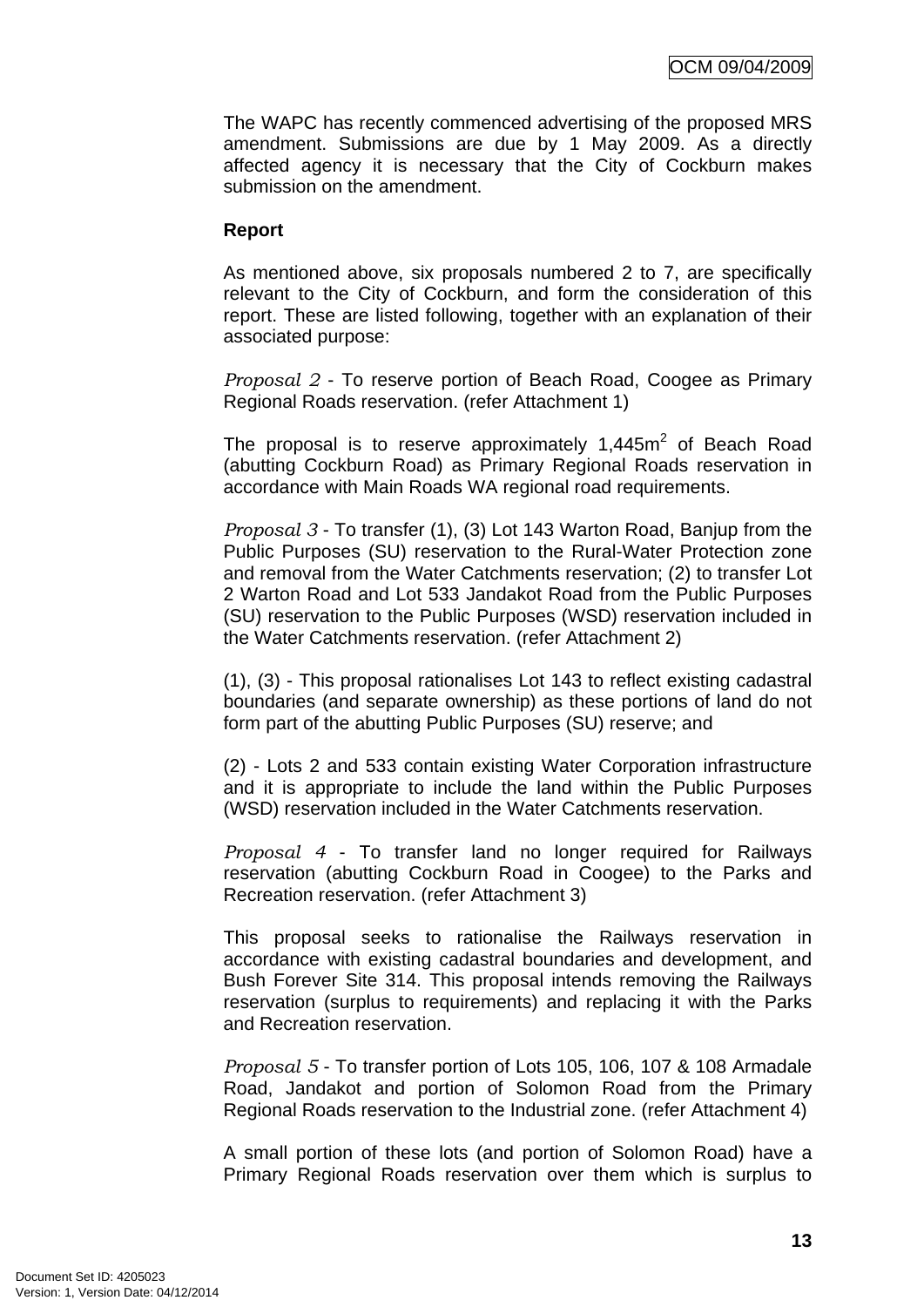Main Roads WA requirements. This proposal intends removing that reservation and replacing it with the Industrial zone in accordance with existing cadastral boundaries.

*Proposal 6* - To transfer portion of Lots 133 and 134 North Lake Road, Cockburn Central from the Other Regional Roads reservation to the Urban Deferred zone. (refer Attachment 5)

A small portion of these lots have an Other Regional Roads reserve over them which is a zoning anomaly. This proposal intends removing that reservation and replacing it with the Urban Deferred zone in accordance with existing cadastral boundaries.

*Proposal 7* - To transfer (1), (3) portion of Lot 1001 from Industrial zone to the Public Purposes (SEC) reservation included in the Water Catchments reservation; (2) to transfer portion of Lots 101, 103, 104, 105, 106, 107 & 119 from Industrial zone to the Rural-Water Protection zone. (refer Attachment 6)

This proposal corrects a minor zoning anomaly by rationalising the Public Purposes (SEC) reservation (located within a Water Catchments reservation) and the Rural-Water Protection zone in accordance with existing cadastral boundaries.

#### City of Cockburn's Comments

In terms of these proposals, they are all relatively minor and seek to correct zoning anomalies which currently exist under the MRS. There are however aspects associated within Proposals 2 and 4 which need to be improved so as to appropriately reflect an optimal zoning and reservation arrangement under the MRS. These comments are provided following:

For Proposal 2, it is recommended that the proposed 'Primary Regional Roads' reserve extent be reduced to provide for a 20m portion of 'Urban' zoned land within the existing Beach Road reserve adjacent to the southeast portion of Lot 512 Cockburn Road, Coogee (refer Attachment 1). As discussed with the City's Engineering Services, this will ensure that suitable access is able to be provided/maintained for this lot, and will importantly provide the opportunity for an integrated development to be provided. This is particularly important for Lot 512 which has been recently rezoned to 'Urban' under the MRS, and is in the process of being prepared for sale by the current landowner (Main Roads WA). Considering the places of local heritage significance on Lot 512, it is important that integrated development opportunities be provided to promote protection of the heritage places. This will be more easily facilitated by a modified amendment proposal which includes the 20m strip of 'Urban' zoned land.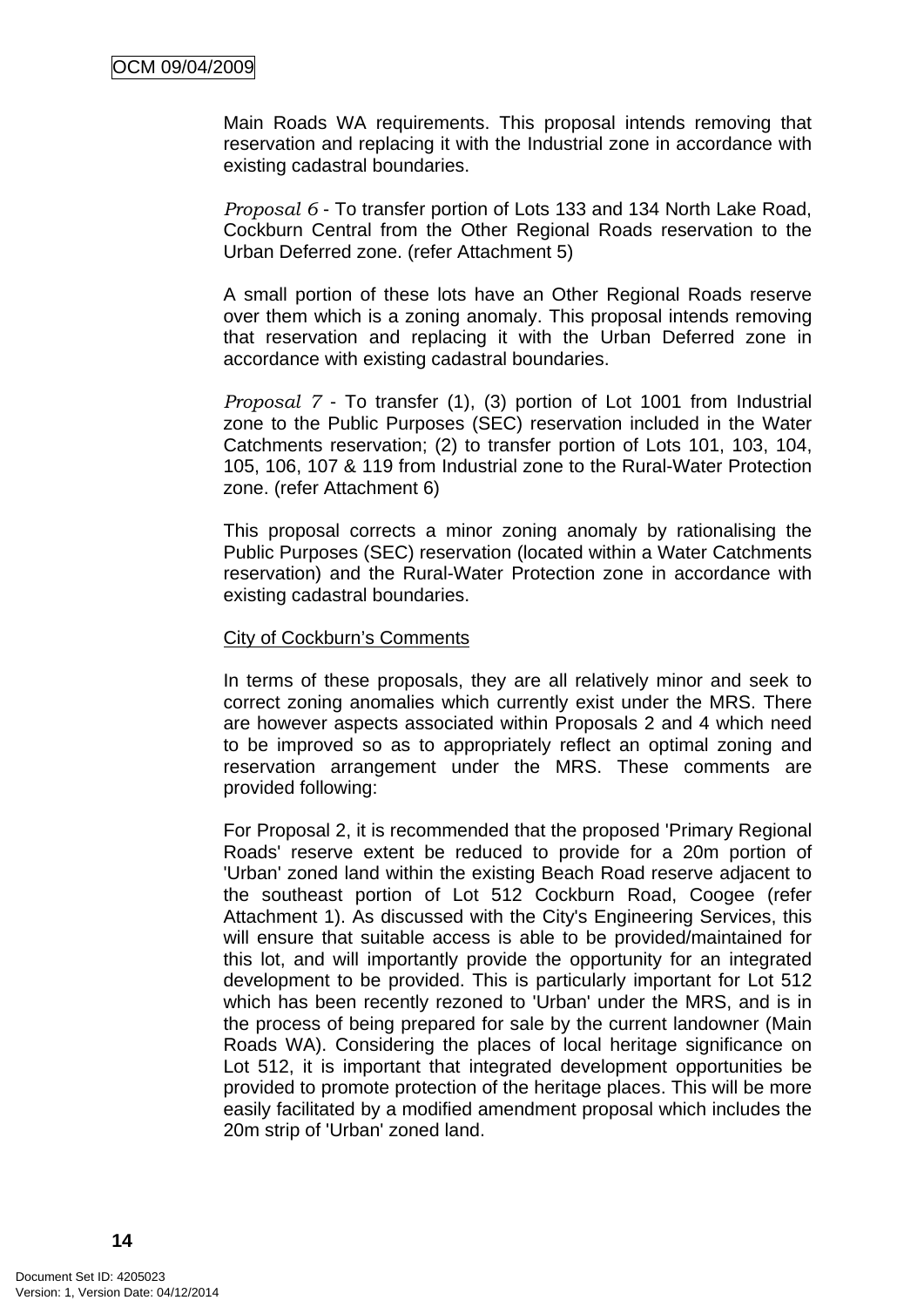For Proposal 4, it is recommended that the amendment seek to rationalise the entire 'Railways' reserve land to 'Parks and Recreation' reserve, as it exists south of Port Coogee and north of Poore Grove (refer Attachment 3). There is no identifiable reason to leaving the small portion of 'Railways' reserve land in this area, and given the land forms a logical component of the adjacent foreshore reserve, the entirety of it should be reserved for 'Parks and Recreation' at this juncture in time.

For Proposal 6, it is recommended that the amendment proceed straight to 'Urban' in order to coincide with the adjoining land being transferred from the 'Urban Deferred' to 'Urban' zone. This adjoining land (Muriel Court Structure Plan area) is in the process of being considered by the Western Australian Planning Commission for lifting of urban deferment (refer Attachment 5).

#### Town Planning Scheme Implications

In terms of implications on City of Cockburn Town Planning Scheme No. 3 ("TPS3"), it should be noted that Proposals 3, 5, 6 and 7 will require amendments to be undertaken to ensure consistency between the MRS and TPS3. This is by virtue of Section 124 of the *Planning and Development Act 2005*. When it comes to preparing an amendment for Proposal 3, a building envelope will need to be designated in the southern portion of Lot 143 Warton Road due to the irregular shape and configuration of this lot.

It is therefore recommended that Council make a submission to the WAPC as per the content of this report.

#### **Strategic Plan/Policy Implications**

#### **Demographic Planning**

• To ensure the planning of the City is based on an approach that has the potential to achieve high levels of convenience and prosperity for its citizens.

#### **Natural Environmental Management**

• To conserve, preserve and where required remediate the quality, extent and uniqueness of the natural environment that exists within the district.

#### **Transport Optimisation**

To ensure the City develops a transport network that provides maximum utility for its users, while minimizing environmental and social impacts.

#### **Budget/Financial Implications**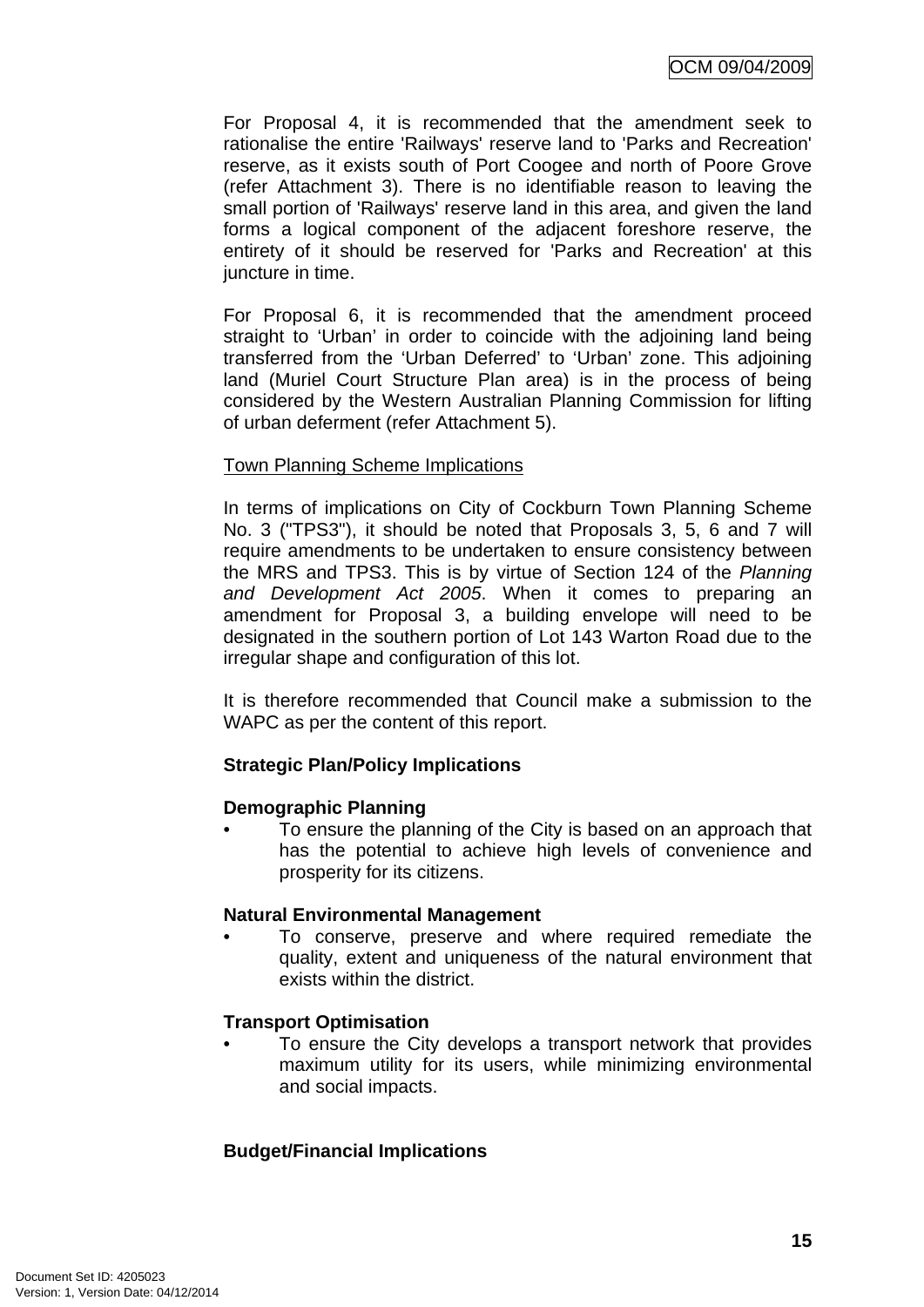<span id="page-15-0"></span>N/A

#### **Legal Implications**

N/A

#### **Community Consultation**

Submissions are due to the WAPC by 1 May 2009. No consultation is required by the City of Cockburn. Affected landowners have also been advised by the WAPC.

#### **Attachment(s)**

- 1. Proposal 2
- 2. Proposal 3
- 3. Proposal 4
- 4. Proposal 5
- 5. Proposal 6
- 6. Proposal 7

#### **Advice to Proponent(s)/Submissioners**

N/A

**Implications of Section 3.18(3) Local Government Act, 1995**

Nil.

## **14.2 (OCM 9/4/2009) - PROPOSED CITY OF COCKBURN (LOCAL GOVERNMENT ACT) JETTIES, WATERWAYS AND MARINA LOCAL LAWS (1126) (P WESTON) (ATTACH)**

#### **RECOMMENDATION**

That Council, pursuant to the requirements of Section 3.12 of the Local Government Act 1995, advertises the Jetties, Waterways and Marina Local Laws calling for public submissions on the proposed Local Laws.

**COUNCIL DECISION** 

#### **Background**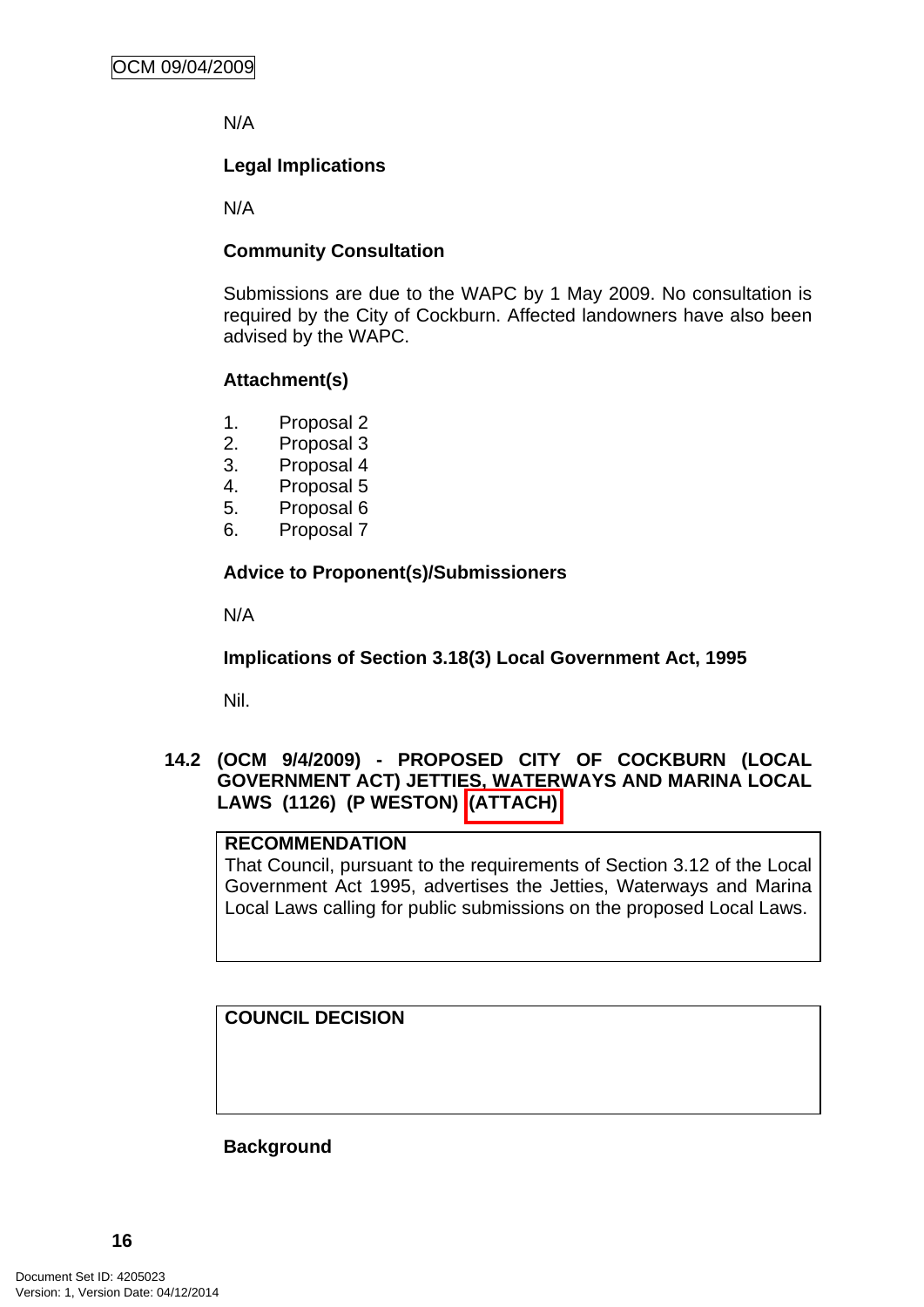The development of a residential marina in South Coogee has been underway for over 10 years. Following a feasibility study including detailed design and creation of a consultation programme to progress the development, a Coogee Master Plan was created.

Consultations involved the following agencies:

- The City of Cockburn.
- The Department of Planning and Infrastructure,
- The Department of Environmental Protection and
- The Health Department of WA.

Following the feasibility study the Port Coogee Waterways Management Facilitation Agreement was created. The parties to this Agreement are the Port Catherine Developments Pty Ltd ('the developer'), the City of Cockburn ('the City') and Australand Holdings Ltd ('Australand').

Part of the general terms of the agreement was adherence to the Waterways Environmental Management Plan (WEMP) which included four areas for consideration namely:

- Remedial Works Management Program,
- Construction Management Program,
- Waterways Environmental Management Plan and
- Noise and Vibration Management Plan.

The construction of the marina environment has commenced and as a result Council needs to consider how best to regulate and manage the use of the waterways within the marina.

It was identified that a Jetties, Waterways and Marina Local Law was necessary to enforce aspects of behaviour and regulate activity and use on jetties, the waterways and in the marina itself.

In consultation with City's Solicitors a set of Jetties, Waterways and Marina Local Laws have been created including prescribed offences and penalties.

## **Submission**

To make Local Laws to establish the Jetties, Waterways and Marina Local Laws

## **Report**

In accordance with Section 3.12 of Local Government Act, 1995, it is necessary for the purpose and effect of any proposed Local Laws to be initiated in the report to be considered by Council.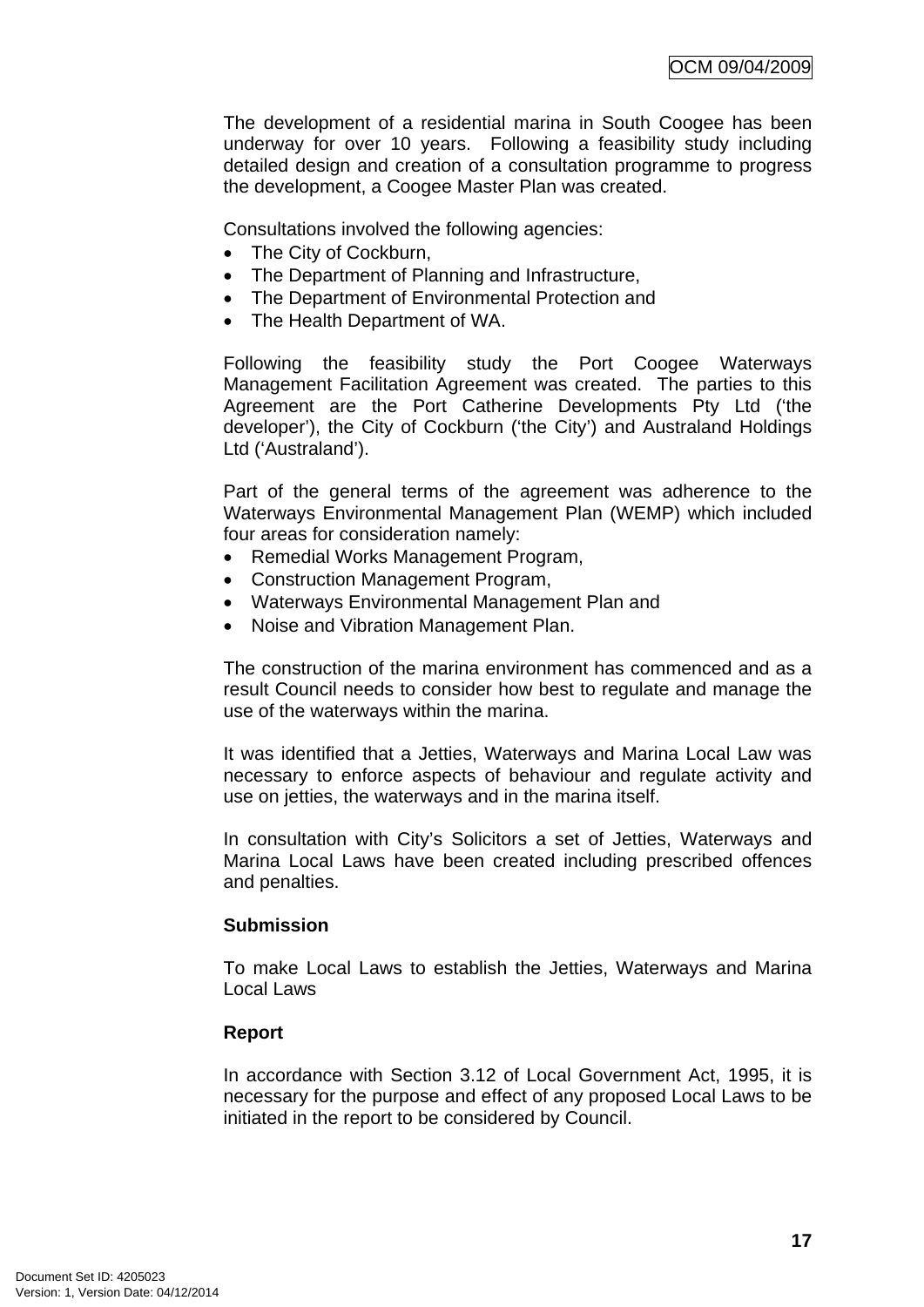As previously mentioned, the purpose of this proposed Local Law is to provide a mechanism for the regulation and control of activities within the Port Coogee Marina Waterways and associated infrastructure.

The effect of the Local Laws will be to enable the Council, through its authorised officers, to enforce compliance with standards and activities within the Marina Waterways, as designated in the Local Laws.

The Port Coogee Marina is the first to be developed within the City of Cockburn. The need to have the Jetties, Waterways and Marina Local Law and prescribed offences is an integral part of the control of behaviour of individuals on jetties, the waterways (control of movement of boats and other vessels) and the marina through the control of potential pollution, mooring of boats, the maintenance of waterway edge walls to list a few.

#### **Strategic Plan/Policy Implications**

#### **Lifestyle and Aspiration Achievement**

To identify community needs, aspirations, expectations and priorities for services that are required to meet the changing demographics of the district.

#### **Governance Excellence**

To provide effective monitoring and regulatory services that administer relevant legislation and local laws in a fair and impartial way.

#### **Budget/Financial Implications**

Costs associated with the establishment of the Jetties, Waterways and Marina Local Law will be met within current budget allocations.

#### **Legal Implications**

Section 3.12 of The Local Government Act 1995 refers.

#### **Community Consultation**

Consultation has occurred with the Department for Planning and Infrastructure, the Environmental Protection Authority and the Department of Health WA.

The proposed Local Laws will be advertised in the "West Australian" newspaper inviting public submissions for a period of at least six weeks.

#### **Attachment(s)**

Proposed City of Cockburn Jetties, Waterways and Marina Local Law.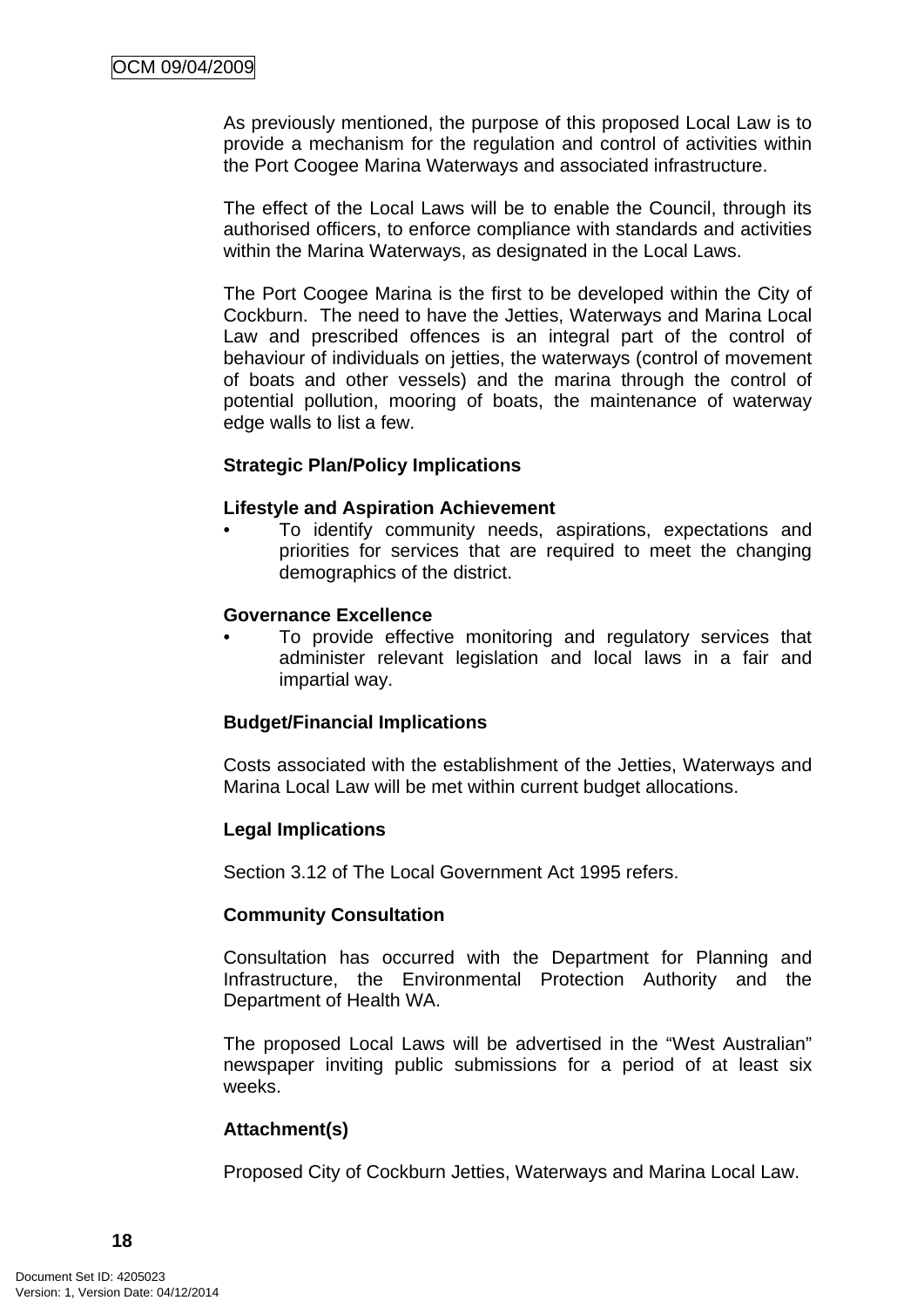## <span id="page-18-0"></span>**Advice to Proponent(s)/Submissioners**

N/A

**Implications of Section 3.18(3) Local Government Act, 1995**

Nil.

**14.3 (OCM 9/4/2009) - APPOINTMENT OF REAL ESTATE AGENT TO MARKET AND SELL ADDITIONAL NINE COTTAGE LOTS ON DEPOSITED PLAN 61458 (STAGE 2) - SUBDIVISION OF LOT 5 CORNER TAPPER AND BARTRAM ROADS, ATWELL - OWNER: CITY OF COCKBURN (5516327) (K SIM) (ATTACH)** 

#### **RECOMMENDATION** That:

- (1) Council appoint Raine and Horne, Success to undertake the marketing and sale of Lots 106 to 114 inclusive on Deposited Plan 61458 (Stage 2), subject to selling prices being not less than those determined by Licensed Valuers (McGees);
- (2) all sales being conditional on compliance with the provisions of Section 3.58 of the *Local Government Act 1995*; and
- (3) Council make the appointment exclusive for a period of six months from the date of appointment.

## **COUNCIL DECISION**

## **Background**

Council at its meeting held on 11 December 2008 resolved as follows:

*"(1) Council appoint Raine and Horne, Success to undertake the marketing and sale of residential Lots 128 to 135 inclusive and Lots 140 to143 inclusive on Deposited Plan 61458 (Stage 2) and all un-sold residential lots on Deposited Plan 59312 (Stage 1), subject to selling prices being not less than those determined by Licensed Valuers, McGees;*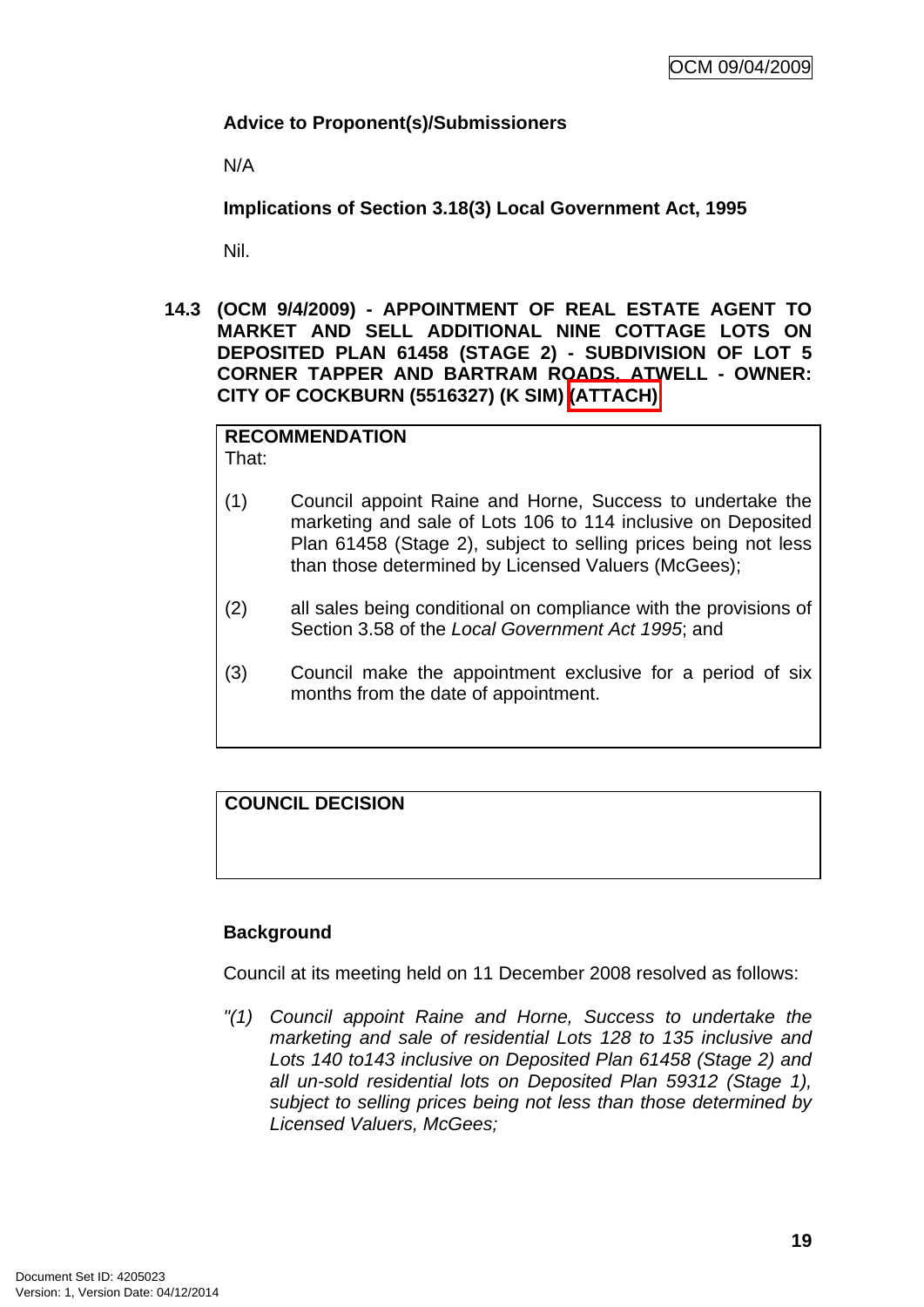- *(2) all sales being conditional on compliance with the provisions of Section 3.58 of the Local Government Act 1995; and*
- *(3) Council make the appointment exclusive for a period of 6 months from the date of appointment."*

At the time the nine cottage lots were excluded due to market acceptance of this type of product in this area being low. However, due to recent State and Federal Government initiatives (via the first homeowner's grant), demand for cottage lots has grown significantly. Accordingly it is considered the right time to now offer the nine cottage lots for sale as part of the City's residential subdivision at the corner of Tapper and Bartram Roads, Atwell

#### **Submission**

Raine and Horne have submitted a marketing plan for the sale of the nine cottage lots. This utilises elements of the current marketing plan which Raine and Horne are using to sell other lots in the subdivision on behalf of the City (as per Council's resolution of 11 December 2008). The selling fees remain unchanged.

## **Report**

Since the December Council resolution the selling agent has sold (or has under contract to sell) a total of nine lots across Stages 1 and 2. This leaves eleven lots to be sold from those identified in the December Council resolution. It is now proposed to add the nine cottage lots to this, taking the total number of lots on offer to twenty.

All of these lots represent an attractive buying option for first homeowner's, particularly given the \$14,000 and \$7,000 grants on offer from the State and Federal Governments respectively. The Federal Government grant is due to finish on 1 July 2009, so there is expected to be high demand for lots within the first homeowner price range in the coming months. The lots in question are all considered to fit within this price range.

The selling agent reports interest from potential purchases for the cottage lots. Additionally, they have received assurances from a range of building companies that they are able to place suitable houses on these cottage lots. Generally speaking, the total price for house and land packages needs to be less than \$440,000. Recent figures released by the Urban Development Institute of Australia (Western Australia) confirms this, with most lots sold in the Perth Metropolitan Area being for less than \$240,000

This places the City's lots well within the target price range of up to \$240,000. Considering a suitable home should be able to be built for around \$190,000, the target house and land package price of less that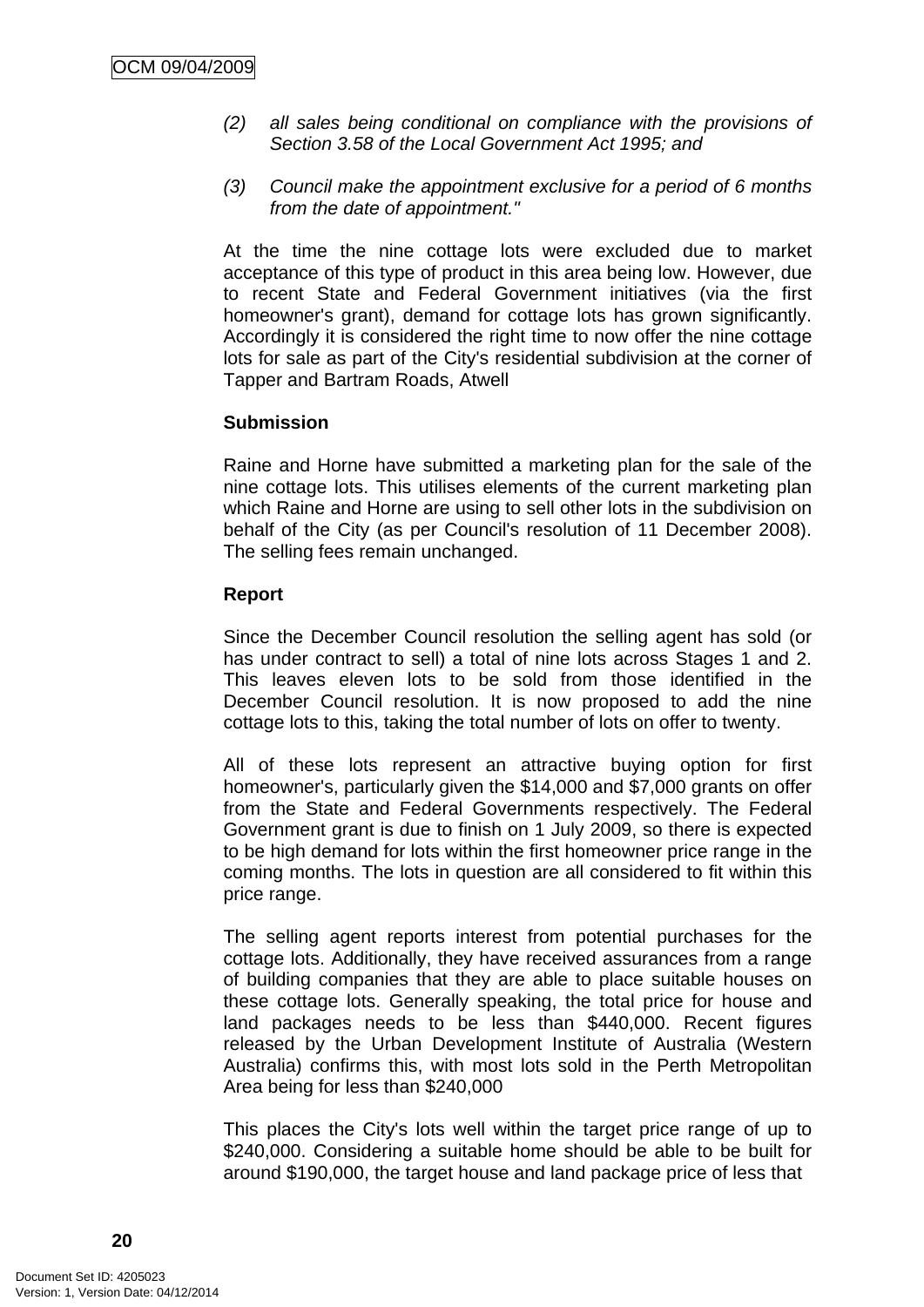than \$440,000 can be achieved. The cottage lots have areas ranging from 300 square metres to 385 square metres, and are also subject to design guidelines via a Detailed Area Plan.

Together with the 11 unsold lots, it is anticipated that all of the lots will be sold by 1 July 2009. This estimate is based on sales since the start of 2009 being approximately at the rate of one per week. The Licensed Valuer from McGees Property has prepared a valuation report that determines the market value for each lot in this proposal. It is this value that will be used in the public advertising required, pursuant to Section 3.58 of the *Local Government Act 1995*. The Licensed Valuer reports that the values determined are not only determined based on past sales of similar lots, but also reflect the opinion of developers, selling agents and others involved in the industry. The information gathered takes into consideration current government stimulation packages and the sentiment of potential purchasers given the current economic uncertainty. It is considered prudent to allow the selling agent to list the lots at prices above but not below these prices.

#### **Strategic Plan/Policy Implications**

#### **Governance Excellence**

- To conduct Council business in open public forums and to manage Council affairs by employing publicly accountable practices.
- To develop and maintain a financially sustainable City.

#### **Budget/Financial Implications**

Marketing costs are allowed for under the overall budget subject to Account No. CW 1516. In terms of income received to date, \$4,335,9110 has been generated from sales with a further \$2,841,000 under contract of sale. Total costs to date in constructing the subdivision and bringing the land to market have been \$1,876,721. Ultimate income from the entire subdivision will be approximately \$9,683,910 once all lots have been sold. Refer to attachment 3.

#### **Legal Implications**

Section 3.58 of the Local Government Act 1995 refers.

#### **Community Consultation**

Statewide advertising of all sales will be undertaken pursuant to Section 3.58 of the Local Government Act 1995.

#### **Attachment(s)**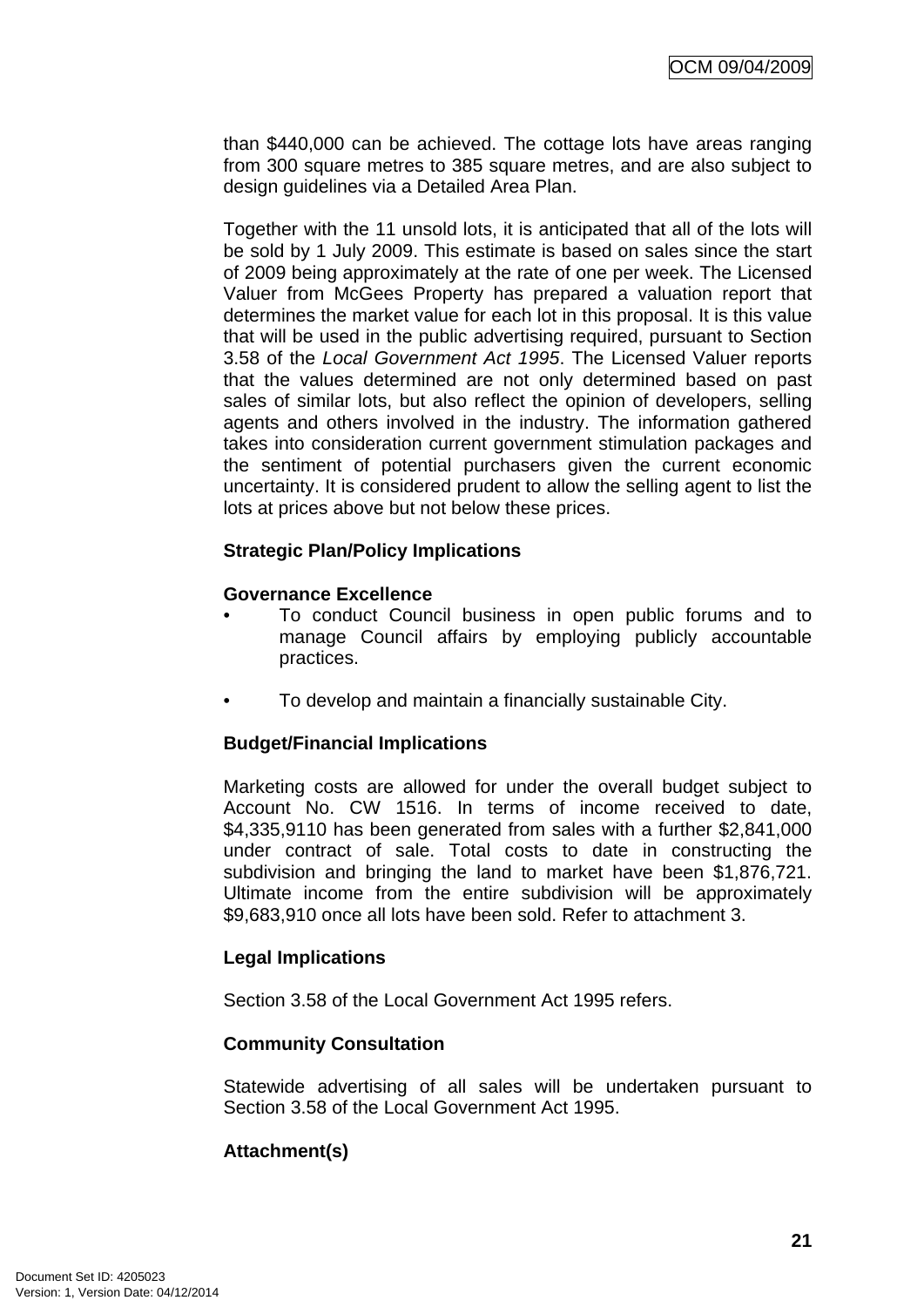- <span id="page-21-0"></span>1. Deposited Plan
- 2. Valuation Report
- 3. Lots sold, under offer and still to be sold.

## **Advice to Proponent(s)/Submissioners**

The Proponent(s) and those who lodged a submission on the proposal have been advised that this matter is to be considered at 11 December 2008 Council Meeting

## **Implications of Section 3.18(3) Local Government Act, 1995**

Nil.

#### **14.4 (OCM 9/4/2009) - CONSIDERATION TO ISSUE TAKING ORDER AND DEDICATION OF LAND FOR ROAD PURPOSES - LOT 402 ON DEPOSITED PLAN 59934 (6010372) (K SIM) (ATTACH)**

**RECOMMENDATION** That Council:

- (1) request the owner of parent Lot 401 Armadale Road provide to the City all required certificates, supervision fees and maintenance bonds to the satisfaction of the City to ensure that the road constructed on proposed Lot 402 on Deposited Plan 59934 is to the required standard;
- (2) request the owner of parent Lot 401 to transfer proposed Lot 402 on Deposited Plan 59934 free of charge to the State of Western Australia for the purposes of road reservation;
- (3) request the Minister for Lands to issue a taking order pursuant to Section 177 of the *Land Administration Act 1997* to take proposed Lot 402 on Deposited Plan 59934;
- (4) request the Minister for Lands to dedicate proposed Lot 402 on Deposited Plan 59934 as a road reserve, pursuant to Section 56 of the *Land Administration Act 1997*; and
- (5) indemnify the Minister for Lands against reasonable costs incurred in considering and granting this request.

**COUNCIL DECISION**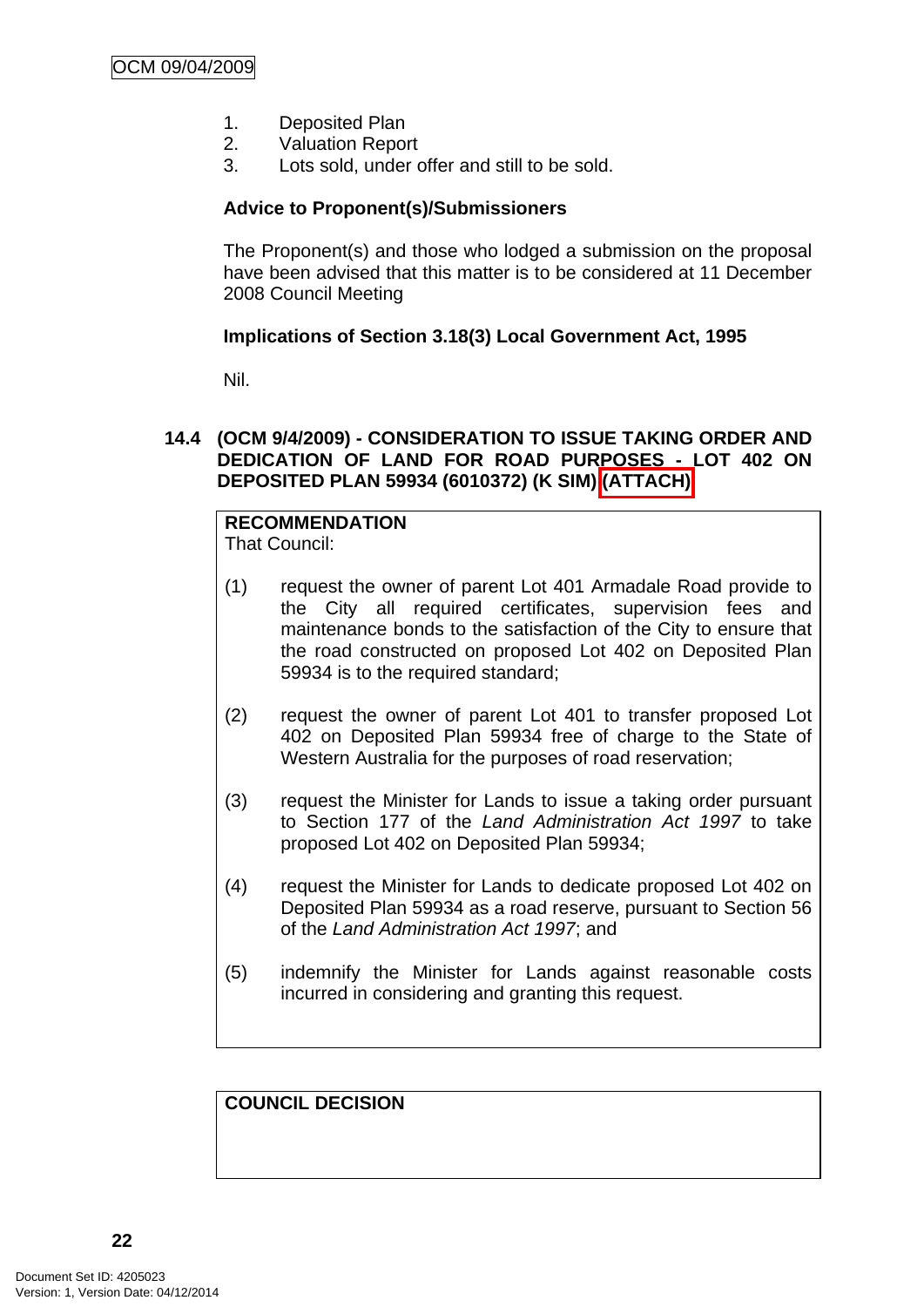OCM 09/04/2009

## **Background**

The owner of Lot 401 Armadale Road has been granted planning approval by the City to develop a showroom (bulky goods retail) development on the subject land. As part of this planning approval, the following condition was imposed:

*"4. Prior to the occupation of the development, the applicant must enter into a Deed with the City prepared by the City's solicitors to provide, when required, for the portion of the subject land reserved for Other Regional Roads (North Lake Road) being vested in the Crown under section 152 of the Planning and Development Act, such land to be ceded free of cost and without payment of compensation by the Crown. The owner shall be responsible to pay all costs of an incidental to the preparation of the deed (including all drafts)."* 

At the request of the proponent, and following further legal advice, this condition was modified to read as follows:

*"4. Prior to the occupation of the development, the applicant must enter into a Deed with the City prepared by the City's solicitors to provide, when required, for the portion of the subject land reserved for Other Regional Roads (North Lake Road) being dedicated pursuant to section 56 of the Land Administration Act 1997, such land to be ceded free of cost and without payment of compensation by the Crown. The owner shall be responsible to pay all costs of an incidental to the preparation of the deed (including all drafts)."* 

In respect of this condition, proposed Lot 402 on Deposited Plan 59934 represents the extent of the subject land required to be dedicated for road reservation purposes. This is the purpose of this report.

#### **Submission**

N/A

#### **Report**

Legal advice from the City's solicitor (McLeods) and consultation with Department for Planning and Infrastructure (State Land Services) has resulted in a requirement that the landowner agree to a taking of the land by agreement pursuant to Section177 of the *Land Administration Act 1997*. This action is required such that the land can be placed in the name of the State of Western Australia, and is a precondition to the land then being dedicated as a road reserve pursuant to Section 56 of the Land Administration Act 1997.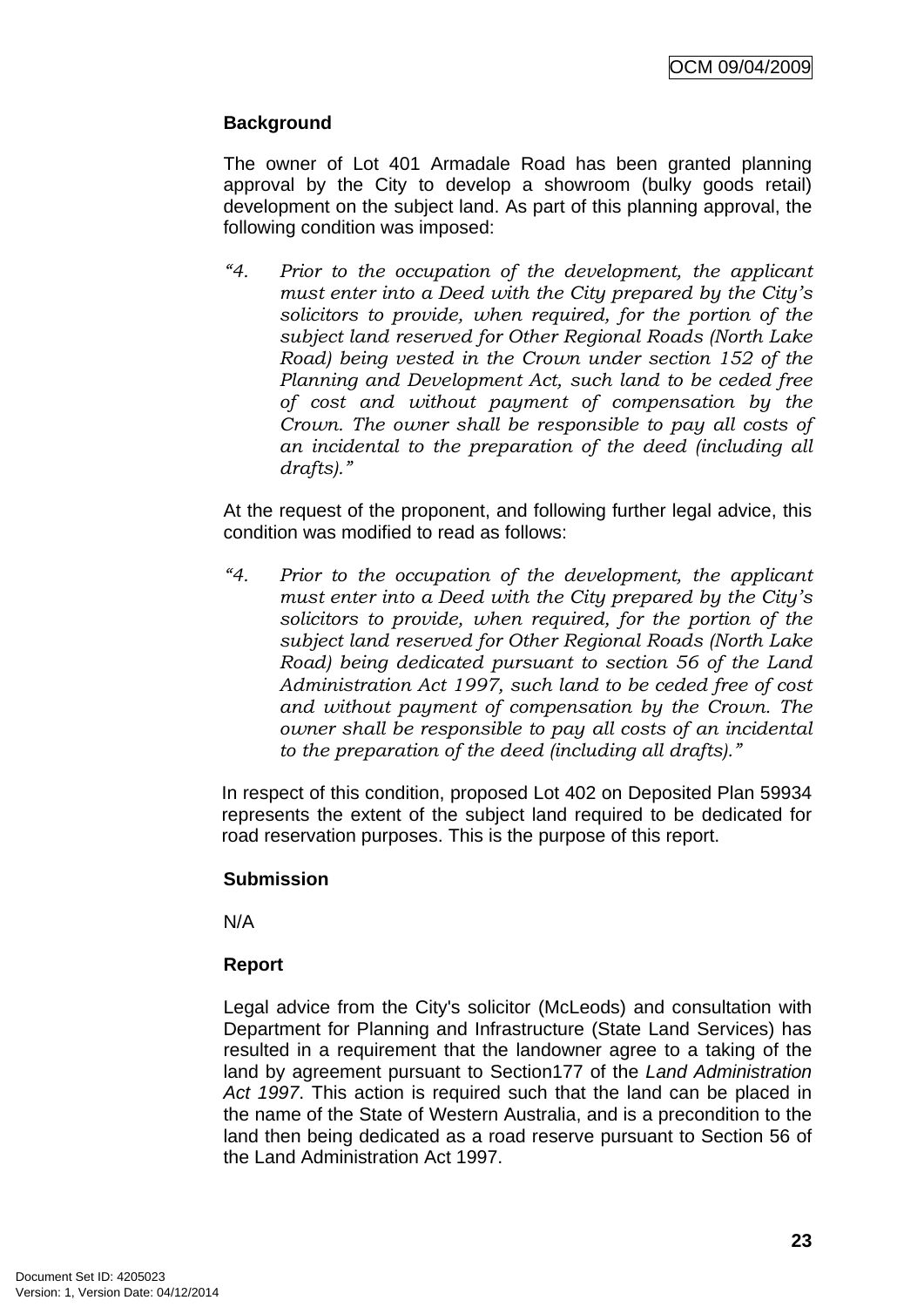The road design and construction has been undertaken by the proponent in conjunction with the balance civil works associated with the showroom development on the remainder of the parent lot. The works associated with the future roads have been inspected by the City's engineering staff, but some supervision fees, certificates and maintenance bonds remain outstanding. Although the works have been undertaken in association with the related development, it is felt that given the road is now to be transferred to the control of the City, the same standards should be applied as would have been the case had the City required a formal subdivision to take place. It was at the request and benefit of the proponent that the City agreed to this more unusual approach.

An agreement incorporating all of these undertakings has now been prepared by the City's solicitor.

State Land Services have negotiated clearances from several service authorities that have easements on proposed Lot 402, and have indicated that the request for road dedication pursuant to Section 56 should be successful. They have also requested that in future the City encourages developers to follow the usual subdivision processes when creating any road reserves.

Accordingly, given that agreement has now been reached, Council can request the Minister for Lands to make a taking order in relation to proposed Lot 402. The dedication of proposed Lot 402 as a road reserve can then take place under Section 56 of the Land Administration Act 1997.

#### **Strategic Plan/Policy Implications**

#### **Demographic Planning**

- To ensure the planning of the City is based on an approach that has the potential to achieve high levels of convenience and prosperity for its citizens.
- To ensure development will enhance the levels of amenity currently enjoyed by the community.

#### **Budget/Financial Implications**

The dedication is pursuant to Section 56 of the *Land Administration Act 1997*, which requires the City to indemnify the Minister in respect to all costs and expenses, incurred considering and granting the request. These cannot be quantified at this time, but are expected to be minor if at all.

#### **Legal Implications**

Land Administration Act 1997 refers.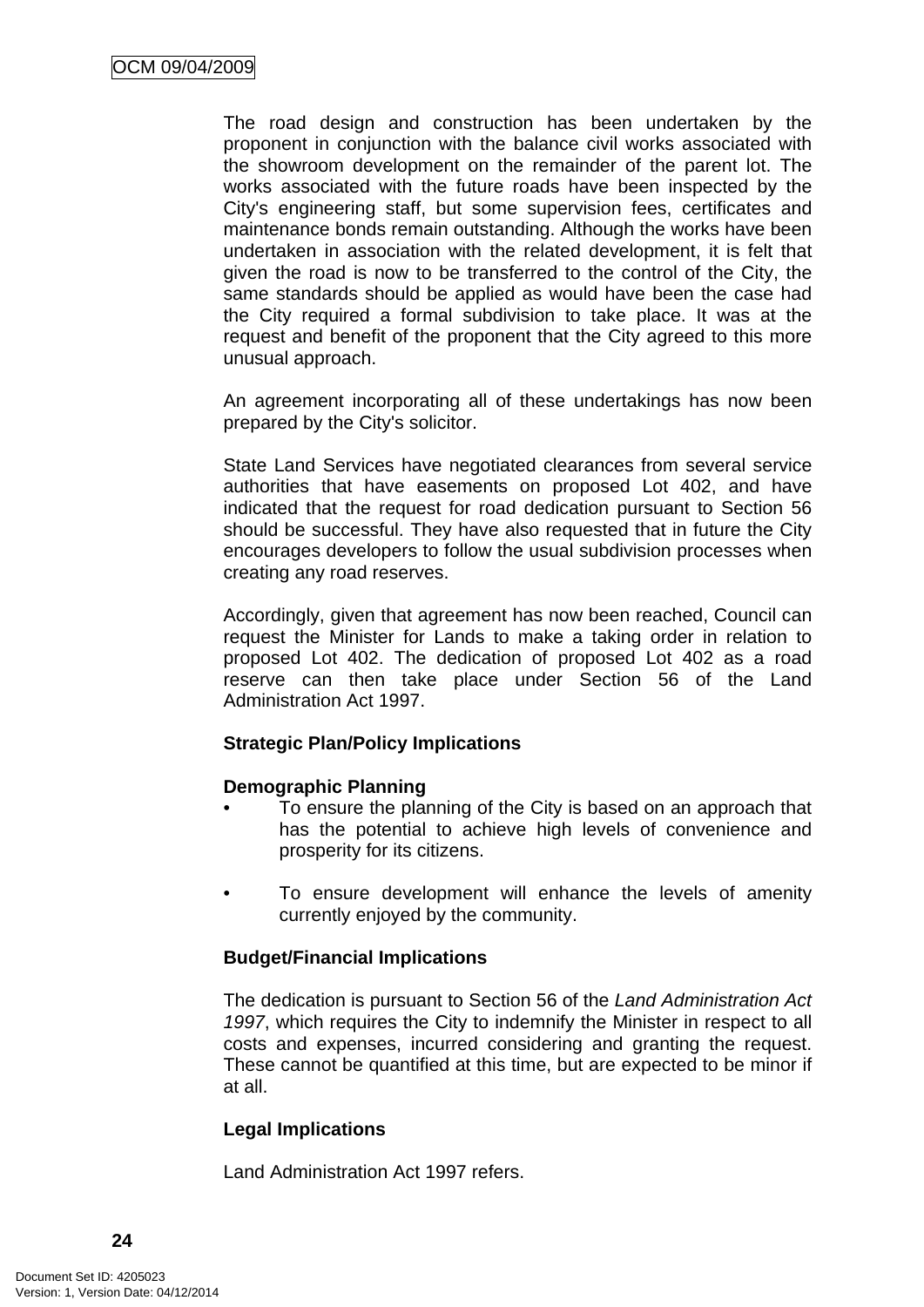## <span id="page-24-0"></span>**Community Consultation**

N/A

## **Attachment(s)**

Location Plan

## **Advice to Proponent(s)/Submissioners**

N/A

## **Implications of Section 3.18(3) Local Government Act, 1995**

Nil.

#### **14.5 (OCM 9/4/2009) - SOUTH BEACH ESTATE, NORTH COOGEE - SOIL CLASSIFICATION - PROPOSED LOTS 366 AND 394 BREAKSEA DRIVE; LOCATION: 9017L HEIRISSON WAY, NORTH COOGEE; OWNER/APPLICANT: STOCKLAND (135855) (J WEST) (ATTACH)**

# **RECOMMENDATION**

That Council:

- (1) support the Applicant's request to classify Lot 366 and 394 Breaksea Drive, North Coogee within the South Beach Estate (North Coogee) with a soil classification of "P" pursuant to Australian Standard 2870 – 1996 on the basis of Coffey's Geotechnical Investigation Report - Stockland WA Developments Pty Ltd South Beach Lots 366 and 394 - Report GEOTHERD08031AC-AB 18 December 2008, subject to:
	- 1. The satisfactory compliance with all other conditions of Western Australian Planning Commission Subdivision Approval WAPC 135855, approved on 8 February 2008.
	- 2. A notification under Section 70A of the Transfer of Land Act being prepared and lodged with the Registrar of Titles Office on the Certificate of Title/s advising any prospective purchaser/s of the Lot/s of the site classification and Coffey Report reference details The Notification should (at the cost of the Applicant) state as follows:

*The land has been classified as "P" under Australian Standard 2870-1996 because the majority of fill across the site is considered uncontrolled fill, as the presence of unsuitable and soft materials cannot be ruled out. Refer to Coffey's Geotechnical*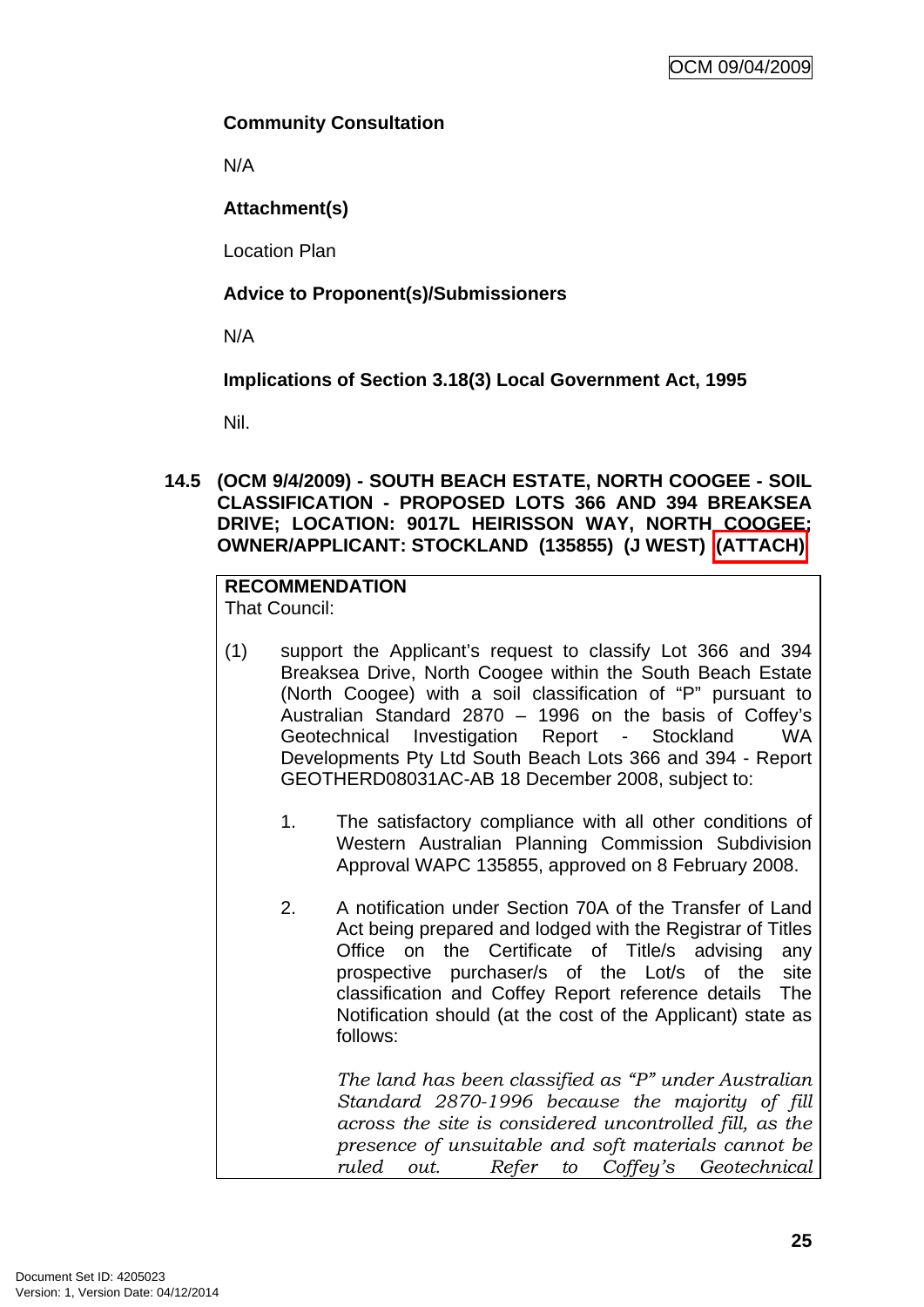*Investigation Report - Stockland WA Developments Pty Ltd South Beach Lots 366 and 394 - Report GEOTHERD08031AC-AB 18 December 2008, when structurally designing buildings.* 

- (2) advise Stockland of Council's decision accordingly.
- (3) undertake a review of Council Policy APD35 so as to facilitate the acceptance of site classifications other than A, S or M (pursuant to AS 2870) in circumstances only where the City's opinion is that there exists no other feasible option to remediate the site in accordance with Policy APD35.

#### **COUNCIL DECISION**

#### **Background**

A request for subdivision clearance has not been received by the City at this stage. However the Applicant seeks to address the issue of soil classification of the proposed lots in regard to the City's Policy APD35.

The City's Policy APD35 requires:

*"Where the geotechnical report classifies the site other than Class "A" in accordance with AS 2870 (1996) a notification under section 70A of the Transfer of Land Act is to be prepared in a form acceptable to the Council and judged with the Registrar of Titles for endorsement on the Certificate of Title for the subject lot. Class "P", "H" and "E" sites will not be accepted by Council and must be fully remediated to enable building construction based upon a Class "A", Class "S" or Class "M" standard."* 

The proposed Lots do not comply with the City's Policy, as the Lots have been classified "P" pursuant to the Australian Standard 2870 - 1996.

#### **Submission**

The Applicant has sought Council's acceptance of the proposed lots as constructed (ie class "P") to facilitate subdivision clearance, when the applicant does submit a request for clearance. Advice from the applicant confirms submission of a subdivision clearance request is imminent.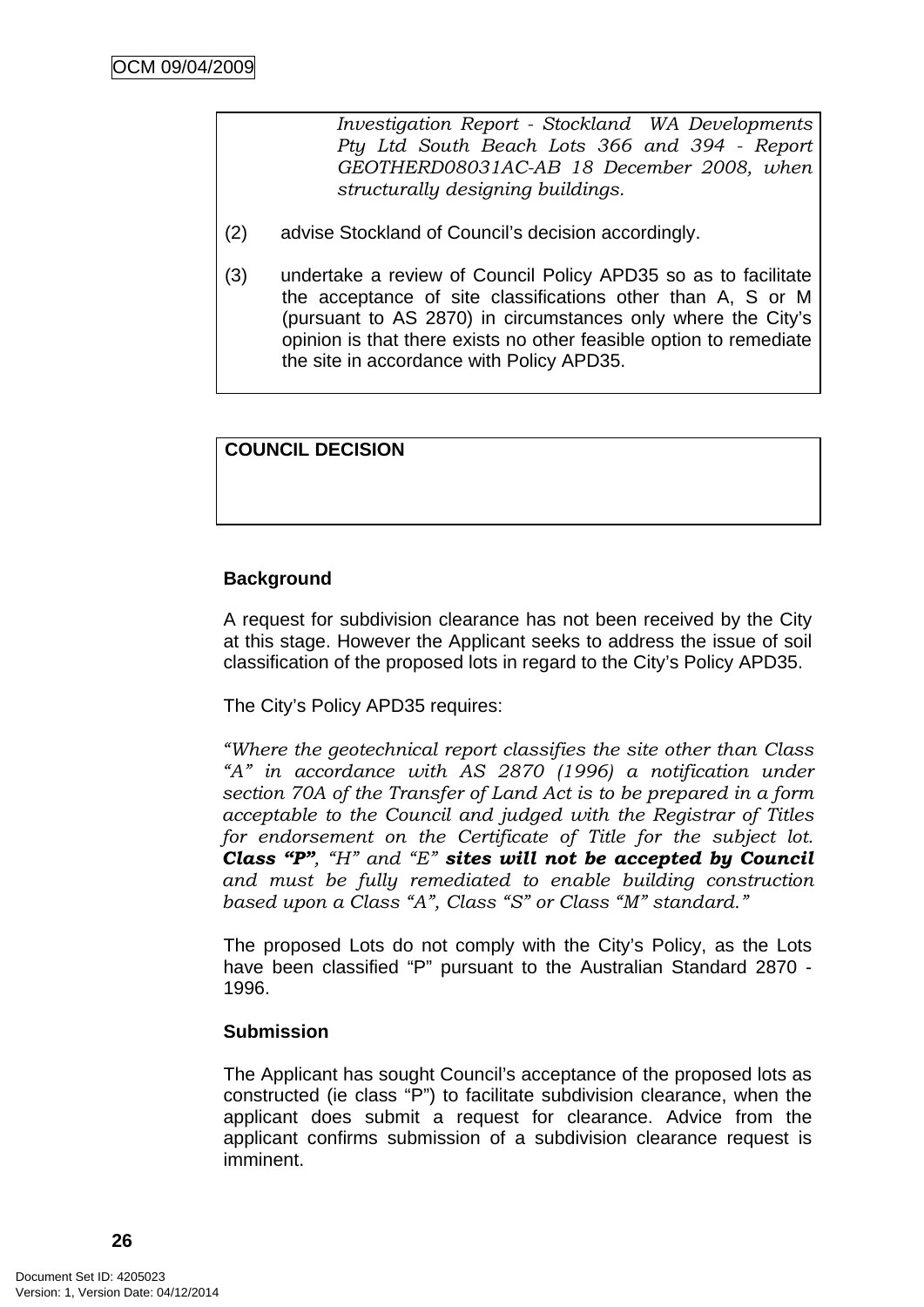The Applicant has submitted letters of advice (dated 4 and 20 February 2009) from Coffey Geotechnical Engineers. Coffey confirm that a site classification under Australian Standard 2870 Residential Slabs and Footings is not applicable to 4-5 storey buildings (as are likely to be constructed on the new lots). They further confirm the difficulty in excavating and re-compacting the problem fill material ie. road closures, interruptions to services, split site classifications etc.

Coffey confirms that a classification of "P" does not mean the sites cannot be developed without remediation. It does however mean that building footings should be designed with special attention paid to existing ground conditions (see attachments).

#### **Report**

The City's Policy APD35 seeks to ensure that all proposed lots prior to subdivision clearance are assessed in accordance with Australian Standard 2870-1996.

Australian Standard 2870 is applicable to residential type structures up to two storeys in height.

The draft Detail Area Plan for the lots demonstrates building heights up to 5 storeys, the vast majority of the sites are likely to be developed with buildings exceeding 2 storeys in height. The zoning of the land is R60-R100. Australian Standard 2870 would not be applicable to such buildings; as such any proposed building greater than two storeys would require specific geotechnical site investigation and a report which provides allowable bearing capacity and anticipated settlement. This requirement would be addressed at the building application stage.

It is intended that details in regard to the soil classification also be included in the Detailed Area Plan for the lots when the DAP is finalised.

The City has previously had to accept a "P" classification in regard to other lots within the same area that abut the old Fremantle tip site. This is because it was not possible to remediate those lots without excavating across lot boundaries and into the tip site which is also a contaminated site.

## **Strategic Plan/Policy Implications**

#### **Governance Excellence**

• To conduct Council business in open public forums and to manage Council affairs by employing publicly accountable practices.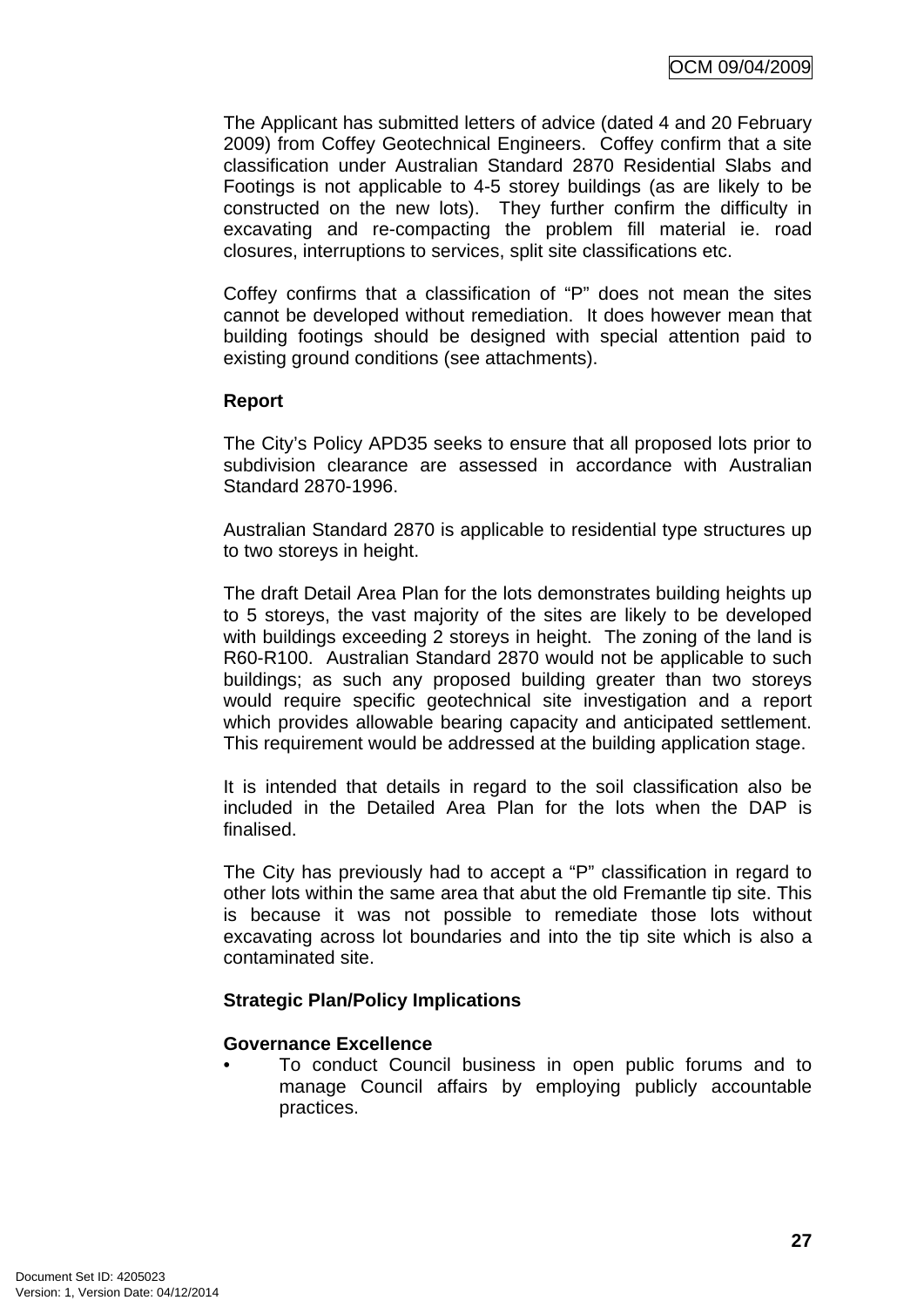<span id="page-27-0"></span>To provide effective monitoring and regulatory services that administer relevant legislation and local laws in a fair and impartial way.

## **Budget/Financial Implications**

The cost to complete the Section 70A process will be borne by the applicant.

#### **Legal Implications**

N/A

## **Community Consultation**

N/A

## **Attachment(s)**

- 1. Location Map.
- 2. Email (Dan Covich Wood and Grieve Engineers) dated 23 February 2009.
- 3. Coffey Geotechnics letter dated 4 February 2009.
- 4. Coffey Geotechnics letter dated 20 February 2009.

#### **Advice to Proponent(s)/Submissioners**

The Proponent(s) and those who lodged a submission on the proposal have been advised that this matter is to be considered at the 9 April Council Meeting.

#### **Implications of Section 3.18(3) Local Government Act, 1995**

Nil.

#### **15. FINANCE AND CORPORATE SERVICES DIVISION ISSUES**

## **15.1 (OCM 9/4/2009) - LIST OF CREDITORS PAID - FEBRUARY 2009 (5605) (K LAPHAM) (ATTACH)**

#### **RECOMMENDATION**

That Council receive the List of Creditors Paid for February 2009, as attached to the Agenda.

**COUNCIL DECISION**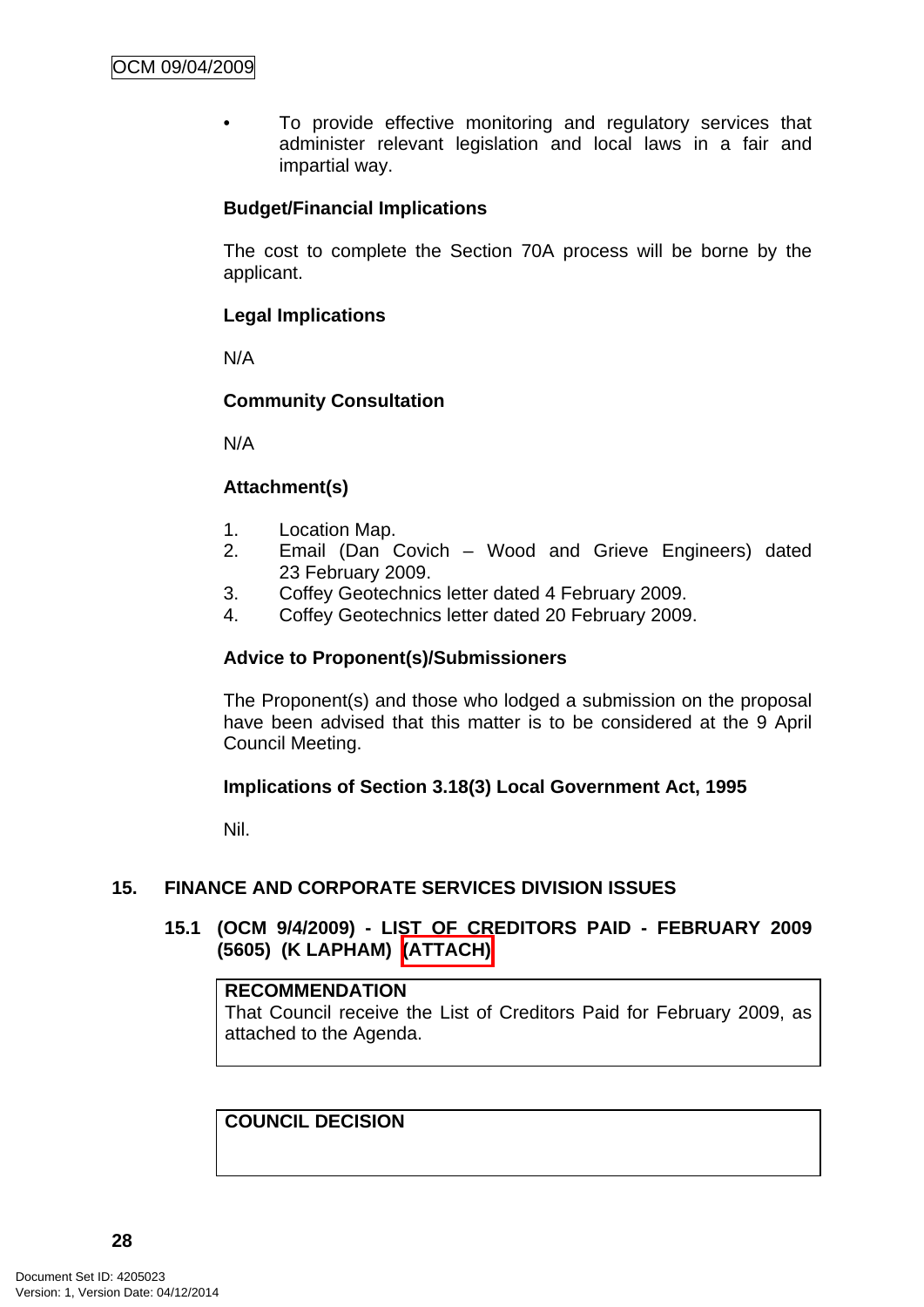## **Background**

It is a requirement of the Local Government (Financial Management) Regulations 1996, that a List of Creditors be compiled each month and provided to Council.

#### **Submission**

N/A

## **Report**

The list of accounts for February 2009 is attached to the Agenda for consideration. The list contains details of payments made by the City in relation to goods and services received by the City.

## **Strategic Plan/Policy Implications**

#### **Governance Excellence**

• To conduct Council business in open public forums and to manage Council affairs by employing publicly accountable practices.

## **Budget/Financial Implications**

N/A

**Legal Implications** 

N/A

## **Community Consultation**

N/A

## **Attachment(s)**

List of Creditors Paid – February 2009.

## **Advice to Proponent(s)/Submissioners**

N/A

## **Implications of Section 3.18(3) Local Government Act, 1995**

Nil.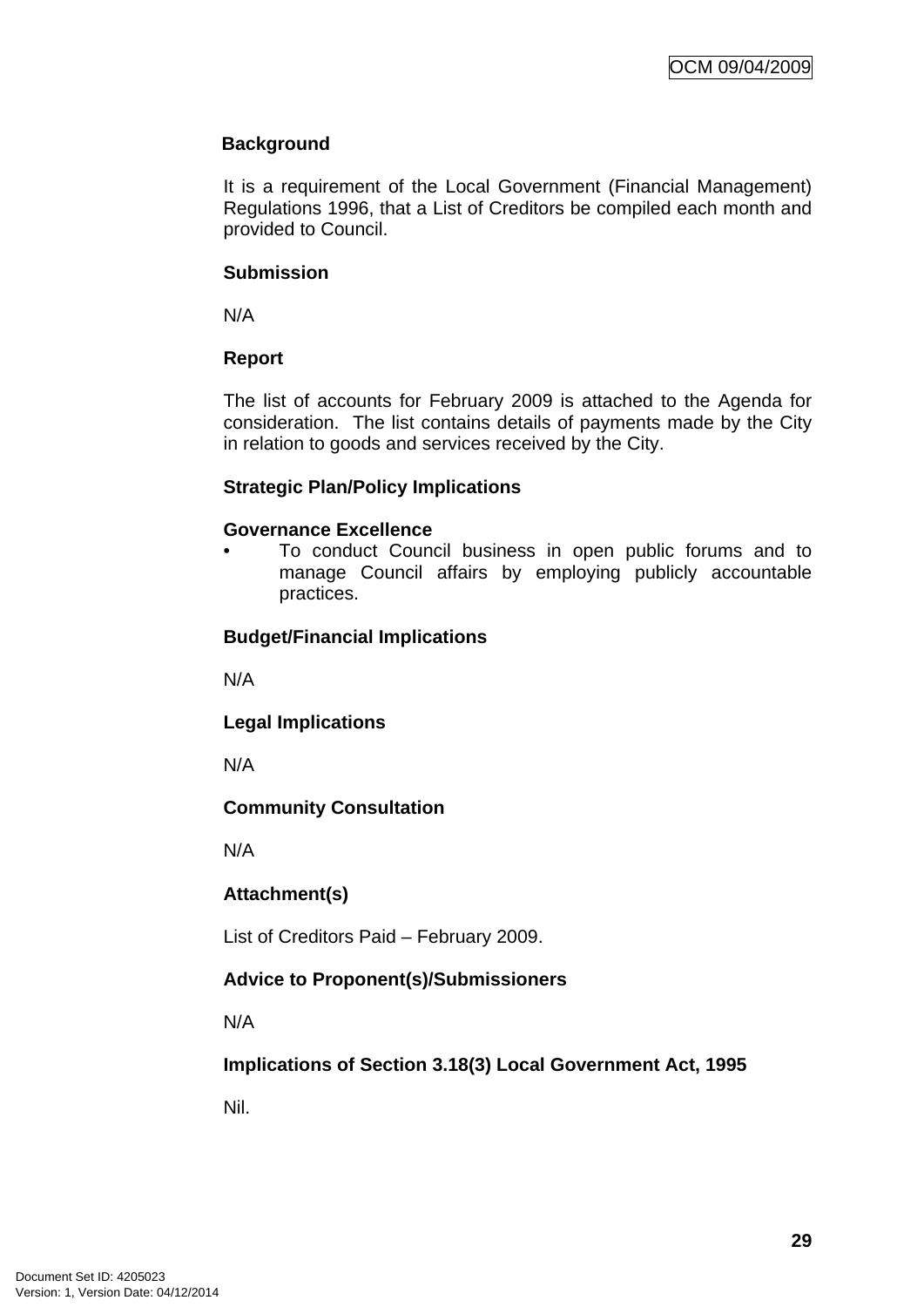## <span id="page-29-0"></span>**15.2 (OCM 9/4/20099) - STATEMENT OF FINANCIAL ACTIVITY - FEBRUARY 2009 (5505) (N MAURICIO) (ATTACH)**

#### **RECOMMENDATION**

That Council receive the Statements of Financial Activity and associated reports for February 2009, as attached to the Agenda.

## **COUNCIL DECISION**

#### **Background**

Regulation 34(1) of the Local Government (Financial Management) Regulations 1996 prescribes that a local government is to prepare each month a Statement of Financial Activity.

Regulation 34(2) requires the Statement of Financial Activity to be accompanied by documents containing:–

- (a) details of the composition of the closing net current assets (less restricted and committed assets),
- (b) explanations for each material variance identified between YTD budgets and actuals; and
- (c) any other supporting information considered relevant by the local government.

Regulation 34(4)(a) prescribes that the Statement of Financial Activity and accompanying documents are to be presented to the Council.

#### **Submission**

N/A

#### **Report**

Attached to the Agenda is the Statement of Financial Activity for February 2009. These include explanations for material variances within operating revenue and expenditure, as well as for capital works & project expenditure.

Note 1 shows the program split for grants and contributions received towards asset purchase and development.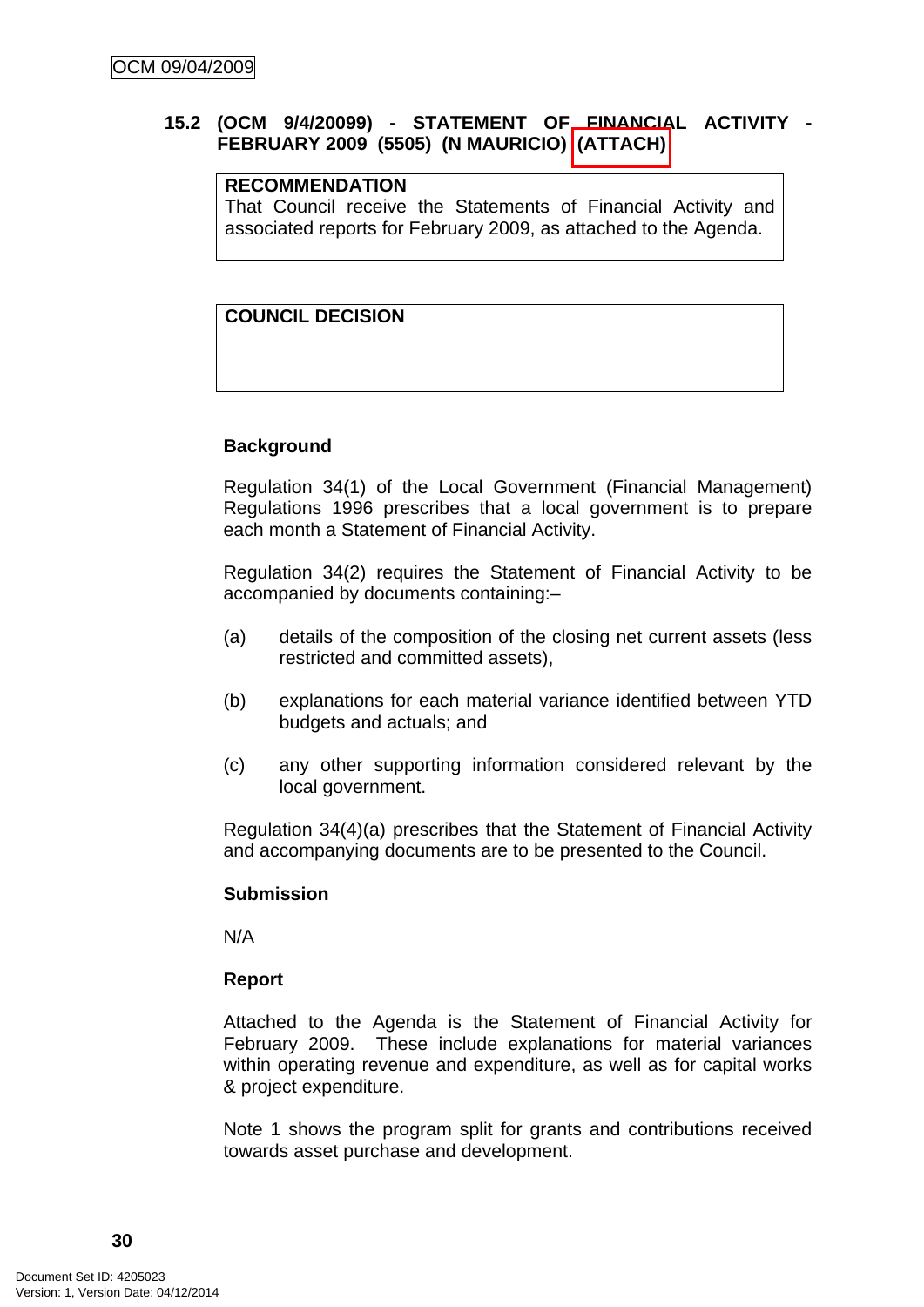Note 2 provides a reconciliation of Council's net current assets (adjusted for restricted assets and cash backed reserves). This provides a financial measure of Council's working capital and an indication of its liquid financial health.

Also provided are Reserve Fund and Restricted Funds Analysis Statements. These assist to substantiate the calculation of Council's net current assets position.

The Reserve Fund Statement reports the budget and actual balances for Council's cash backed reserves, whilst the Restricted Funds Analysis summarises bonds, deposits and infrastructure contributions held by Council. The funds reported in these statements are deemed restricted in accordance with Australian Accounting Standards.

#### Financial Review - February 2009

The City continues to be on track to achieve its budgeted income for 2008/09 with land sales in the Tapper Road development enjoying a resurgence of late as a result of the first home owner grant providing a stimulus to land sales within the \$160k to \$240k price range. Rating income is slightly higher due to interim rates for Port Coogee and industrial precincts. Landfill income, planning and building fees are slowing considerably as a result of the slowing income.

Expenditure for salaries is below budget as every staff position is being scrutinised to ensure that the need is essential. This impact is saving the City funds with the payroll budget approximately \$0.75m under budget. Material and contracts expenditure is also below budget as a number of operations are yet to commence. Utilities and insurance will come in on budget. General expenditure is also expected to come in on budget as this covers areas such as the SMRC loan repayment and donations to community groups. Depreciation is running slightly ahead of budget.

Cash at bank and investments are also holding up with the City having \$59.4M as at 28 February 2009.

Capital expenditure is running behind budget but this is expected as a number of capital projects are yet to commence, such as the Aubin Grove Facility (\$1.9m), Cockburn Central library (\$2.0m). However, a number of other projects are on budget such as the Hammond Road Regional Recreational Facility, Cockburn Civic Centre Seniors Centre and a range of road projects.

#### Material Variance Threshold

For the purpose of identifying material variances in Statements of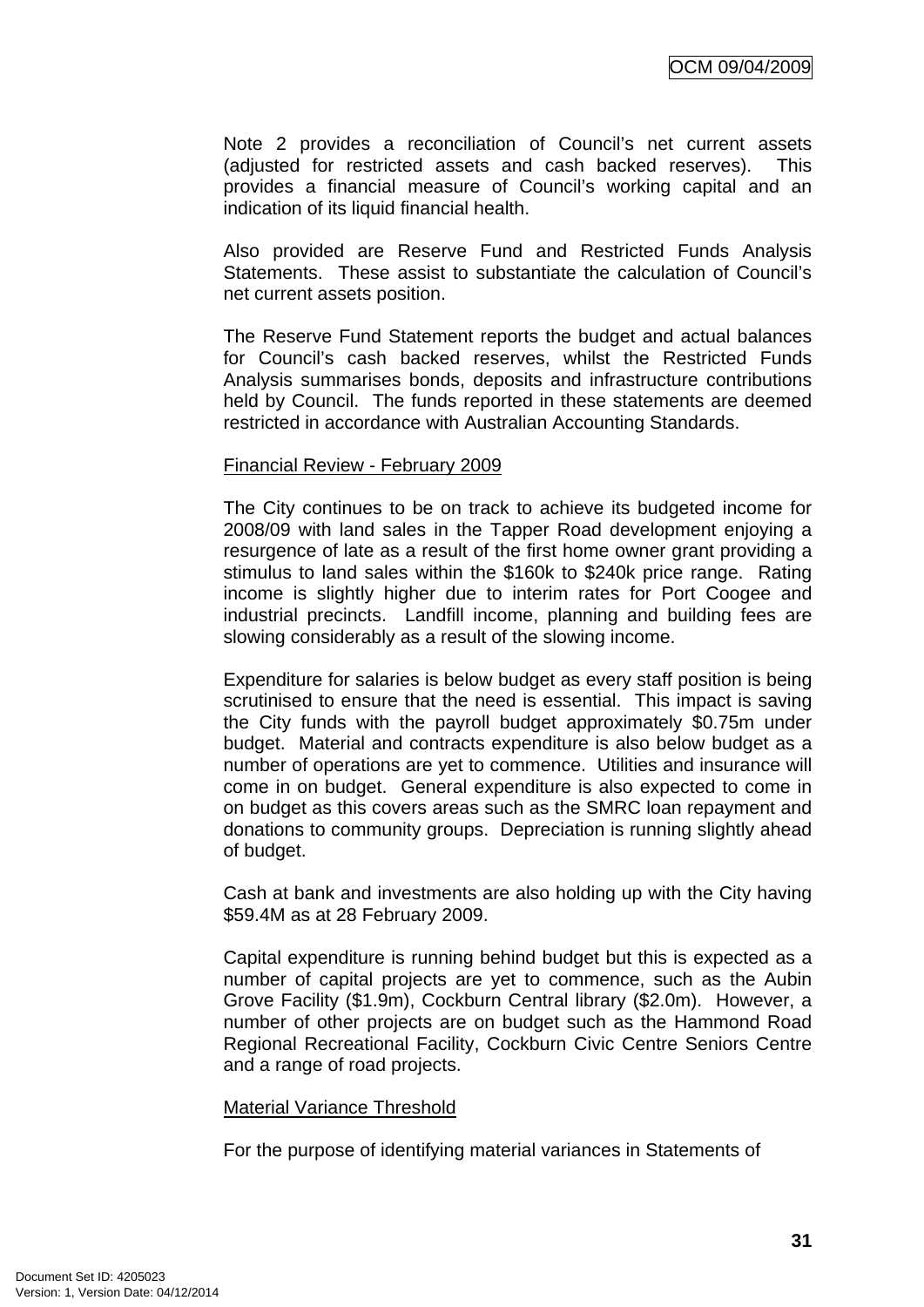Financial Activity, Financial Management Regulation 34(5) requires Council to adopt each financial year, a percentage or value calculated in accordance with Australian Accounting Standard AAS5 - Materiality. This standard defines materiality in financial reporting and states that materiality is a matter for professional judgement. Information is material where its exclusion may impair the usefulness of the information provided. AAS5 does offer some guidance in this regard by stating that an amount that is equal to or greater than 10% of the appropriate base amount may be presumed to be material.

The materiality threshold adopted by Council for the 2008/09 financial year is \$50,000 or 10% (whichever is the greater). In applying the threshold, officers give due regard to the nature of the data and how it is best consolidated (e.g. at an individual project level, specific works program, distinct activity, nature and type level etc).

#### Change of Rating Category - UV to GRV

The City is continuing to review the status of all UV (Unimproved Value) properties within its boundaries especially those in established urban areas. The purpose of the UV status is to value land primarily as land used for rural purposes and not for urban residential, commercial or industrial properties. This is in line with the principal used by the Valuer General, in that UV valuations should only be used for rural land, otherwise GRV should be the primary valuation method.

A number of properties have been identified as having fallen into the categories below:

- 1. Industrial properties in predominantly urban areas classified as UV;
- 2. Urban developments in urban areas classified as UV;
- 3. Former rural blocks not used for rural purposes in urban areas; and
- 4. Rural lots in urban areas (not used as rural blocks) classified as UV

The City has identified 274 lots that will be submitted to the Director General of the Department of Local Government and Regional Development under delegated authority to have their valuation classification changed from UV to GRV as the table below indicates. In all, 78% will receive lower rates but the City will be no worse off as several of the lots identified in the review will pay higher rates because of their industrial use. To date, these industrial properties have received and paid lower rates than if they had been in other (more urban) municipalities.

The City will write to all affected properties advising them of the change.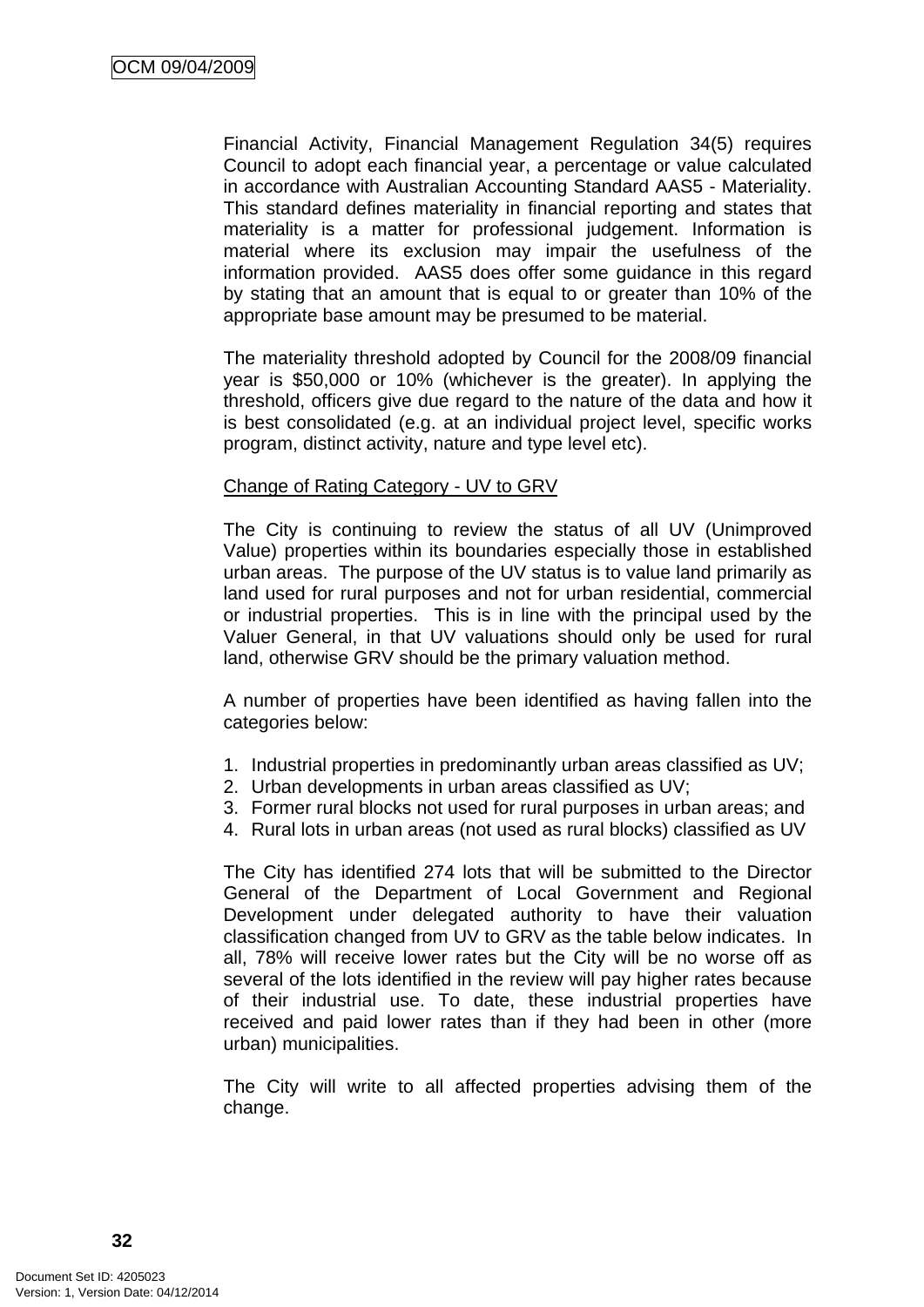| <b>Suburb</b>                | No. | <b>GRV</b>  | <b>GRV</b><br><b>Rates</b> | UV            | UV<br><b>Rates</b> | <b>lower</b><br>rates | higher<br>rates |
|------------------------------|-----|-------------|----------------------------|---------------|--------------------|-----------------------|-----------------|
| <b>Jandakot</b>              | 167 | \$4,151,977 | \$284,147                  | \$101,664,711 | \$176,670          | 144                   | 23              |
| <b>Henderson</b>             | 14  | \$829,930   | \$57,392                   | \$26,865,000  | \$48,876           | 12                    | 2               |
| <b>Atwell/Aubin</b><br>Grove | 4   | \$186,020   | \$19,521                   | \$7,520,000   | \$15,729           | 2                     | 2               |
| Yangebup                     |     | \$274,432   | \$23,645                   | \$13,260,000  | \$25,820           | 4                     | 3               |
| Hammond<br>Park              | 61  | \$3,079,956 | \$291,213                  | \$148,920,000 | \$299,424          | 36                    | 25              |
| <b>Success</b>               | 21  | \$525,872   | \$43,198                   | \$29,500,000  | \$52,179           | 16                    | 5               |
| <b>Total</b>                 | 274 | \$9,048,187 | \$719,117                  | \$327,729,711 | \$618,698          | 214                   | 60              |

*Based on 2008/09 rates and valuations*

#### **Strategic Plan/Policy Implications**

#### **Governance Excellence**

• To conduct Council business in open public forums and to manage Council affairs by employing publicly accountable practices.

#### **Budget/Financial Implications**

Where variances reported are of a permanent nature (i.e. not due to timing issues), they will impact Council's end of year surplus/deficit position.

#### **Legal Implications**

Section 6.4 of the Local Government Act, 1995 and Regulation 34 of the Local Government (Financial management) Regulations 1996, refer.

#### **Community Consultation**

N/A

#### **Attachment(s)**

Statement of Financial Activity and associated reports - February 2009.

#### **Advice to Proponent(s)/Submissioners**

N/A

#### **Implications of Section 3.18(3) Local Government Act, 1995**

Nil.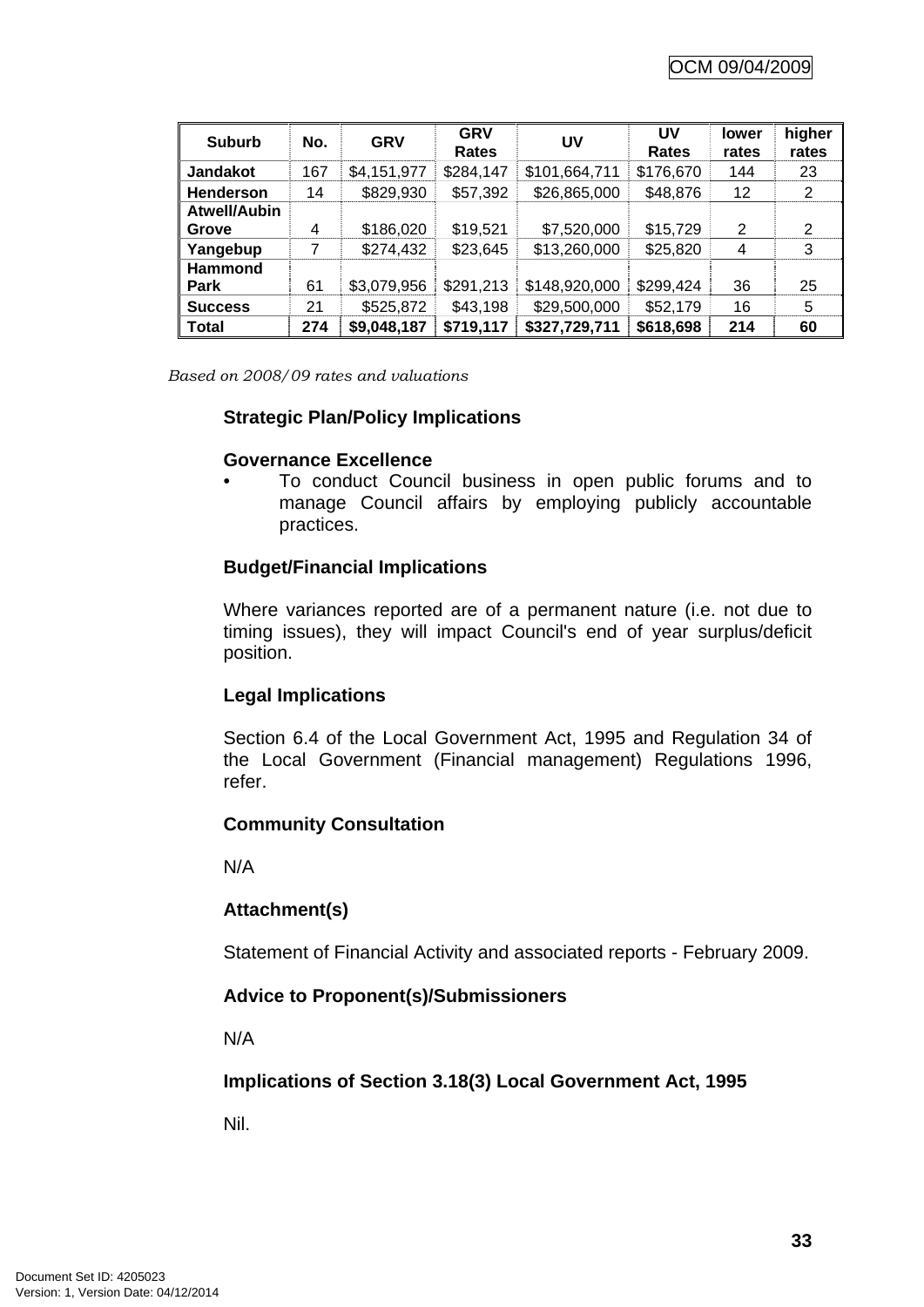#### <span id="page-33-0"></span>**16. ENGINEERING AND WORKS DIVISION ISSUES**

#### **16.1 (OCM 9/4/2009) - CITY OF CANNING DECISION TO WITHDRAW FROM THE SMRC (4904) (M LITTLETON)**

## **RECOMMENDATION**

That Council:

- (1) seek a briefing paper from the SMRC outlining:
	- 1. the history of the odour issue.
	- 2. The steps taken to address the concerns of residents, the DEC and the City of Canning.
	- 3. The amount of funding expended to address the odour issue.
	- 4. The number of times the City of Canning or their representatives have formally sought action on the odour issue (or any other issue) through notices of motion, formal questions on notice or statements to the SMRC Council.
	- 5. The potential implications of the City of Canning's withdrawal from the project and these implications can be mitigated; and
- (2) seek a meeting with the Chief Executive Officer and Mayor of the City of Canning to discuss their intention to withdraw from the SMRC project.

**COUNCIL DECISION** 

#### **Background**

The Southern Metropolitan Regional Council (SMRC) currently acts as a disposal point for all of the City of Cockburn's domestic waste (i.e. waste generated by our residential properties). It operates a multifaceted waste management facility which uses alternative waste treatment technology to maximize the recovery of MSW (municipal solid waste) and to divert as much waste as possible away from landfill. The facility consists of a number of treatment processes including: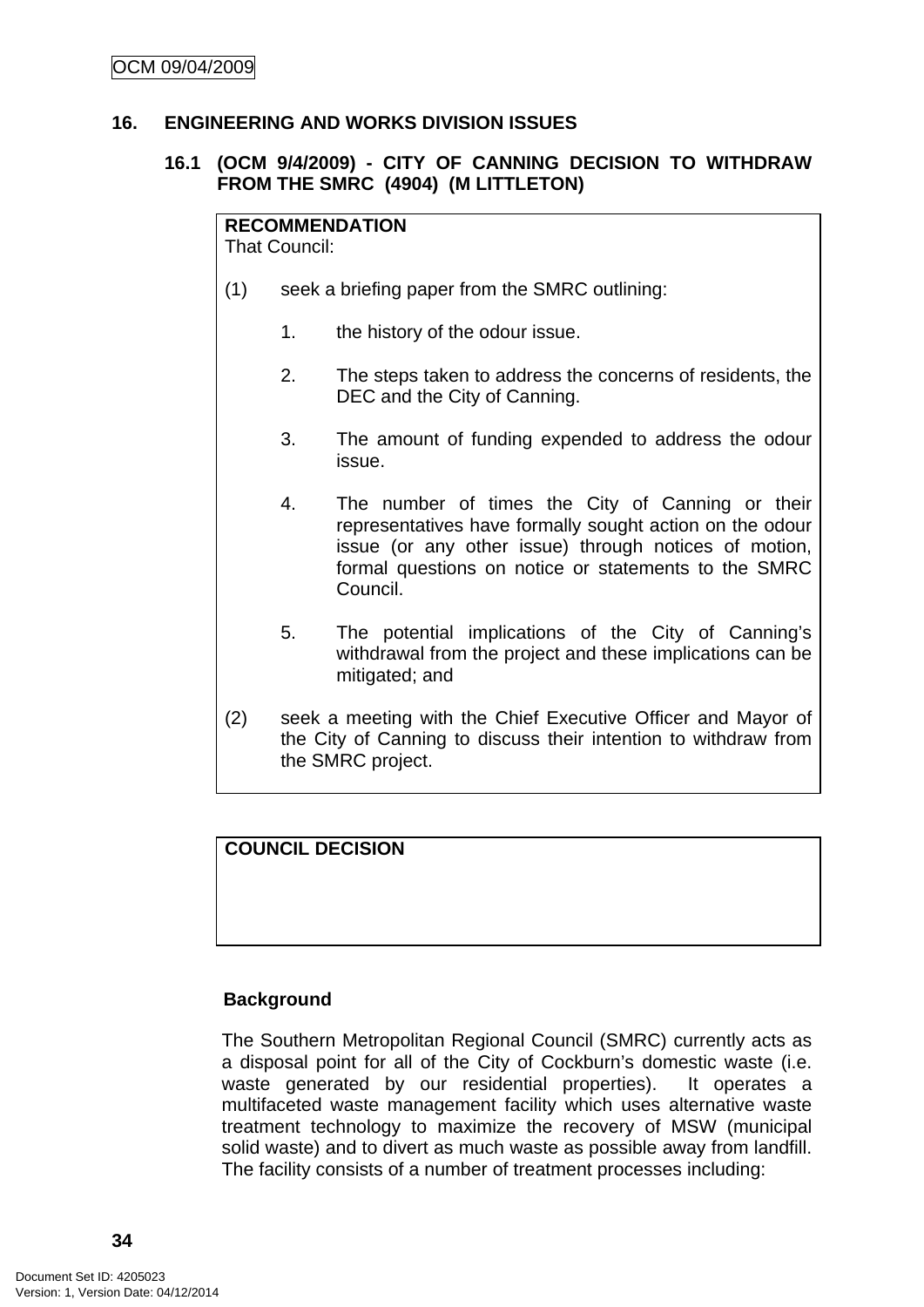- Waste composting facility (WCF) which subjects MSW to a process of segregation, anaerobic digestion and microbial stabilization to produce compost and residual waste.
- Material recovery facility (MRF) separation of recyclable waste stream.
- Green waste (GW) shreds and processes clean green waste stream.

The SMRC is a Regional Council made up of the Municipal districts of the Cities of Cockburn, Melville, Rockingham, Fremantle and Canning and the Towns of East Fremantle and Kwinana. It is formally constituted under the auspices of the Local Government Act 1995 and must comply with that legislation. It was established to plan, develop, co-ordinate and implement sustainable waste management solutions and greenhouse gas abatement programs with, and for, its 7 member Councils and their communities.

The SMRC has been addressing odour issues for the past 18 months and did allocate approximately \$2.6Million to improve the odour capture and ducting infrastructure within the plant last financial year. Residents in close proximity to the plant however continue to express concern at fugitive odours leaving the site and impacting on their quality of life. The City of Canning have been fielding the *lion share* of concerns raised by concerned citizens and have now, at a Special Council meeting of 19 February 2009, taken steps to withdraw from the SMRC project as demonstrated by the following resolution:

*Following the advice and recommendation provided by Hardy Bowen Lawyers in its confidential advice of 19 February 2009, the Acting Chief Executive Officer be instructed to write to the Southern Metropolitan Regional Council (SMRC), instructing them under the provision of the Establishment Agreement, that:* 

- *(a) The City of Canning withdraws from the SMRC immediately.*
- *(b) The City is not amenable to direction in relation to the delivery of waste, other than to the Regional Resource Recovery Centre (RRRC), and that if the RRRC is unable to accept the waste, it will be delivered by the City to a site of its choosing.*
- *(c) The SMRC be advised that the City is of the view that there is a dispute in relation to the obligations of the RRRC, having regard to:* 
	- *(i) the economic sustainability of the facility; and*
	- *(ii) the environmental hazards caused by the facility;*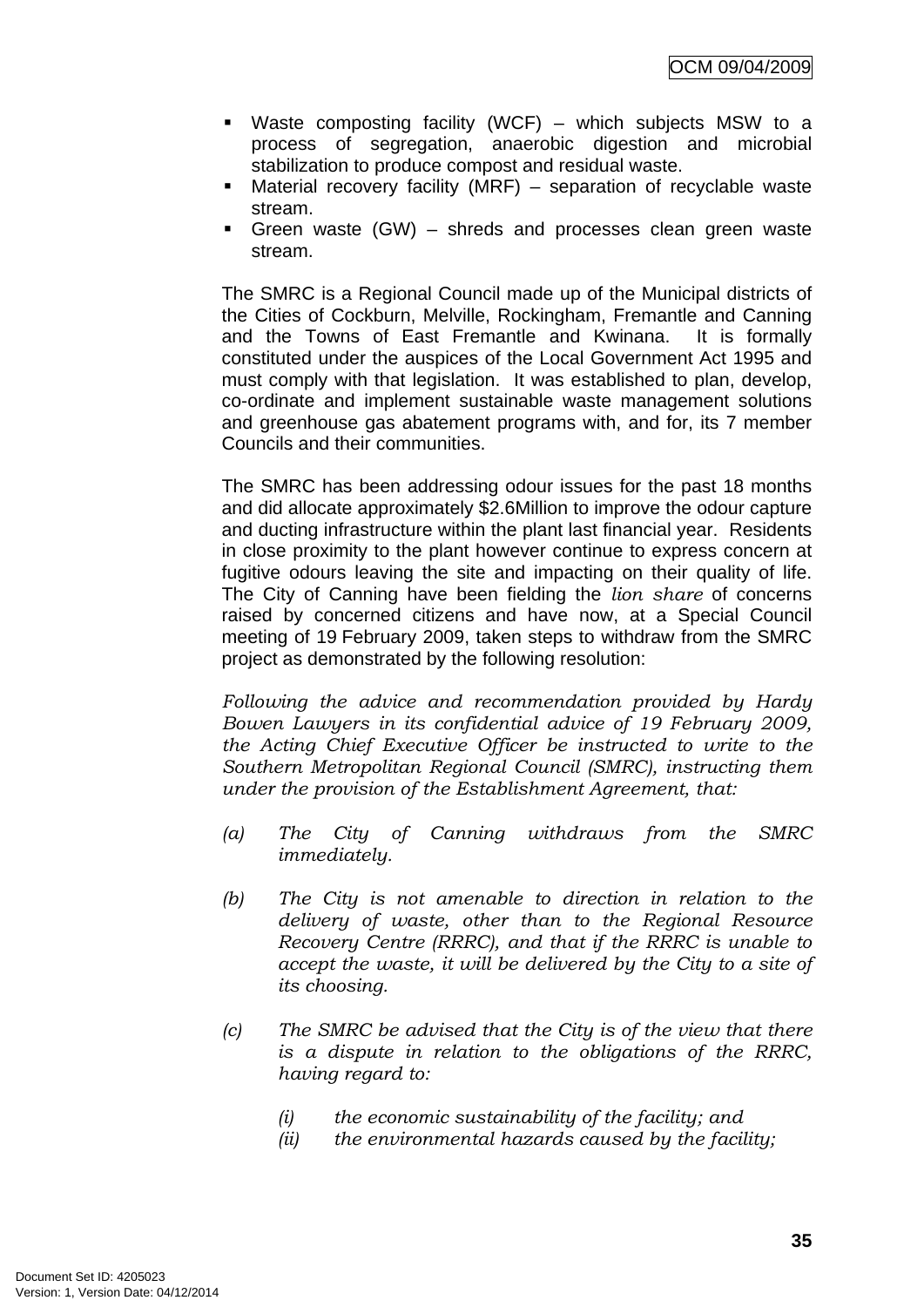*which requires to be dealt with in accordance with the good faith negotiations in the Project Participants Agreement.* 

- *(d) The City should initiate a dispute under the lease in relation to the odour emissions, with a view to determining whether there has been a breach of the lease.*
- *(e) A further report be presented to Council outlining the progress of the above matters within one month.*
- *(f) A further report be presented to Council outlining a media campaign to the ratepayers of the City within one month of this motion.*

#### **Submission**

To inform Council of the City of Canning's decision, to withdraw from the SMRC project to seek further information from the SMRC regarding the implications of that decision and to seek a meeting with the City of Canning to discuss the matter.

#### **Report**

A recent statement contained within the City of Canning's Minutes published on their website (refer 10 March 2009) identified that … *from October 2007 to 24 February 2009, 56 reports relating to the Southern Metropolitan Regional Council have been presented to the City of Canning Council. Further, questions raised during public question time on this subject matter, have occurred at 21 City of Canning Council Meetings during this time period'.* Clearly this has been an issue for some time, however, the magnitude of the issue for Canning may have been somewhat tempered by the support that existed at a Council level. Former Mayor, Dr. Mick Lekias, was Canning's representative on the SMRC board and a supporter of the philosophy and principles of sustainability and waste recovery which underpin the SMRC business. Whilst the political issues for Canning may not have changed, clearly support for the project has, yet Canning do not appear to have taken steps to engage with other member Councils nor seek to express their dissatisfaction at board level.

The decision to withdraw from the SMRC project is a significant one for Canning and officers believe it presents a significant risk to the City of Cockburn's stake in the business. To date the City of Canning have not sought to engage with the City of Cockburn regarding their current issues with the SMRC nor have they formally advised the City of their decision to withdraw from the project. The SMRC originated and evolved on the strength of the collegiate approach adopted by the member Councils and much has been achieved over the years. Unfortunately the success of the recovery effort has been tempered by operating deficits, plant closures, plant breakdown and cost over-runs,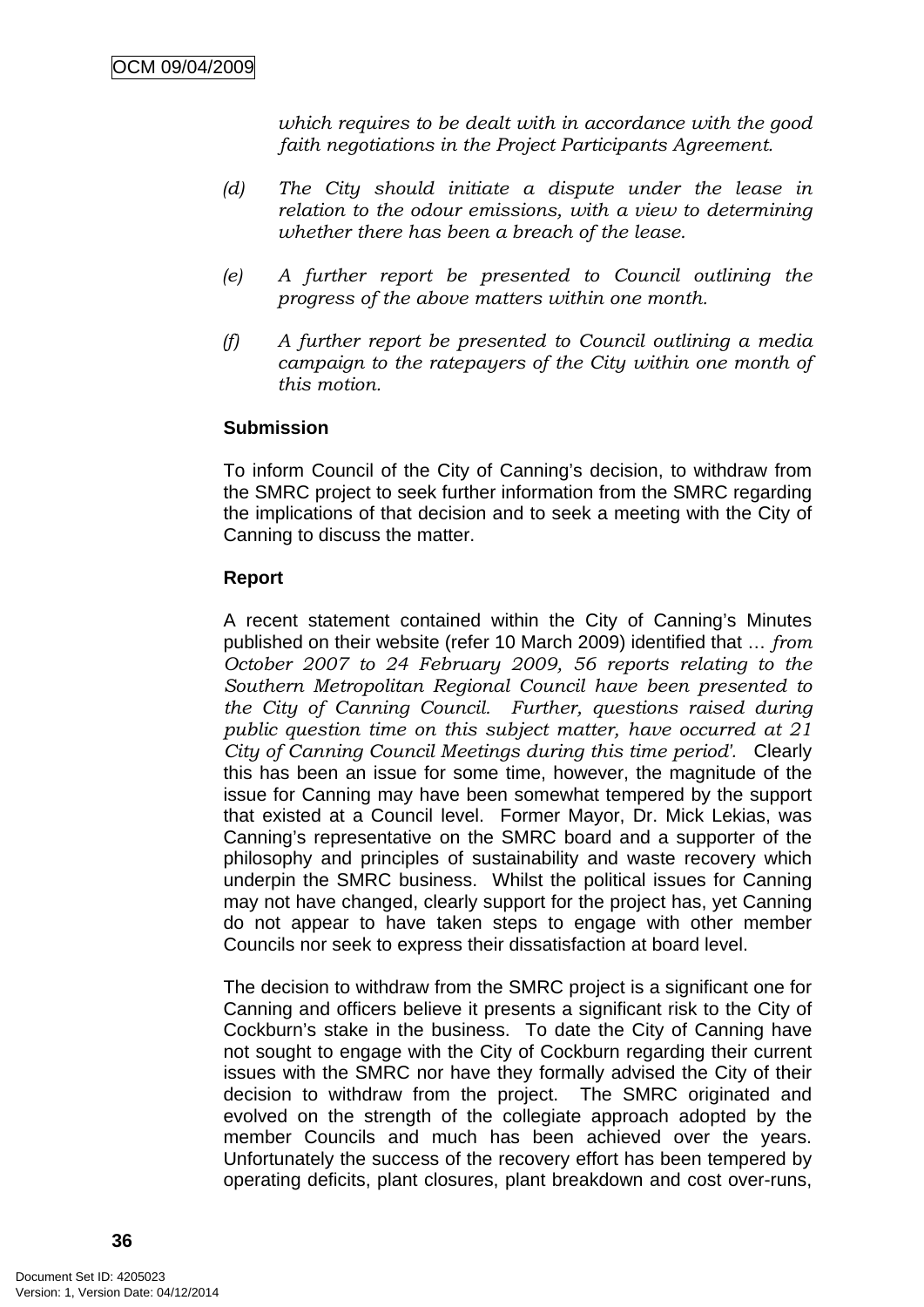substantial fee escalations, the outstanding odour issue and now the substantial reduction in commodity prices. Cockburn understands these issues impact on us as much as Canning. It is a shame that Canning had not sought to discuss their concerns with Cockburn prior to making their decision to withdraw from the project nor to actively engage the SMRC where they believed that they had failed in their operational, governance or administrative obligations to its members. These are fundamental issues to do with the business and the City of Cockburn would have supported Canning in these efforts had it been approached.

Despite the concerns being raised in the Chamber, neither the City of Canning nor their representatives have formally raised any issues through a notice of motion, questions on notice or statements to the SMRC Council as reported in the SMRC Minutes. The odour issue and its impact on the community and on Canning Council has been understood and the SMRC have taken steps to address that odour issue. The success of the capital works project has been the subject of further technical studies undertaken by *The Odour Unit* and a subsequent review undertaken by the DEC. One would assume that actively participating in the business of the SMRC gives the City of Canning the very best opportunity to influence the direction, operation and administration of the SMRC and puts it in the best position to influence change and address the issues. The decision to withdraw does not enable Canning to do any of these things. Cockburn however must seek further information to understand the risk of the decision and our exposure to further financial liability. To do this the following recommendation is proposed:

- (1) seek a briefing paper from the SMRC outlining:
	- 1. the history of the odour issue
	- 2. the steps taken to address the concerns of residents, the DEC and the City of Canning.
	- 3. The amount of funding expended to address the odour issue.
	- 4. The number of times the City of Canning or their representatives have formally sought action on the odour issue (or any other issue) through notices of motion, formal questions on notice or statements to the SMRC Council.
	- 5. The potential implications of the City of Canning's withdrawal from the project and these implications can be mitigated; and
- (2) seek a meeting with the CEO and Mayor of the City of Canning to discuss their intentions to withdraw from the SMRC project.

## **Strategic Plan/Policy Implications**

## **Lifestyle and Aspiration Achievement**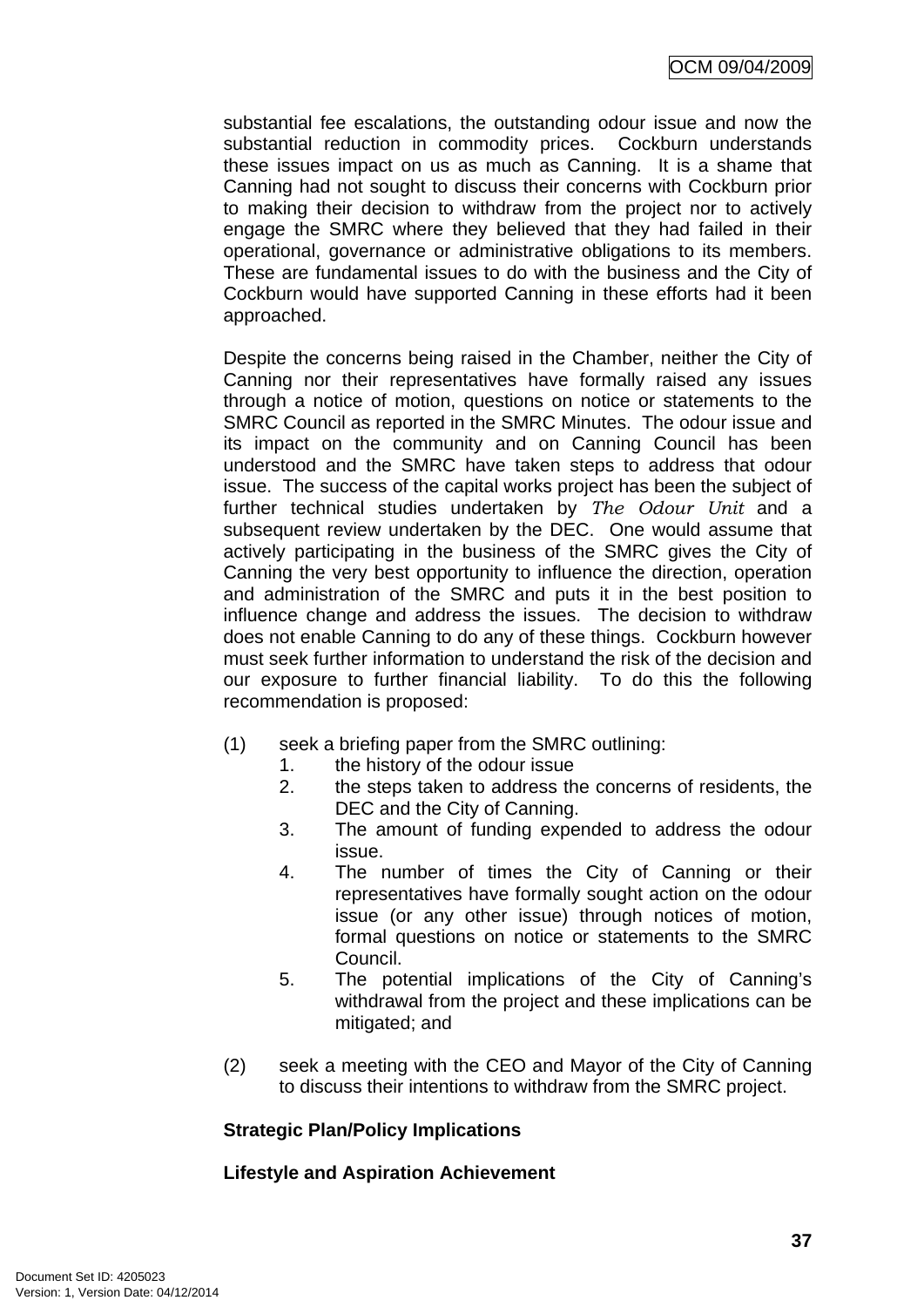<span id="page-37-0"></span>• To identify community needs, aspirations, expectations and priorities for services that are required to meet the changing demographics of the district.

## **Natural Environmental Management**

• To manage the City's waste stream to achieve sustainable resource management, in an environmentally acceptable manner.

#### **Budget/Financial Implications**

N/A

## **Legal Implications**

N/A

**Community Consultation** 

N/A

**Attachment(s)**

N/A

**Advice to Proponent(s)/Submissioners** 

N/A

**Implications of Section 3.18(3) Local Government Act, 1995**

Nil.

## **16.2 (OCM 9/4/2009) - TENDER NO.RFT30/2008 - CONCRETING SERVICES - FOOTPATHS, SHARED USE PATHS ETC. IN-SITU CONCRETE (RFT30/2008) (M LITTLETON) (ATTACH)**

#### **RECOMMENDATION**

That Council accept the tender submitted by Dowsing Concrete for Concreting Services for Tender No.RFT30/2008 - Footpaths, Shared Use Paths etc In-situ Concrete, for a period of three(3) years, with an option to extend to five(5) years, for a lump-sum price of \$1,925,000.00 GST inclusive (\$1,732,500 GST exclusive).

#### **COUNCIL DECISION**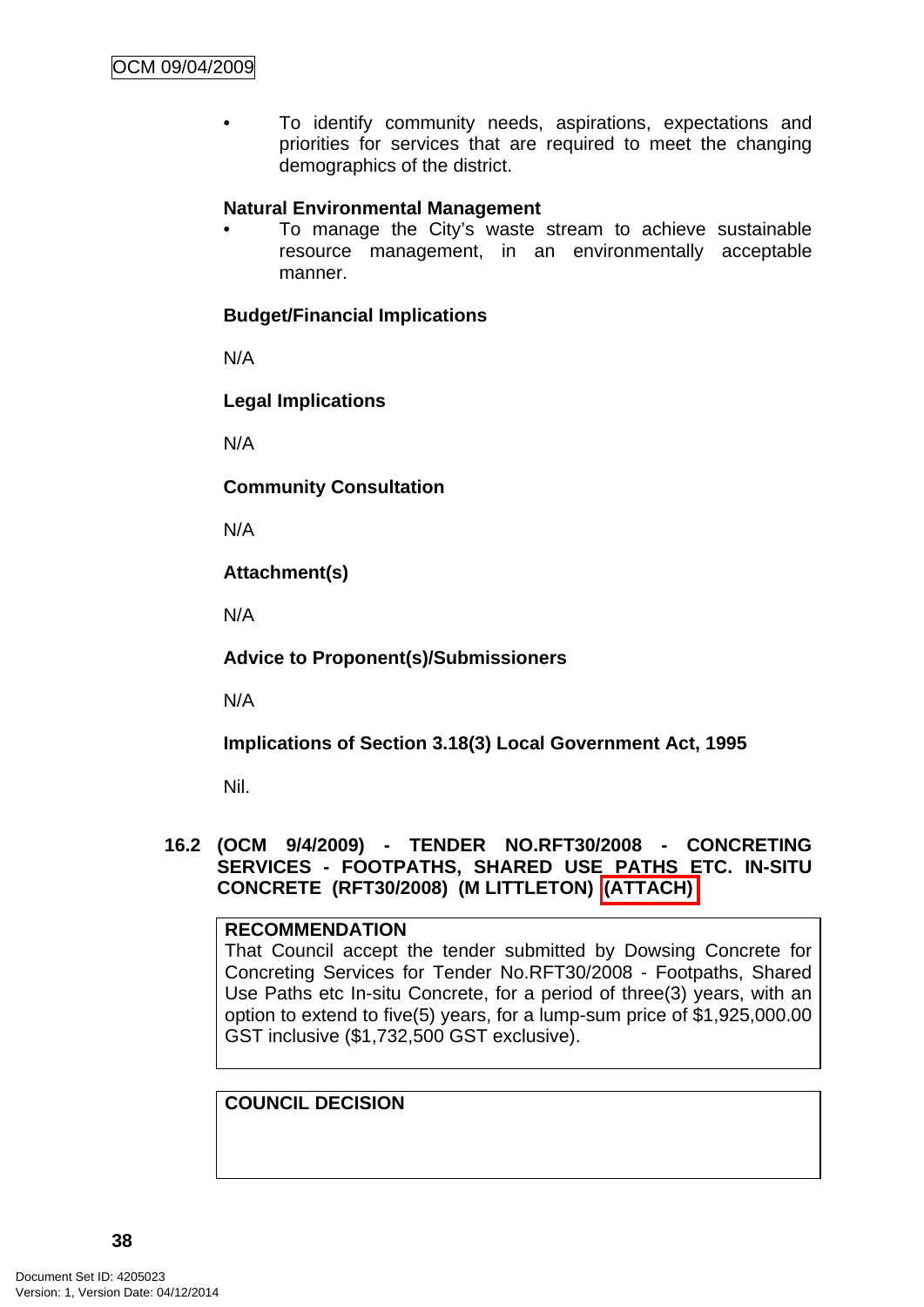## **Background**

From time to time the City of Cockburn requires the services of an experienced and qualified concreting contractor to supply and install insitu concrete paths and paving.

In the 2007/08 financial period the City expended approximately \$324,000 on such works.

#### **Submission**

Tenders closed at 2:00pm (AWDT) on Tuesday, 21 October 2008. Three (3) tender submissions were received from:

- 1. Swan Hills Concrete
- 2. Westside Concrete Contractors
- 3. Dowsing Concrete

#### **Report**

#### Compliant Tenderers

Both Swan Hills Concrete and Dowsing Concrete complied with the tender criteria.

Westside Concrete Contractors have 'gone into liquidation' since submitting their tender. This was confirmed by Mr Dougal McClay, of DMA Chartered Accountants, the appointed Administrator for Westside. Westside was therefore deemed to be a non-compliant tenderer and was excluded from consideration.

#### Evaluation Criteria

The table below lists the evaluation criteria were applied to all tenders.

| <b>Evaluation Criteria</b>          | Weighting<br>Percentage |
|-------------------------------------|-------------------------|
| <b>Demonstrated Experience</b>      | 30%                     |
| Key Personnel Skills and Experience | 20%                     |
| Tenderer's Resources                | 10%                     |
| Delivery Response Time              | 10%                     |
| <b>Tendered Price</b>               | 10%                     |
| <b>TOTAL</b>                        | 100%                    |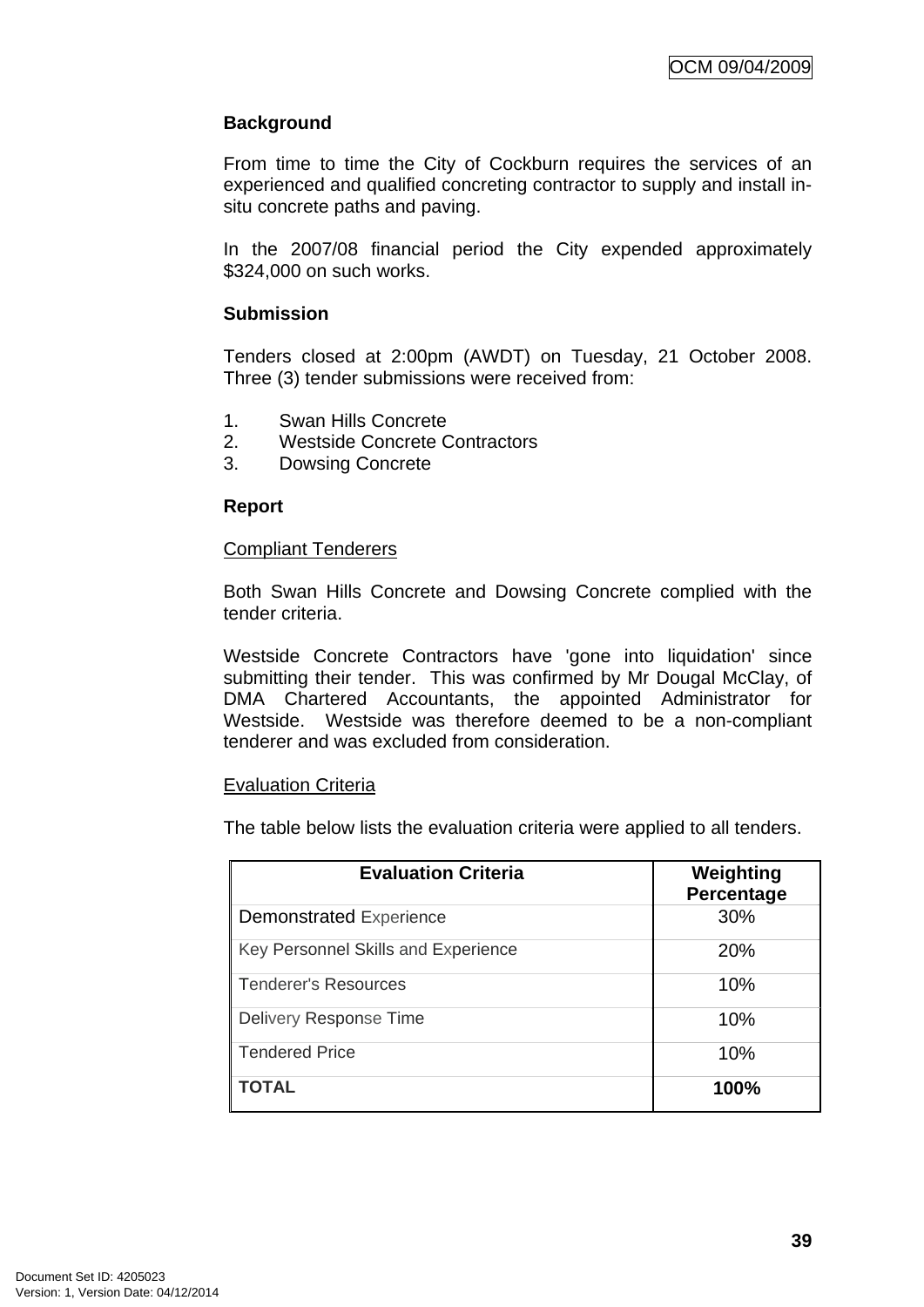Swan Hills Concrete provided a scant submission which did not address the criteria as comprehensively as Dowsing Concrete; for example, no information regarding response time was given.

Dowsing Concrete scored highly for resources and experience with similar Local Government works programmes and a range of concrete products and services.

When considering price, a total value for the rates for all services was totalled . This provided an opportunity to compare a range of rates at a single glance. Each category of works was then compared separately and generally Swan Hills Concrete submitted slightly lower prices than Dowsing for most services other than traffic management.

The combined scores were assessed (refer scoring table) and Dowsing Concrete was identified as providing the most advantageous tender submission.

#### Evaluating Officers

The tender submissions were evaluated by:

- 1. Joanne Smith, Parks Manager
- 2. Peter Godridge, Parks Construction Officer

#### Scoring Table

|                        | <b>Percentage Scores</b>             |                           |             |  |
|------------------------|--------------------------------------|---------------------------|-------------|--|
| <b>Tenderer's Name</b> | <b>Non-cost</b><br><b>Evaluation</b> | Cost<br><b>Evaluation</b> | Total       |  |
|                        | 70%                                  | 30%                       | <b>100%</b> |  |
| Dowsing Concrete*      | 70                                   | 24.3                      | 94.3%       |  |
| Swan Hills Concrete    | 27.76                                | 27.51                     | 55.27%      |  |

*\*Recommended Submission* 

#### **Strategic Plan/Policy Implications**

#### **Infrastructure Development**

• To construct and maintain community facilities that meet community needs.

#### **Budget/Financial Implications**

It is anticipated that the City of Cockburn will expend in the vicinity of \$350,000 per year on contracted concrete pathway in-situ works.

#### **Legal Implications**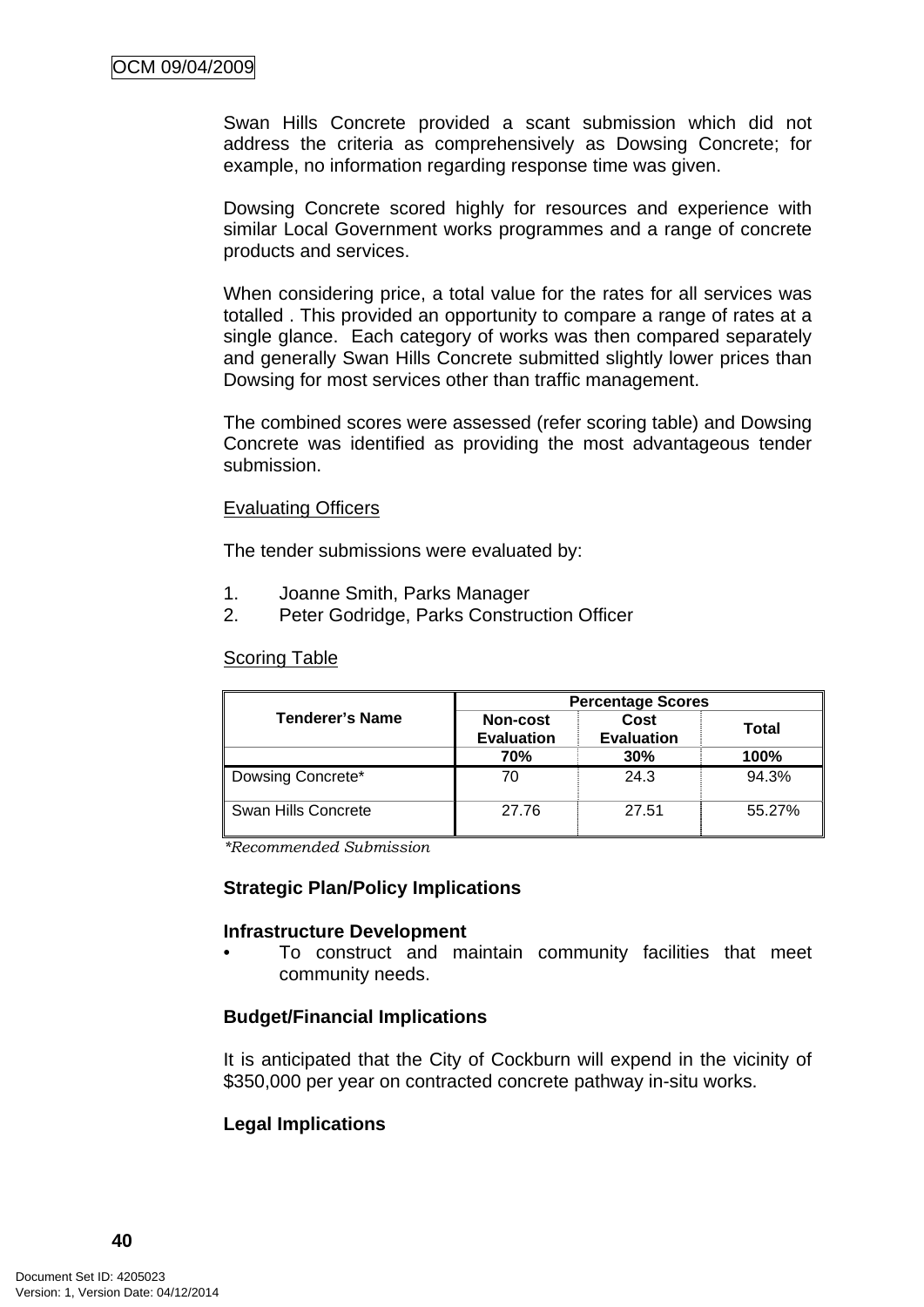<span id="page-40-0"></span>Section 3.57 of the Local Government Act 1995 and Part 4 of the Local Government (Functions and General) Regulations 1996 refers.

## **Community Consultation**

Tender No.RFT30/2008 – Concreting Services – Footpaths, Shared Use Paths etc. In-Situ Concrete was advertised on Saturday, 4 October 2008 in the Local Government Tenders section of The West Australian newspaper and also on the City's web site between Saturday, 4 October 2008 and Tuesday, 21 October 2008.

## **Attachment(s)**

- 1. Compliance Criteria Checklist.
- 2. Tendered Prices Confidential (under separate cover).
- 3. Tender Evaluation Confidential (under separate cover).

## **Advice to Proponent(s)/Submissioners**

N/A

**Implications of Section 3.18(3) Local Government Act, 1995**

Nil.

#### **17. COMMUNITY SERVICES DIVISION ISSUES**

**17.1 (OCM 9/4/2009) - LEASE OF THE BANJUP COMMUNITY HALL LOCATED ON LOT 414 OXLEY ROAD, BANJUP TO THE ATWELL SCOUT GROUP (5513246) (A LACQUIERE) (ATTACH)** 

# **RECOMMENDATION**

That Council:

- (1) enter a lease arrangement with The Scout Association of Association - Western Australian Branch for a portion of (Reserve 33002) Lot 414 Oxley Road, Banjup as shown on the attached plan as follows:
	- 1. At one peppercorn per annum for a period of 5 years with an option for the City to renew for a further 5 years.
	- 2. The Lessee be required to meet the cost of all outgoings, in accordance with a maintenance schedule to be included in the Lease.
	- 3. All other terms and conditions within the lease to be negotiated to the satisfaction of the Chief Executive Officer.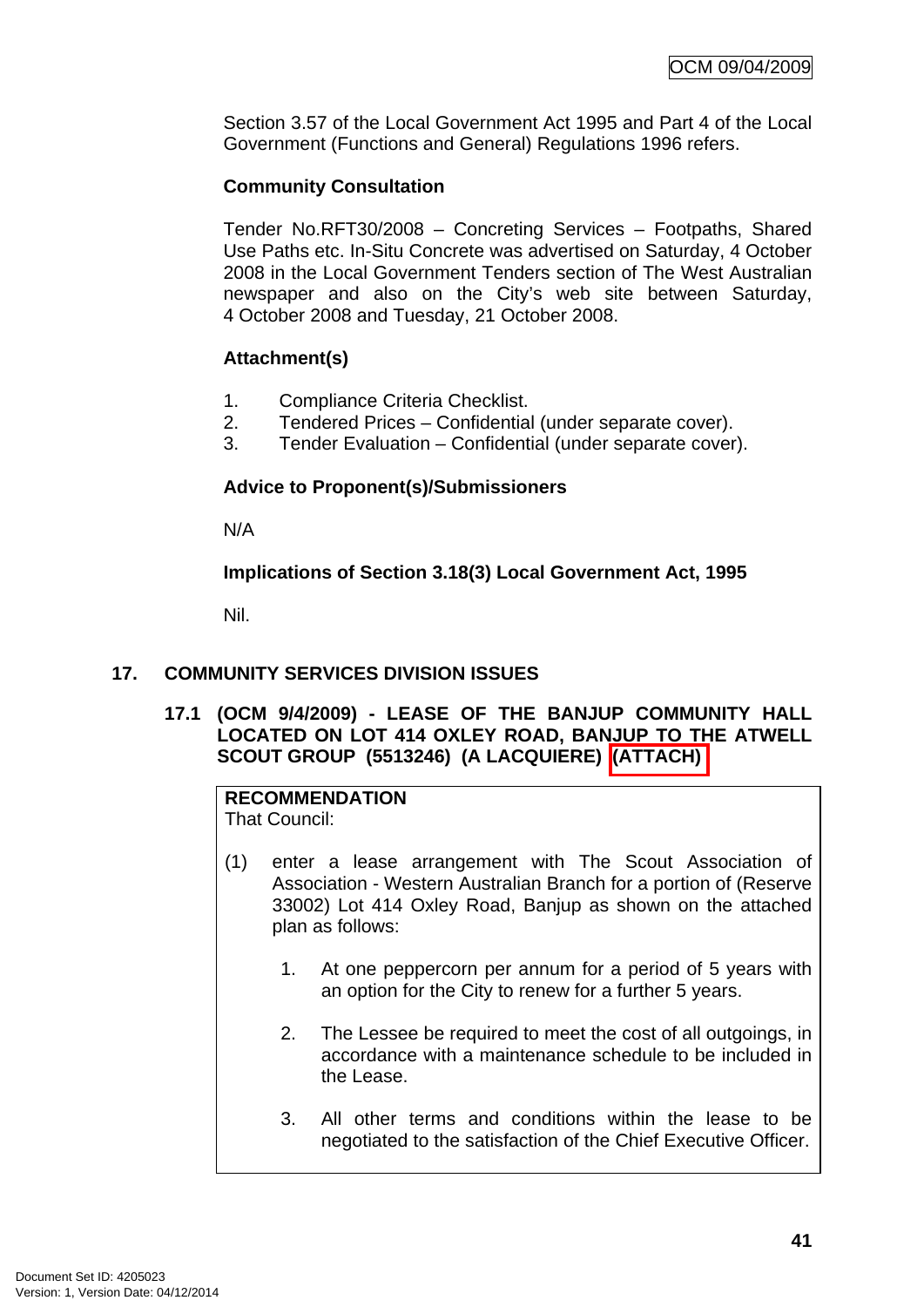(2) seek the approval from the Department of Planning and Infrastructure to enter into a lease between the City and the Australian Scout Association, West Australian Branch on the portion of Reserve 33002 vested in the City.

## **COUNCIL DECISION**

## **Background**

The Atwell Scout Group has been utilising the Banjup Community Hall facilities for a number of years as a base for their activities. The Scout Association of Australia - West Australian Branch has previously held a lease on the facility on behalf of the Jandakot Scouts Group from 1998 to 2004. The Atwell Scout Group has expressed interest in re-entering into a lease arrangement for the facility through The Scout Association of Australia - West Australian Branch, as the Group would like to extend their current booking of 3 nights during the week to now also include weekend bookings.

The Banjup Community Hall is currently managed and booked by the City's Recreation Services, however limited use of the facility for regular and casual hire suggests that the Banjup Hall could be better utilised and managed under a lease arrangement. The opportunity to lease the facility to the Scout Group would provide mutual benefits to the Scout Group and the City.

#### **Submission**

N/A

#### **Report**

The Atwell Scout Group has approached the City seeking a Lease for the Banjup Community Centre to meet the current and future needs of the Group. The Atwell Scout Group has an active membership in excess of 80 and is one of the larger serving Scout Groups in the State.

After expressing their interest in leasing the facility, Recreation Services met with a representative of the Group to outline the leasing arrangements in accordance with the City's standard leasing conditions.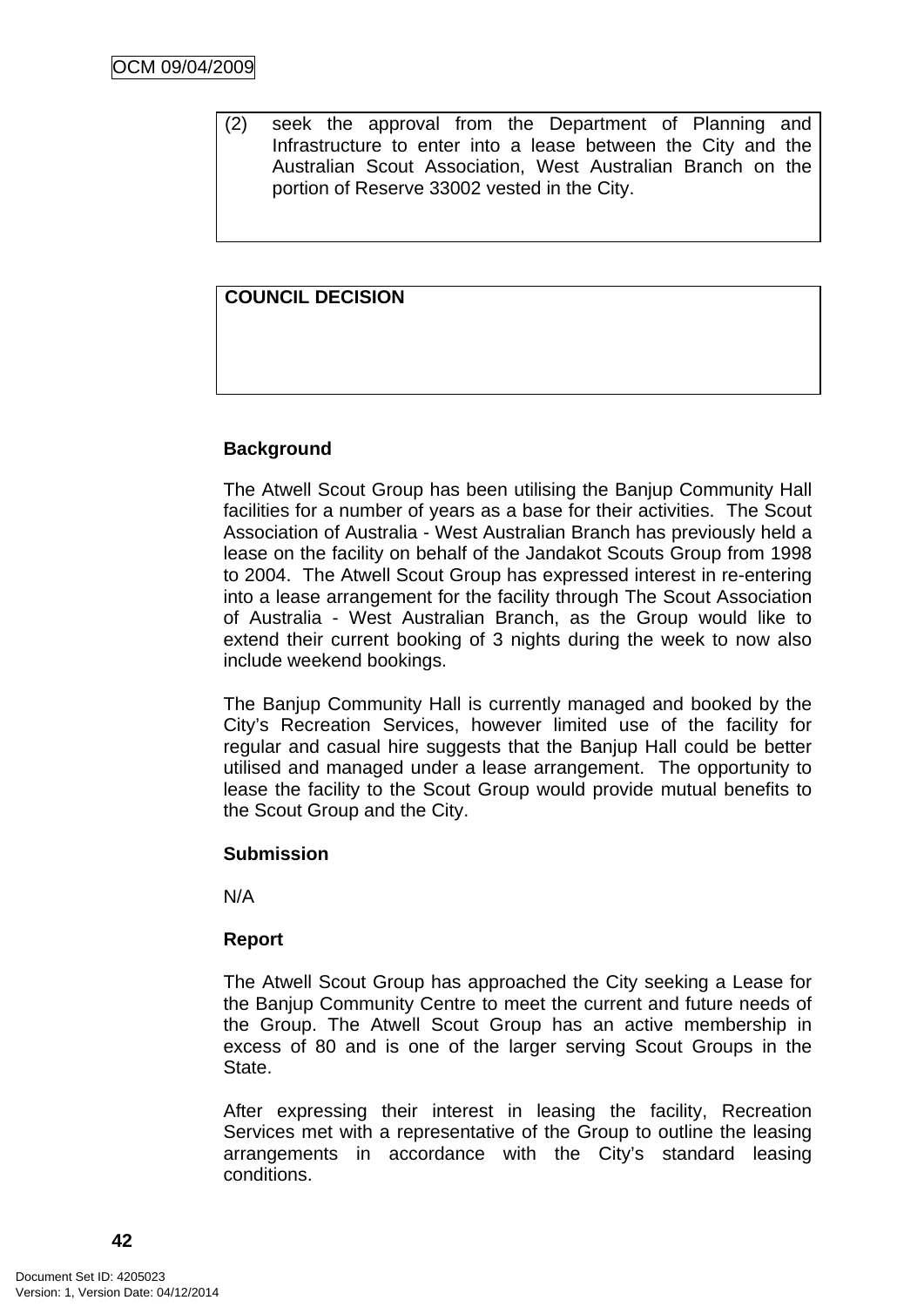The proposed leasing arrangement would see the Scout Group responsible for the management and maintenance of the facility including paying of all outgoings as negotiated within the leasing terms at an annual rent of one peppercorn. As per the City's standard lease terms, the City will still be responsible for any structural or major maintenance required at the facility. The City will encourage the Scout Group to make the facility available for community hire, allowing an income source for the Group to assist in maintaining the facility. This will form part of the special conditions written into the lease document.

It is proposed that the City enter into a lease arrangement with the Atwell Scout Group for a period of 5 years with an option to renew for a further 5 year term, subject to compliance with conditions set out in the lease.

As the Banjup Community Hall is located on a portion of Reserve 33002 and is vested in the City, approval from the Department of Planning and Infrastructure will be required prior to entering into a lease arrangement.

## **Strategic Plan/Policy Implications**

#### **Infrastructure Development**

• To provide an appropriate range of recreation areas that meets the needs of all age groups within the community.

#### **Governance Excellence**

• To conduct Council business in open public forums and to manage Council affairs by employing publicly accountable practices.

## **Budget/Financial Implications**

The City has currently allocated \$38,239 (inclusive of depreciation of \$11,000) for building maintenance in 2008/09 financial budget. The income generated from the Banjup Hall for 2008/09 was \$8,124 which was almost exclusively from the current rental paid by the Atwell Scout Group.

It is proposed that the lease document require the Scout Group to have responsibility for all routine maintenance and operation costs associated with the ongoing operation of the building, in accordance with a maintenance schedule to be prepared.

#### **Legal Implications**

Disposal of Local Government property must be in accordance with Section 3.58 of the *Local Government Act 1995* and its associated regulations. The *Local Government (Functions and General)*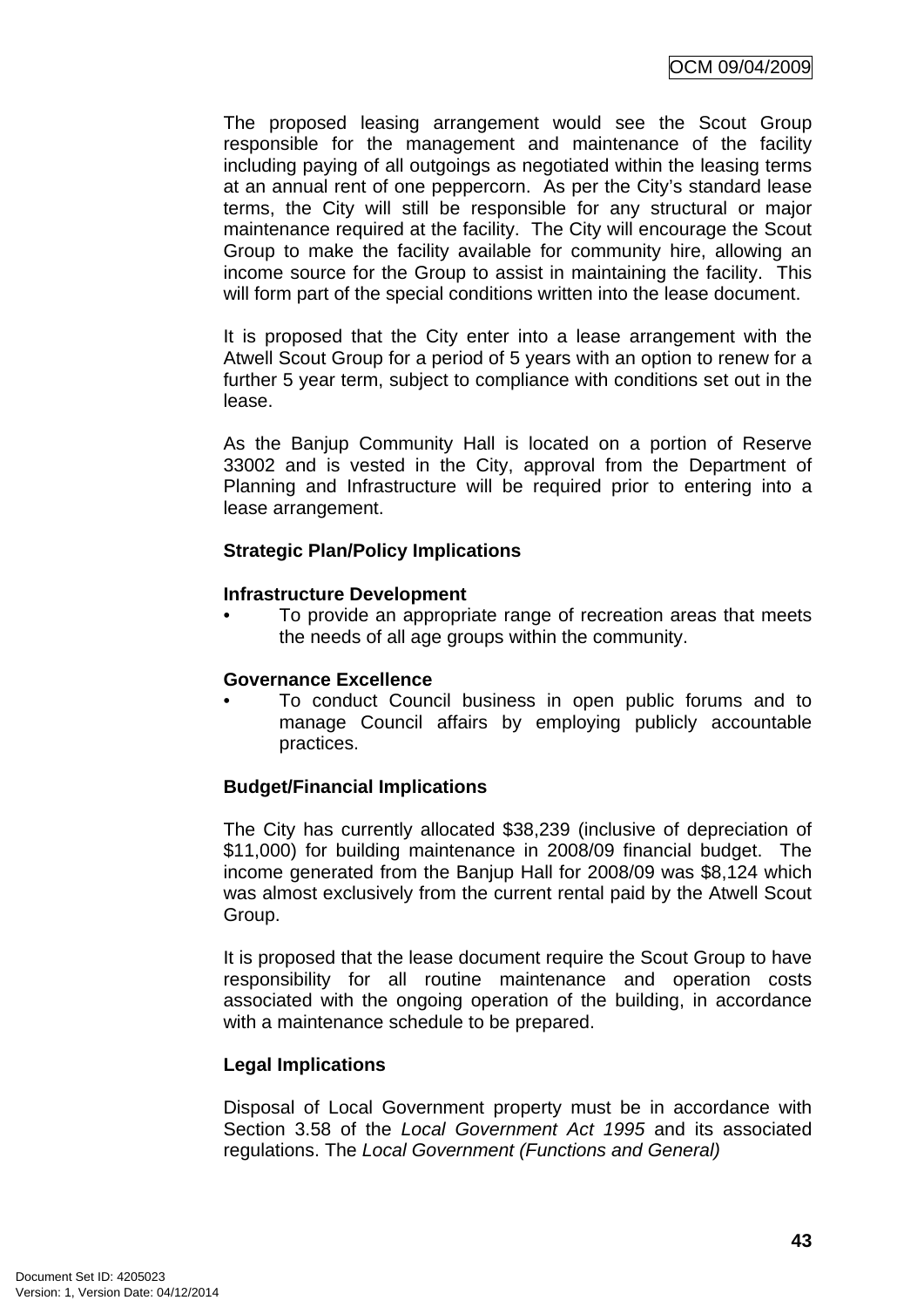<span id="page-43-0"></span>*Regulations 1996*, Part 6, Clause 30 (2) states that a disposition of land (which includes a lease) is exempt from the normal public advertising and public auction/tender/sale requirements of Section 3.58 of the *Local Government Act 1995* if the land is disposed of to a body (whether incorporated or not), *"the objects of which are of a charitable, benevolent, religious, cultural, educational, recreational, sporting or other like nature"* and *"the members of which are not entitled or permitted to receive any pecuniary profit from the body's transactions"*. As potential lessee, the Scout Association clearly meets these criteria and is therefore exempt from the normal Section 3.58 requirements.

## **Community Consultation**

N/A

## **Attachment(s)**

Aerial map of the proposed leased area.

#### **Advice to Proponent(s)/Submissioners**

The Atwell Scouts Group have been advised that this matter is to be considered at the 9 April Council Meeting.

#### **Implications of Section 3.18(3) Local Government Act, 1995**

Nil.

#### **17.2 (OCM 9/4/2009) - TENDER NO.RFT01/2009 - BUILDING CONSTRUCTION SERVICES - HAMMOND ROAD SPORTS & RECREATION FACILITY, SUCCESS (RFT01/2009) (S HARRIS) (ATTACH)**

#### **RECOMMENDATION**

That Council accept the tender submitted by Diploma Pty Ltd, for Tender No: RFT01/2009 - Building Construction Services - Hammond Road Sports and Recreation Facility, Success, for the lump-sum price of \$4,759,590 GST inclusive (\$4,326,900.00 GST exclusive).

## **COUNCIL DECISION**

#### **Background**

The project comprises the development of the undeveloped Reserve 7756 Hammond Road Success into a regional multi-purpose sport and recreation facility for the residents of the City of Cockburn.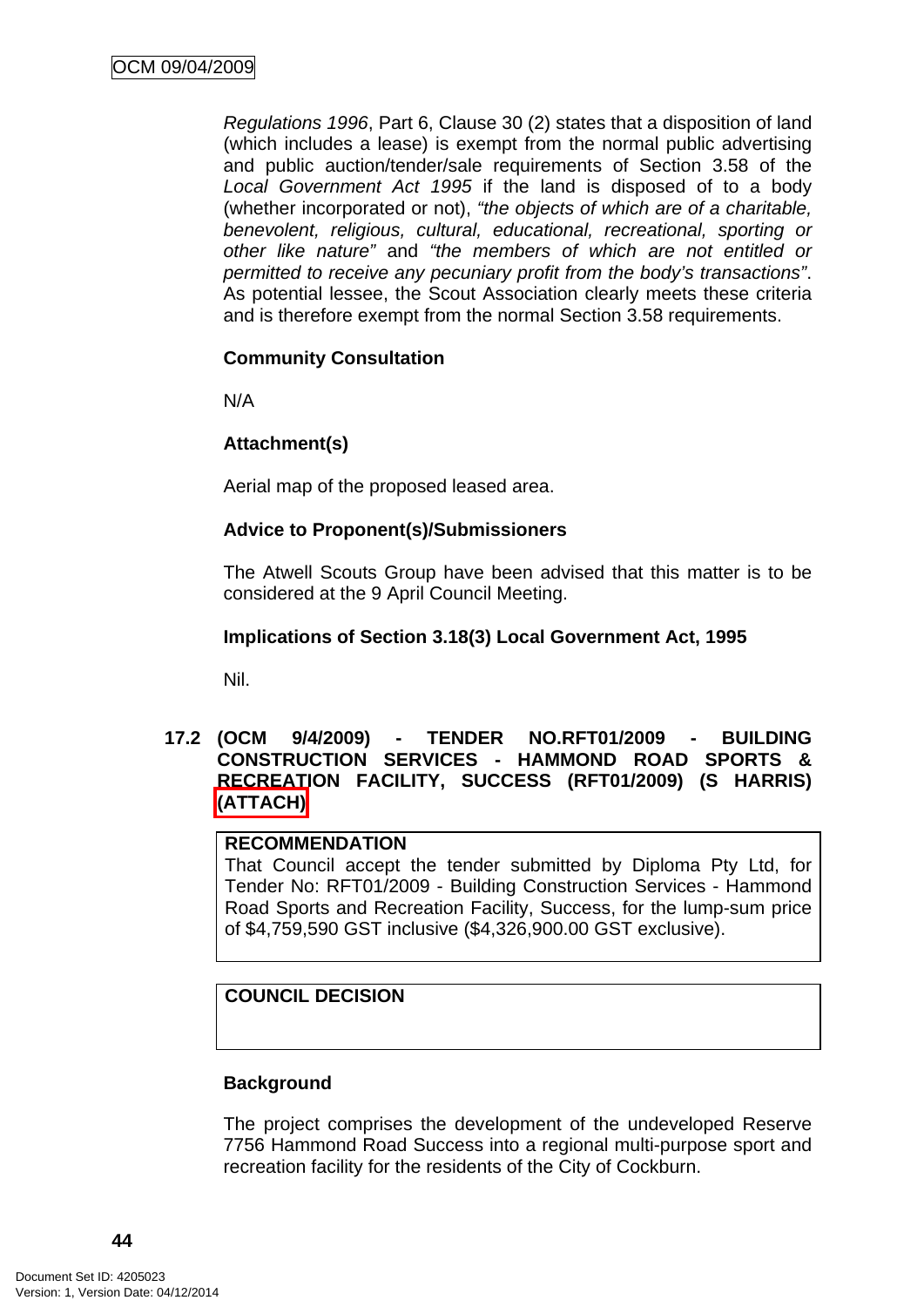The civil works for the Success Regional Sports Facility commenced in August 2008 and are scheduled for completion on 15 April 2009.

The contract for the bore installation was awarded in December 2008 and is substantially completed, with testing to be finalised in April/May 2009.

The contract for irrigation for the site was awarded in December 2008 and is currently underway.

The grassing contact for the oval space was awarded in March 2009, with the ovals to be ready for use by March 2010.

Based on the adopted timeline for completing the project, the contract for the building and netball courts has been programmed to run from April 2009 to February 2010.

## **Submission**

Tenders closed at 2.00 pm (AWDT) on Tuesday, 10 March 2009 and tender submissions were received from:

- 1. Firm Construction P/L
- 2. Thomas & Coffey Ltd
- 3. Merit Projects
- 4. Tooltime Construction P/L
- 5 Metrocon P/L
- 6. Gavin Construction
- 7. Arccon (WA) P/L
- 8. Esslemont Building & Civil
- 9. DBM Contractors P/L
- 10. Pindan P/L
- 11. Duwal Constructions
- 12. Diploma Construction (WA) P/L
- 13. Myers Constructions (1995) P/L
- 14. CPD Group P/L
- 15. Dalcon Construction P/L
- 16. Niche Construction WA P/L
- 17. Probuild Constructions (Aust) P/L

#### **Report**

The Success Recreation and Sport Facility will be a regional sport facility on the eastern side of Cockburn. The facility will cater to both the needs of the local community while offering facilities to the wider Cockburn area and beyond. A school borders the southern side of the oval space and the school will use a portion of the ovals during school hours. Other facilities at the school such as multi-marked tennis / basketball courts complement the local recreation provision of the facility.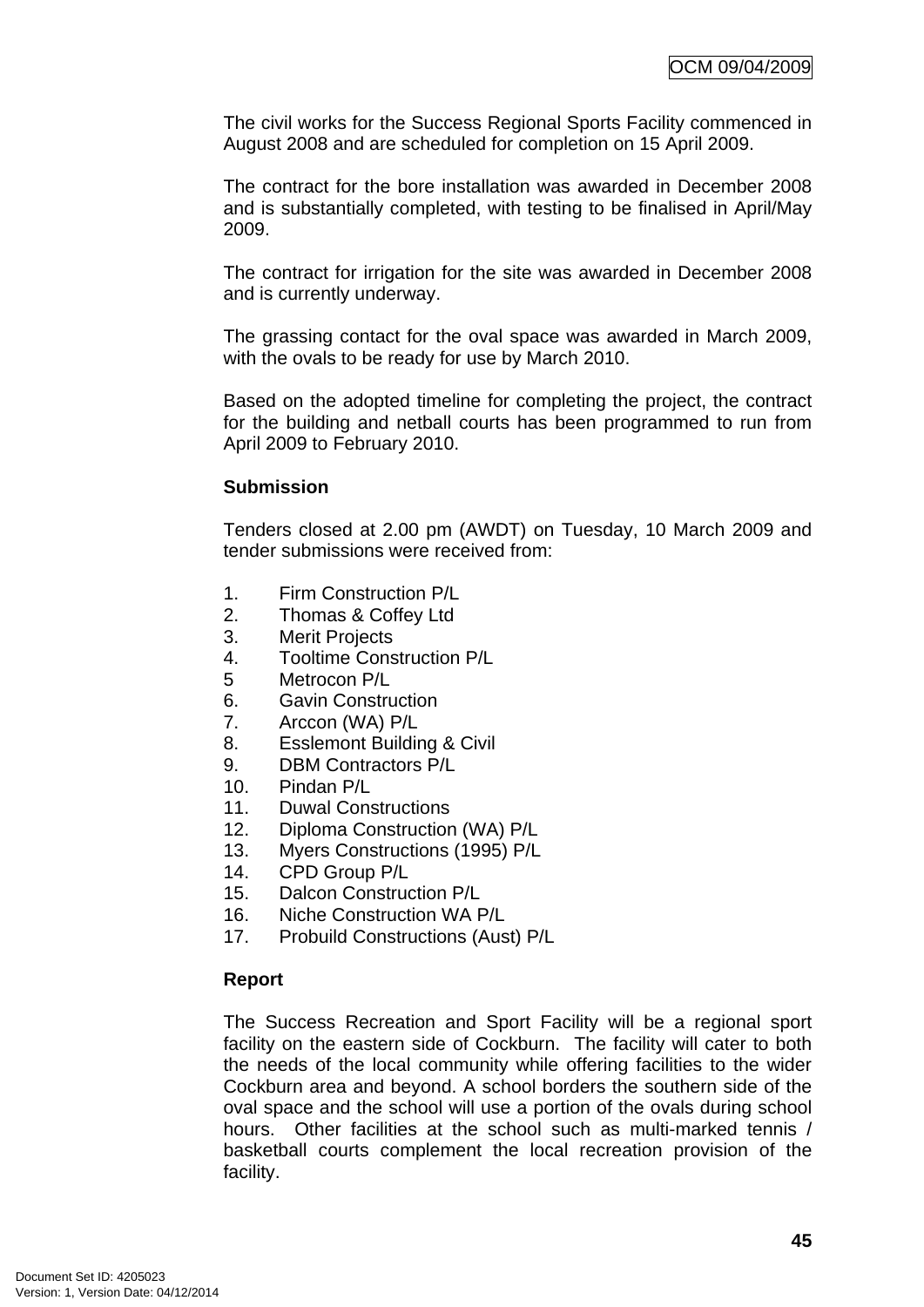Initial designs considered the inclusion of some tennis courts, however the inclusion of these courts would have compromised the ability of the facility to cater to netball at a regional level. The current design sees twenty (20) dedicated netball courts, allowing the facility to cater to a regional Netball competition. There remains the potential to mark some courts for tennis should this be warranted in the future.

The design of the ovals accommodates sports requiring a rectangular pitch. Given the proximity to Beeliar and the soccer club established at that facility, the Success Regional Facility is viewed as being ideally suited to Rugby Union. The City is currently negotiating with the Southern Lions Rugby Union Club to relocate to the facility when it opens in 2010. The Southern Lions, with a catchment largely made up of Cockburn Residents, will see the oval facilities used for regional and district competition, further enhancing the regional status of the facility.

#### Compliant Tenderers

There were seventeen(17) tenders submitted and four (4) were deemed non-compliant with the conditions of the tendering and compliance criteria.

Firm Construction P/L, Merit Projects, Dalcon Construction P/L and Probuild Constructions (Aust) P/L failed to comply with the insurance requirements of the tender.

Consequently, Thomas & Coffey Ltd, Tooltime Construction P/L, Metrocon P/L, Gavin Construction, Arccon (WA) P/L, Esslemont Building & Civil, DBM Contractors P/L, Pindan P/L, Duwal Constructions, Diploma Construction (WA) P/L, Myers Constructions (1995) P/L, CPD Group P/L, Dalcon Construction P/L, Niche Construction WA P/L were further assessed.

#### Elevation Criteria

| <b>Evaluation Criteria</b>        | Weighted<br>Percentage |  |  |
|-----------------------------------|------------------------|--|--|
| <b>Tendered Price</b>             | 60%                    |  |  |
| <b>Relevant Experience</b>        | 15%                    |  |  |
| <b>Financial Position</b>         | 10%                    |  |  |
| Key Personnel Skills & Experience | 10%                    |  |  |
| <b>Tenderer's Resources</b>       |                        |  |  |
| <b>intal</b>                      | 100%                   |  |  |

#### Tender Intent/Requirements

The City of Cockburn is seeking the services of a suitably qualified and experienced Building Construction Contractor for the construction of a regional Sports Complex on Reserve 7756, Hammond Road, Success WA.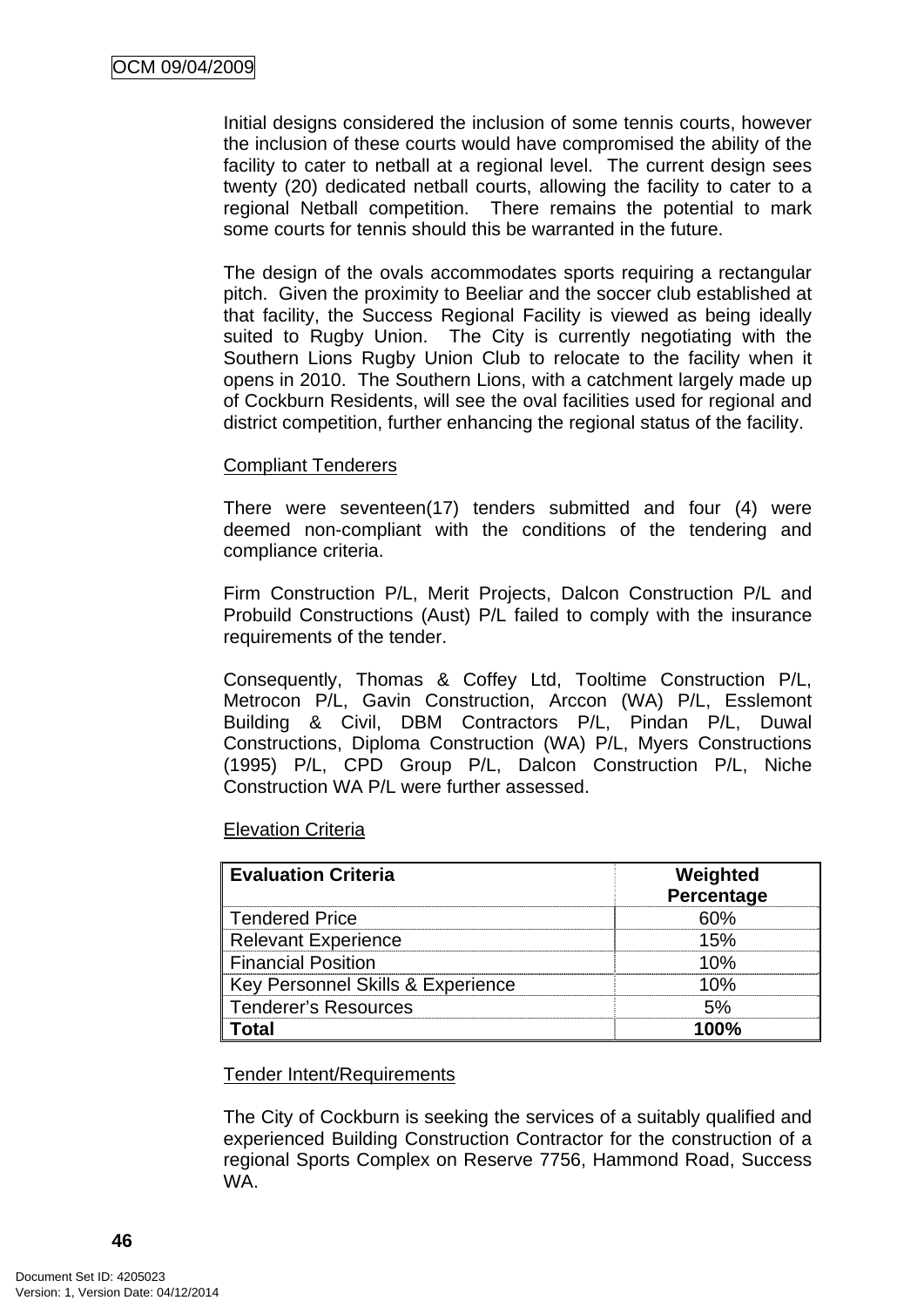The scope of works include the construction of a sporting and recreation facility, comprising of two(2) clubrooms, two (2) umpire rooms, a function room, programme room, meeting room, administration office, kitchen, four (4) change rooms, toilets, external paving, twenty(20) netball courts, sports court fencing, landscaping, lighting, and associated site works. The Principal's expectation is that the works will be completed within forty (40) weeks from the date of possession of the site.

The tender submissions were evaluated by:

Rob Avard – Manager Community Services Shane Harris – Recreation and Cultural Services Manager Richard Archer – Donald Cant Watts Corke Project Management Derek Duncan – Bollig Design Group

| Tenderer's Name                       | <b>Non-Cost</b><br><b>Evaluation</b><br>Score 40% | Cost<br><b>Criteria</b><br><b>Evaluation</b><br>Score 60% | Total<br><b>Score</b><br>100% |
|---------------------------------------|---------------------------------------------------|-----------------------------------------------------------|-------------------------------|
| Thomas & Coffey Ltd                   | 26.97                                             | 49.84                                                     | 76.81                         |
| <b>Tooltime Construction P/L</b>      | 24.17                                             | 45.47                                                     | 69.64                         |
| Metrocon P/L                          | 22.72                                             | 54.25                                                     | 76.97                         |
| <b>Gavin Construction</b>             | 34.88                                             | 50.54                                                     | 85.42                         |
| Arccon (WA) P/L                       | 36.99                                             | 56.39                                                     | 93.38                         |
| <b>Esslemont Building &amp; Civil</b> | 36.81                                             | 57.76                                                     | 94.57                         |
| <b>DBM Contractors P/L</b>            | 28.64                                             | 54.53                                                     | 83.17                         |
| Pindan P/L                            | 38.1                                              | 56.59                                                     | 94.69                         |
| <b>Duwal Constructions</b>            | 39.5                                              | 57.64                                                     | 97.14                         |
| Diploma Construction (WA) P/L         | 39.21                                             | 60                                                        | 99.21                         |
| Myers Constructions (1995) P/L        | 20.54                                             | 55.53                                                     | 76.07                         |
| CPD Group P/L                         | 23.12                                             | 52.85                                                     | 75.97                         |
| Niche Construction WA P/L             | 18.83                                             | 58.04                                                     | 76.87                         |

#### Scoring Table

#### Evaluation Criteria Assessment

Tenders were required to provide adequate information in their tender submissions to allow for the scoring of each evaluation criteria.

#### Summary

Independent evaluation was undertaken by two internal staff members, the external Project Manager from Donald Cants Watt Corke and the City's architectural consultant, Bollig Design Group. The combined officers assessment supports awarding the tender to Diploma Construction (WA) P/L and consequently officers recommend that Council accept their tender submission for the lump-sum price of \$4,759,590 GST inclusive (\$4,326,900.00 GST exclusive).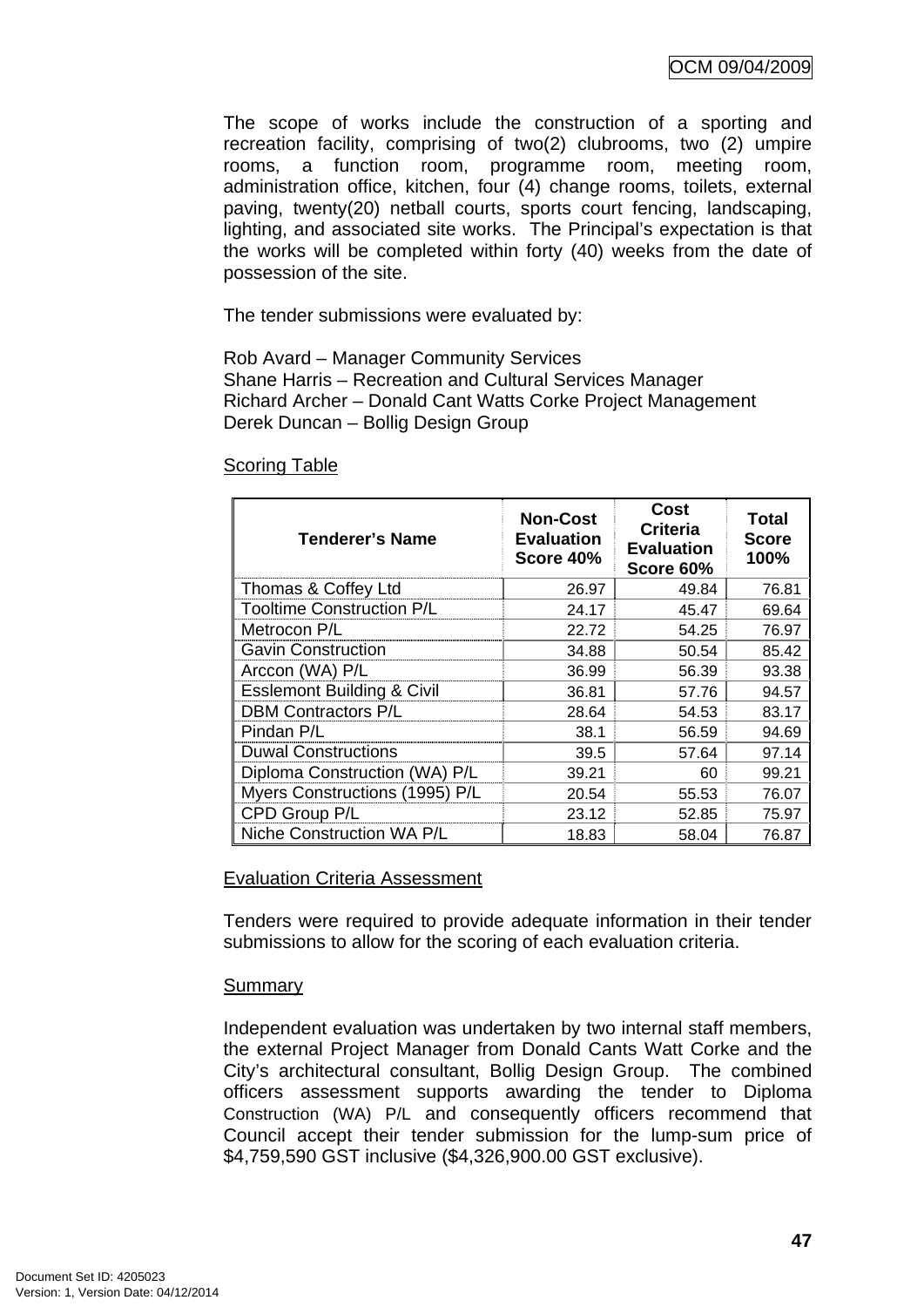#### **Strategic Plan/Policy Implications**

#### **Infrastructure Development**

- To construct and maintain community facilities that meet community needs.
- To provide an appropriate range of recreation areas that meets the needs of all age groups within the community.

#### **Natural Environmental Management**

• To conserve, preserve and where required remediate the quality, extent and uniqueness of the natural environment that exists within the district.

#### **Budget/Financial Implications**

Funds are available in Account No.CW4310 in the 2008/09 budget. Funds in the amount of \$2,078,000 are uncommitted this financial year and a further \$5,000,000 is proposed for the 2009/10 financial year to finalise the project. There has been a recent announcement that the City received a Community Sport Recreation Facilities Fund Grant of \$400,000 towards the cost of the netball courts and \$200,000 towards the clubrooms.

Initial construction estimates by the Quantity Surveyor predicted that the project would require a budget of \$10,263,894 (excluding GST). Revised estimates by the Quantity Surveyor in light of completed works and changes in building costs are as follows (excluding GST):

| Civil Works (Wormall Tender)                       | \$2,631,898 |
|----------------------------------------------------|-------------|
| Darling Downs Drilling (RFT 33/2008)               | \$232,544   |
| Malua Reticulation (RFT 34/2008)                   | \$216,944   |
| <b>Oval Grassing</b>                               | \$100,000   |
| Clubrooms and Netball Courts (RFT 01/2009)         | \$4,351,420 |
| <b>Construction Contingency for Building Works</b> | \$435,000   |
| Furniture, Equipment & specialised fitout          | \$200,000   |
| Landscaping for site including entry               | \$300,000   |
| Footpath                                           | \$50,000    |
| Fence around wetlands                              | \$10,000    |
| Playground and park furniture                      | \$80,000    |
| <b>Project Contingency</b>                         | \$250,000   |
| <b>Consultant Fees</b>                             | \$900,000   |
| Total                                              | \$9,757,806 |

The recent Quantity Surveyor's estimate for building works based on the tender specification was \$4,700,000 with the actual tender from Diploma Construction (WA) P/L being \$4,351,420 (excluding GST).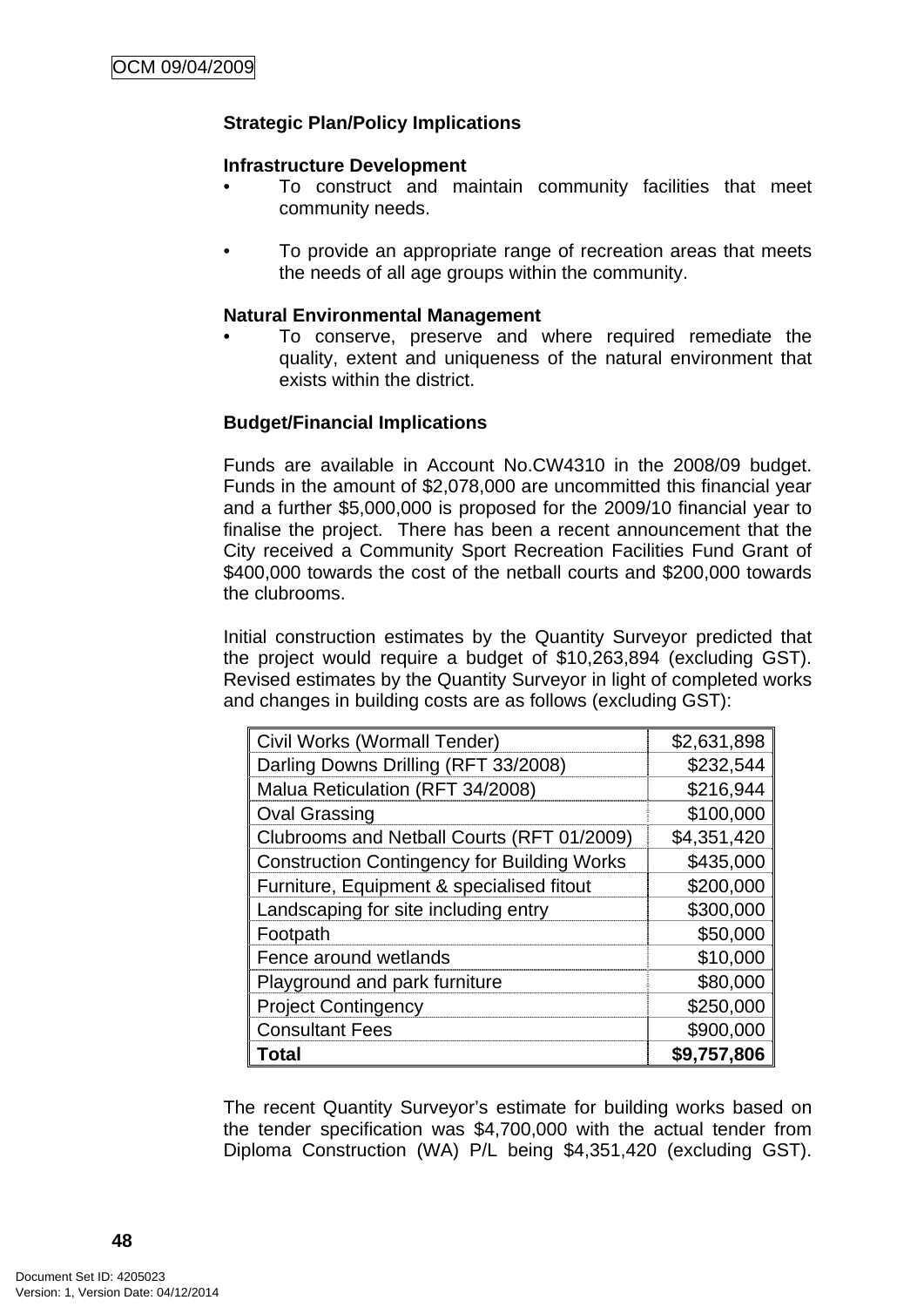<span id="page-48-0"></span>The recommended tender is within the Quantity Surveyor's estimate for the building works portion of the project.

## **Legal Implications**

Section 3.57 of the Local Government Act 1995 and part 4 of the Local Government (Functions and General) Regulations 1996 refers.

#### **Community Consultation**

Extensive community consultation was undertaken through the needs assessment conducted by the YMCA and CARE.

During the building design phase the City consulted with the Southern Lions Rugby Union Club in regard to building requirements and optimum building layout.

Tender No.RFT 01/2009 Building Construction Services – Hammond Road Sports and Recreation Facility, Success WA was advertised on Wednesday, 11 February 2009 in the Local Government Tenders section of the "The West Australian" newspaper. It was also listed on the City's website between 10 February and 10 March 2009.

## **Attachment(s)**

- 1. Tendered Prices –"Confidential" (under separate cover)
- 2. Tender Evaluation Sheet "Confidential" (under separate cover)
- 3. Compliance Criteria Checklist

## **Advice to Proponent(s)/Submissioners**

The Proponent(s) and those who lodged a submission on the proposal have been advised that this matter is to be considered at the 9 April Council Meeting.

#### **Implications of Section 3.18(3) Local Government Act, 1995**

Nil.

## **18. EXECUTIVE DIVISION ISSUES**

Nil

## **19. MOTIONS OF WHICH PREVIOUS NOTICE HAS BEEN GIVEN**

Nil